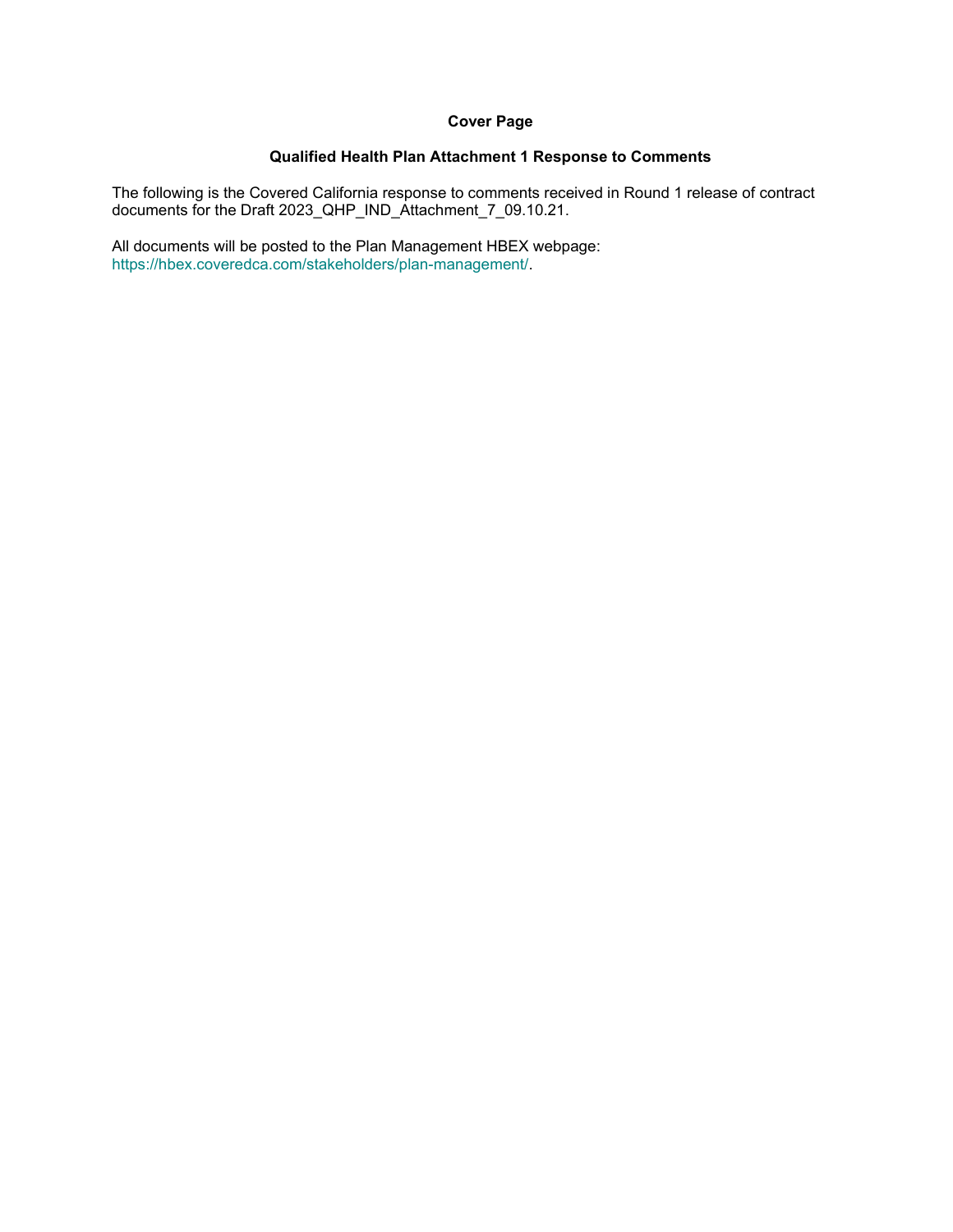| <b>Article</b> | Section #                | <b>Comment Date</b> | <b>Comment</b>                                                                                                                                                                                                                                                                                                                                                                                                                                                                                                                                                                                                                                                                                                                                                                                                   | <b>Covered California Response</b>                                                                                                                                                                                                                                                                                                  |
|----------------|--------------------------|---------------------|------------------------------------------------------------------------------------------------------------------------------------------------------------------------------------------------------------------------------------------------------------------------------------------------------------------------------------------------------------------------------------------------------------------------------------------------------------------------------------------------------------------------------------------------------------------------------------------------------------------------------------------------------------------------------------------------------------------------------------------------------------------------------------------------------------------|-------------------------------------------------------------------------------------------------------------------------------------------------------------------------------------------------------------------------------------------------------------------------------------------------------------------------------------|
|                | 4.03.3(1)( 10/4/21<br>b) |                     | The referenced section indicates plans should submit an intervention plan to address<br>low quality providers, which could include removal from the QHP network. This verbiage<br>is problematic as it may lead to plans failing to meet DMHC network standards.                                                                                                                                                                                                                                                                                                                                                                                                                                                                                                                                                 | Covered California recognizes that removal of low quality provider groups from the QHP<br>issuer network must be balanced with network adequacy standards. We will add<br>language to reflect this.                                                                                                                                 |
|                | 4.03.4(1)<br>a)          | 10/4/21             | The referenced section indicates plans should submit an intervention plan to address<br>low quality hospitals, which could include removal from the QHP network. This verbiage<br>is problematic as it may lead to plans failing to meet DMHC network standards.                                                                                                                                                                                                                                                                                                                                                                                                                                                                                                                                                 | We will add language in the contract to clarify that removal of a hospital from the QHP<br>network must be balanced with DMHC network adequacy standards including<br>geographical access needs and specific specialty service needs.                                                                                               |
|                | 4.03.5(2)                | 10/4/21             | The referenced section requires plans to adopt a payment methodology that would put<br>hospitals at risk. Requiring hospitals to take on risk may implicate California Code of<br>Regulations, title 28, section 1300.49, in that hospitals would need to be appropriately<br>licensed to take on risk.                                                                                                                                                                                                                                                                                                                                                                                                                                                                                                          | We will edit the language in the contract to "hospital payment methodology for each<br>general acute care hospital in its QHP networks that ties payment for to quality<br>performance." Covered California recognizes that hospitals need to be appropriately<br>licensed to take on risk.                                         |
| Intro          |                          | 10/7/21             | CoveredCA has the opportunity to promote the utilization of Comprehensive Medication<br>Management (CMM) as a means to significantly improve quality, equity, delivery system<br>transformation and value to enrollees of contracted health plans. CMM programs in<br>California such as the California Right Medications Collaborative (CRMC) are currently<br>providing the quality, equity and value to their subscribers that Covered California seeks.<br>CMM is evidence-based, team-based, patient-centric and evaluated on its success in<br>producing positive patient outcomes - value. By incentivizing Contractors to incorporate<br>bona fide CMM programs with their QHPs, enrollees and CoveredCA will benefit from a<br>proven process that translates CoveredCA goals into high-impact results. | Covered California appreciates the information and feedback on Comprehensive<br>Medication Management (CMM). We need additional time to research CMM and<br>determine how we might be able to integrate CMM requirements into Attachment 1<br>requirements. We will continue to explore CMM to inform future contract requirements. |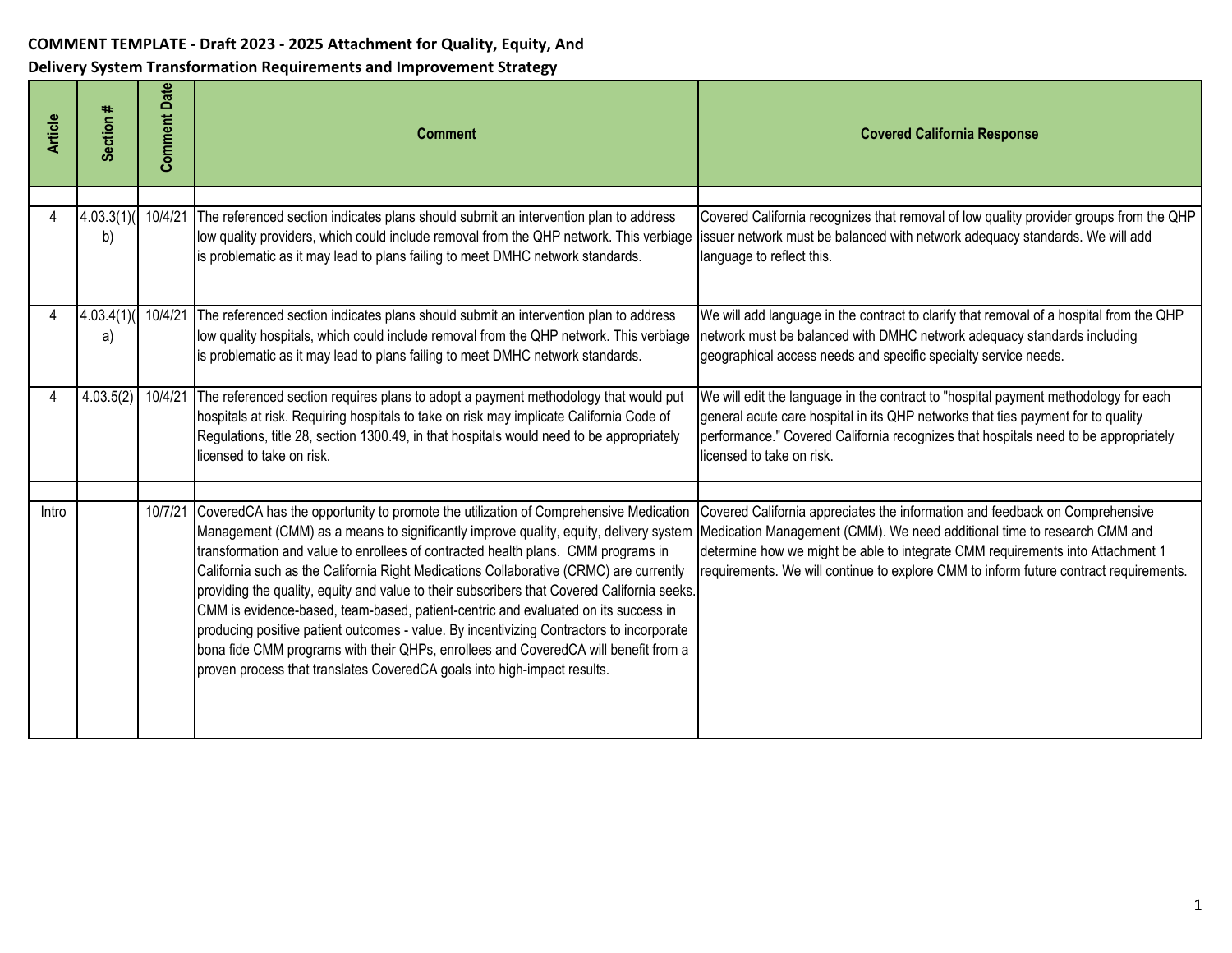| <b>Article</b> | Section # | <b>Comment Date</b> | <b>Comment</b>                                                                                                                                                                                                                                                                                                                                                                                                                                                                                                                                                                                                                                                                                                                                                                                                                                                                                                                                                                                                                                                                                                                                                                                                                                                                                                                                                                                                                                                                                                                                                                                                                                                                                                                                                                                                                                                                                                                                                                                                                                                                                                                                                                                                                                                                                                                                 | <b>Covered California Response</b>                                                                                                                                                                                                                                                                                                  |
|----------------|-----------|---------------------|------------------------------------------------------------------------------------------------------------------------------------------------------------------------------------------------------------------------------------------------------------------------------------------------------------------------------------------------------------------------------------------------------------------------------------------------------------------------------------------------------------------------------------------------------------------------------------------------------------------------------------------------------------------------------------------------------------------------------------------------------------------------------------------------------------------------------------------------------------------------------------------------------------------------------------------------------------------------------------------------------------------------------------------------------------------------------------------------------------------------------------------------------------------------------------------------------------------------------------------------------------------------------------------------------------------------------------------------------------------------------------------------------------------------------------------------------------------------------------------------------------------------------------------------------------------------------------------------------------------------------------------------------------------------------------------------------------------------------------------------------------------------------------------------------------------------------------------------------------------------------------------------------------------------------------------------------------------------------------------------------------------------------------------------------------------------------------------------------------------------------------------------------------------------------------------------------------------------------------------------------------------------------------------------------------------------------------------------|-------------------------------------------------------------------------------------------------------------------------------------------------------------------------------------------------------------------------------------------------------------------------------------------------------------------------------------|
|                | 02.2      | 10/7/21             | 1.02.2 Disparities Measurement: Healthcare Evidence Initiative<br>A CMM business model utilizing local pharmacies which are demographically and<br>geographically linked to local communities promotes health equity by:<br>-Providing Culturally and Linguistically Aligned Services (CLAS)- pharmacists or<br>pharmacy technicians are often culturally and linguistically aligned with the local<br>population served<br>-Offering medication management services in the neighborhoods where patients live<br>(Medicaid patients visit their local pharmacies 2-3 times a month, over 90% of the<br>population lives within 5 miles of a pharmacy, within 2 miles in urban areas)<br>Expanding the role of pharmacists in the community, whom patients trust<br>1) Comprehensive Diabetes Care (CDC): Hemoglobin A1c (HbA1c) Testing (NQF<br>#0057): Patients with uncontrolled diabetes and related conditions are one of the most<br>common populations managed through Comprehensive Medication Management<br>programs. For example, the California Right Meds Collaborative has health plan<br>partners, including LA Care Health Plan, who are targeting patients with uncontrolled<br>A1C for enrollment. Control of A1C, blood pressure, and statin utilization are<br>components of of the value-based payment model and are driven towards target<br>through a rigorous CQI process. As a result, aligned NQF measures are positively<br>impacted.<br>2) Ambulatory Emergency Room (ER) Visits© per 1,000: Health plans participating in<br>existing Comprehensive Medication Management programs usually prioritize high<br>utilizers of acute care services to receive Comprehensive Medication Management.<br>Comprehensive Medication Management has proven to markedly reduce acute care<br>utilization (and consequently total cost of care) for patients who are moderate-high<br>utilizers at baseline.<br>3) Avoidable Ambulatory Emergency Room (ER) Visits© per 1,000: As above<br>5) Breast Cancer Screening (BCS) (NQF #2372): Some systems (e.g., Kaiser) use<br>pharmacy touchpoints as an opportunity to facilitate appointments for recommended<br>screenings. This can be facilitated through CMM partnerships involving community<br>pharmacy, facilitated through a data exchange platform partner (see below) | Covered California appreciates the information and feedback on Comprehensive<br>Medication Management (CMM). We need additional time to research CMM and<br>determine how we might be able to integrate CMM requirements into Attachment 1<br>requirements. We will continue to explore CMM to inform future contract requirements. |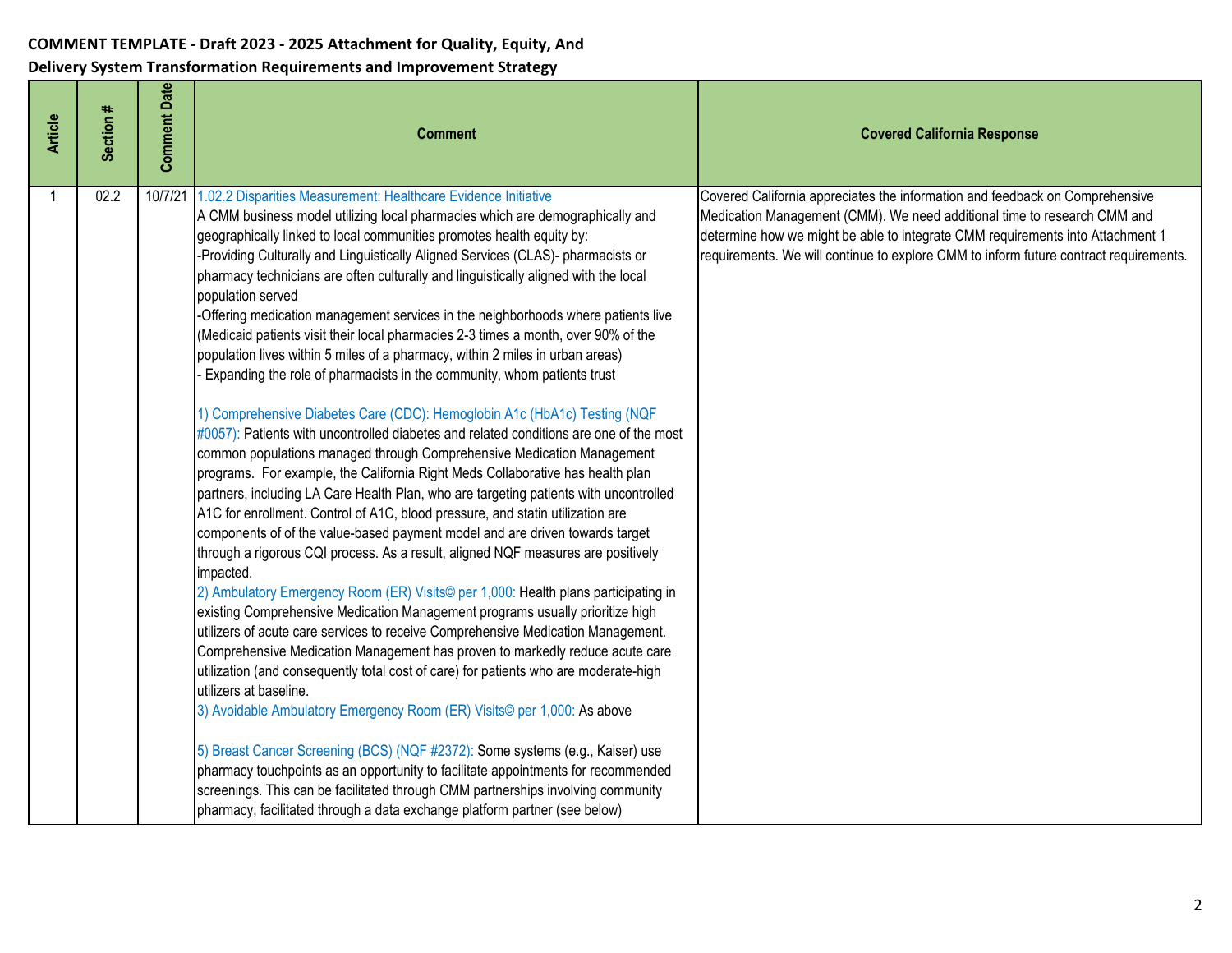| <b>Article</b> | Section # | <b>Comment Date</b> | <b>Comment</b>                                                                                                                                                                                                                                                                                                                                                                                                                                                                                                                                                                                                                                                                                                                                                                       | <b>Covered California Response</b>                                                                                     |
|----------------|-----------|---------------------|--------------------------------------------------------------------------------------------------------------------------------------------------------------------------------------------------------------------------------------------------------------------------------------------------------------------------------------------------------------------------------------------------------------------------------------------------------------------------------------------------------------------------------------------------------------------------------------------------------------------------------------------------------------------------------------------------------------------------------------------------------------------------------------|------------------------------------------------------------------------------------------------------------------------|
| $\overline{2}$ | 01.1      |                     | 10/7/21 2.01.1 Behavioral Health Provider Network<br>The California Right Meds Collaborative has launched a parallel collaborative, the<br>Psychiatry for Population Health Pharmacists Collaborative, to provide pharmacists with<br>core skills for managing psychiatric medications for mild to mild-moderate conditions,<br>and recognize when patients need more advanced care requiring referral to a<br>psychiatrist, psychologist, social worker, etc.                                                                                                                                                                                                                                                                                                                       | Thank you. Covered California will research the Psychiatry for Population Health<br>Pharmacists Collaborative further. |
| $\overline{2}$ | 01.2      |                     | 10/7/21 2.01.2 Promoting Access to Behavioral Health Services<br>As mentioned previously, the Psychiatry for Population Health Pharmacists<br>Collaborative facilitates identification of patients who need behavioral health services<br>through training and preparation, and ensures participating pharmacies have systems in<br>place to facilitate connecting patients to the appropriate behavioral health services or<br>experts.                                                                                                                                                                                                                                                                                                                                             | Thank you. Covered California will research the Psychiatry for Population Health<br>Pharmacists Collaborative further. |
| 2              | 01.3      |                     | 10/7/21 2.01.3 Offering Telehealth for Behavioral Health<br>The California Right Meds Collaborative offers Comprehensive Medication Management strengthen this requirement.<br>either in-person or through video or phone telehealth. All participating health plans have<br>approved Comprehensive Medication Management delivery through telehealth, and<br>thanks to a process developed by the USC School of Pharmacy's Center for Medicare<br>and Medicaid Innovation Healthcare Innovation Award [1], all participating pharmacies<br>are trained on a best practice model for telehealth delivery specific to underserved<br>populations.<br>[1] https://innovation.cms.gov/innovation-models/participant/health-care-innovation-<br>awards/university-of-southern-california | Covered California will continue to explore your recommendations as we develop and                                     |
| 2              | 02.1      |                     | 10/7/21 2.02.1 Screening for Depression<br>PHQ-2/-9 testing is administered to all patients who receive Comprehensive Medication<br>Management.                                                                                                                                                                                                                                                                                                                                                                                                                                                                                                                                                                                                                                      | Thank you.                                                                                                             |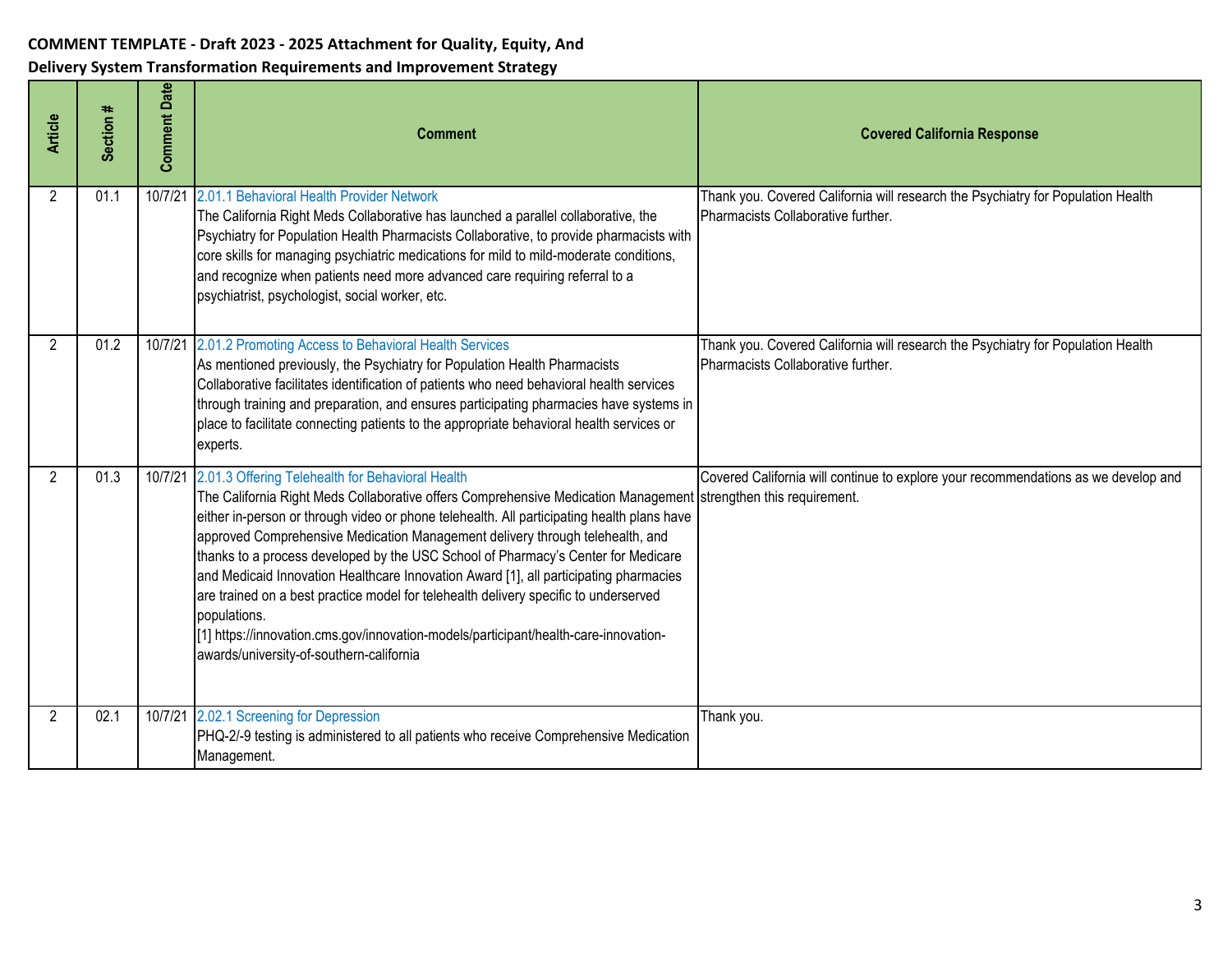| <b>Article</b> | Section # | <b>Comment Date</b> | <b>Comment</b>                                                                                                                                                                                                                                                                                                                                                                                                                                                                                                                                                                                                                                                                                                                                                                                                                                                                                                                                                                                                                                                                                                                                                                                                                                                                                                                                                                                                                                                                                                                                                                                                                                                                                                                                                                                                                                                                                                                                                                                                                                                                                                                                                                                                                                                                                                                                                                                                                                                                                                                                                                                                                                                                                                                                                                                                                          | <b>Covered California Response</b>                                                             |
|----------------|-----------|---------------------|-----------------------------------------------------------------------------------------------------------------------------------------------------------------------------------------------------------------------------------------------------------------------------------------------------------------------------------------------------------------------------------------------------------------------------------------------------------------------------------------------------------------------------------------------------------------------------------------------------------------------------------------------------------------------------------------------------------------------------------------------------------------------------------------------------------------------------------------------------------------------------------------------------------------------------------------------------------------------------------------------------------------------------------------------------------------------------------------------------------------------------------------------------------------------------------------------------------------------------------------------------------------------------------------------------------------------------------------------------------------------------------------------------------------------------------------------------------------------------------------------------------------------------------------------------------------------------------------------------------------------------------------------------------------------------------------------------------------------------------------------------------------------------------------------------------------------------------------------------------------------------------------------------------------------------------------------------------------------------------------------------------------------------------------------------------------------------------------------------------------------------------------------------------------------------------------------------------------------------------------------------------------------------------------------------------------------------------------------------------------------------------------------------------------------------------------------------------------------------------------------------------------------------------------------------------------------------------------------------------------------------------------------------------------------------------------------------------------------------------------------------------------------------------------------------------------------------------------|------------------------------------------------------------------------------------------------|
| $\overline{2}$ | 03        | 10/7/21             | 2.03 Appropriate Use of Opioids (Narrative #5)<br>Despite a decades-long rise in overdose deaths, access to MAT—the most effective tool pharmacists about AB 1533 expansion of MAT access through technical assistance or<br>in combating substance abuse disorders-substantially lags demand. According to a<br>2018 US Surgeon General report, "Medication-assisted treatment (MAT) combined with<br>psychosocial therapies and community-based recovery supports is the gold standard for<br>treating opioid addiction. [2]<br>The Covid pandemic exacerbated are already staggering problem, inciting even higher<br>level of addiction and overdose deaths.[3] San Francisco, for example, had twice as<br>many overdose deaths as Covid deaths in 2020.[4] Unfortunately, access to appropriate<br>MAT is far too limited to meet the current need. A nationwide 2018 study found that only<br>41 percent of facilities providing substance abuse treatment offered any FDA-approved<br>MAT and fewer than three percent offered all three types of FDA-approved MAT.[5]<br>Similarly, alcohol consumption is the third leading cause of preventable deaths in the US<br>[6], yet AUD often goes untreated. In fact, as of 2018, it is estimated that over 14<br>million adults had AUD, yet only 641,000-or 4 percent-received treatment [7].<br>Combining appropriate behavioral telehealth screening with MAT treatment in<br>pharmacies would close significant gaps in California's ability to treat AUD.<br>This year, in an effort to address the deadly scourge of addiction and lack of access to<br>appropriate care, the California Legislature passed AB 1533 (Committee on Business<br>and Professions) with unanimous bipartisan support. AB 1533 would, among other<br>provisions, authorize a pharmacist to provide MAT pursuant to a state protocol, to the<br>extent authorized by federal law. By expanding the ability of pharmacists to provide<br>MAT, AB 1533 will provide a significant lifeline to Californians facing addiction,<br>particularly in underserved rural areas and urban treatment deserts-two areas hit<br>especially hard by the addiction pandemics.<br>It is imperative that Covered California require contractors to educate patients and<br>pharmacists about AB 1533's expansion of MAT access and develop strategies to<br>integrate behavioral telehealth services (see: section 2.01.3) and MAT treatment in<br>pharmacies to close gaps in care. The combination of these two critical components of<br>addiction treatment would significantly reduce the rise in AUD and OUD in California.<br>CMM services delivered through community pharmacies are already a key part of the<br>opioid stewardship process, e.g., monitor appropriate utilization and dosing, facilitate | Covered CA will explore collaborating with QHP issuers to educate patients and<br>other means. |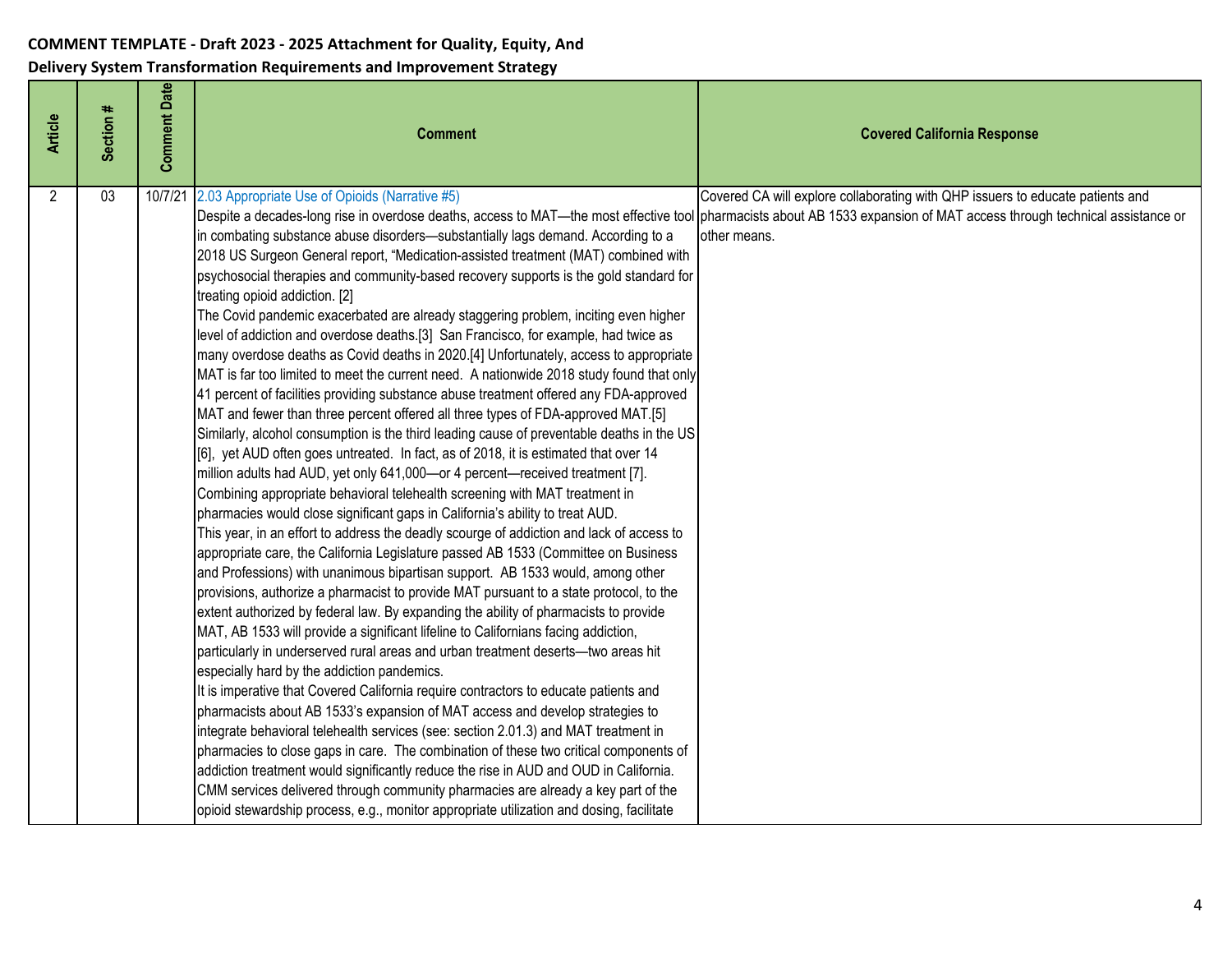| <b>Article</b> | Section #    | <b>Comment Date</b> | <b>Comment</b>                                                                                                                                                                                                                                                                                                                                                                                                                                                                                                                                                                                                         | <b>Covered California Response</b>                                                                                 |
|----------------|--------------|---------------------|------------------------------------------------------------------------------------------------------------------------------------------------------------------------------------------------------------------------------------------------------------------------------------------------------------------------------------------------------------------------------------------------------------------------------------------------------------------------------------------------------------------------------------------------------------------------------------------------------------------------|--------------------------------------------------------------------------------------------------------------------|
| 2              | 04.1         | 10/7/21             | 2.04.1 Promotion of Integrated Behavioral Health<br>As mentioned previously, the California Right Meds Collaborative has a data exchange<br>partner who is able to provide its pharmacy network with point-of-care PDC results and<br>can provide 2-way data exchange and communication between pharmacies and any<br>partnering entity. While this does not meet the requirements for this section, it at least<br>ensures that complete prescribing information is aggregated for Comprehensive<br>Medication Management, providing the opportunity to intervene where necessary to<br>optimize efficacy and safety. | Covered California will continue to explore your recommendations as we develop and<br>strengthen this requirement. |
| 3              | $\mathbf{0}$ |                     | 10/7/21 Article 3 - Population Health<br>When engaging in Comprehensive Medication Management, health plans risk stratify<br>members and usually prioritize high cost / high utilization patients for enrollment. In<br>addition, community pharmacies in California are involved in health promotion and<br>prevention services (AB1114).                                                                                                                                                                                                                                                                             | Covered California will continue to explore your recommendations as we develop and<br>strengthen this requirement. |
| 3              | 01           | 10/7/21             | 3.01 Population Health Management<br>Population Health Management shifts the focus from a disease-centered approach to<br>the needs of Enrollees and provides focus for improving health outcomes through care<br>coordination and patient engagement. CMM is a whole person care approach<br>encompassing social and health factors. It starts with patient engagement through<br>education and motivational interviewing, leading to patient activation and better self-<br>management. Pharmacists in CMM programs that target the underserved often state<br>they feel like a social worker or care coordinator.   | Covered California will continue to explore your recommendations as we develop and<br>strengthen this requirement. |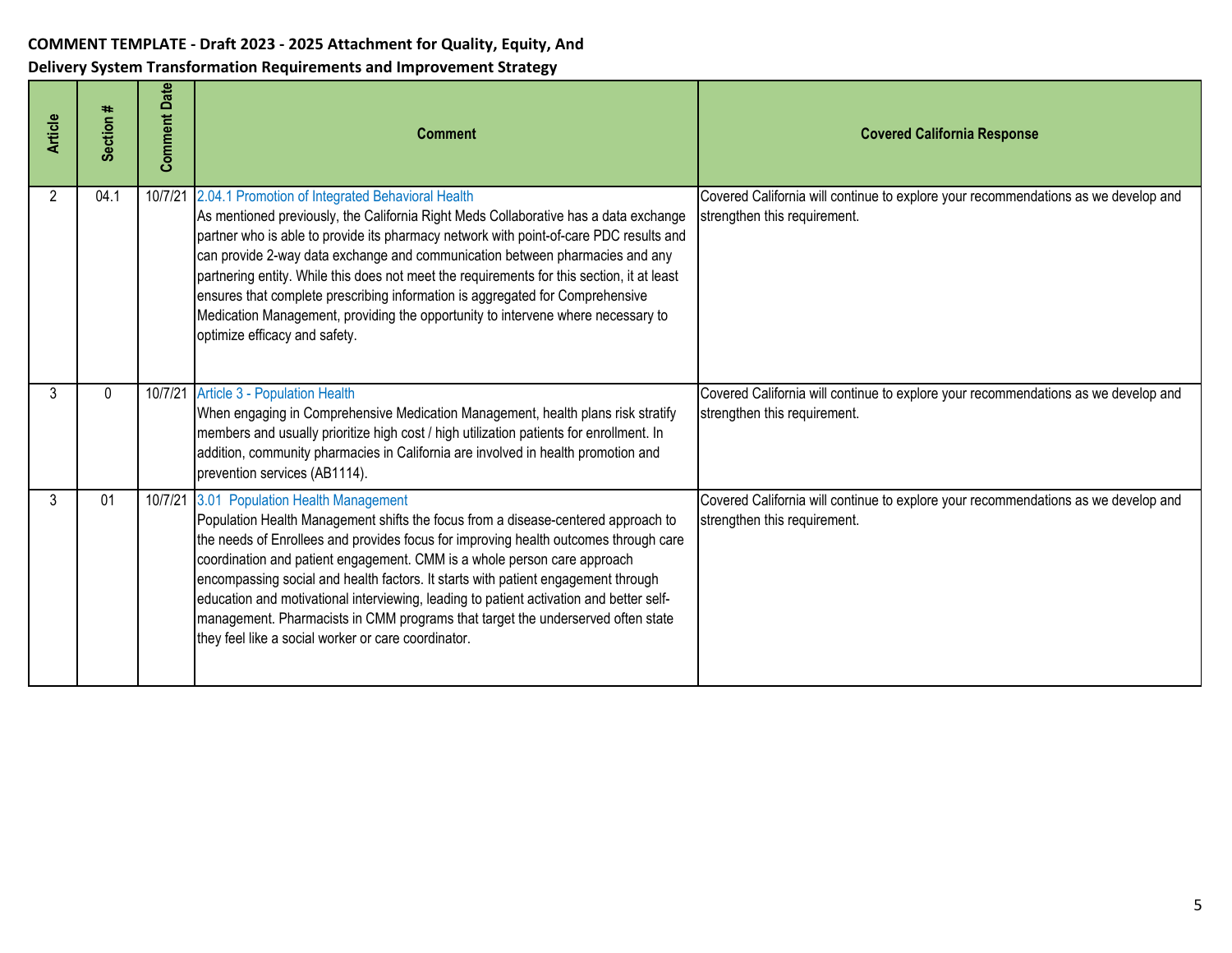| <b>Article</b> | Section # | <b>Comment Date</b> | <b>Comment</b>                                                                                                                                                                                                                                                                                                                                                                                                                                                                                                                                                                                                                                                                                                                                                                                                                                                                                                                                                                                                                                                                                                                                                                                                                                                                                                                                                                                                                                                                                                                                                                                                                                                                                                                                                                                                                                                                                                                                                                                                                                                                         | <b>Covered California Response</b>                                                                                 |
|----------------|-----------|---------------------|----------------------------------------------------------------------------------------------------------------------------------------------------------------------------------------------------------------------------------------------------------------------------------------------------------------------------------------------------------------------------------------------------------------------------------------------------------------------------------------------------------------------------------------------------------------------------------------------------------------------------------------------------------------------------------------------------------------------------------------------------------------------------------------------------------------------------------------------------------------------------------------------------------------------------------------------------------------------------------------------------------------------------------------------------------------------------------------------------------------------------------------------------------------------------------------------------------------------------------------------------------------------------------------------------------------------------------------------------------------------------------------------------------------------------------------------------------------------------------------------------------------------------------------------------------------------------------------------------------------------------------------------------------------------------------------------------------------------------------------------------------------------------------------------------------------------------------------------------------------------------------------------------------------------------------------------------------------------------------------------------------------------------------------------------------------------------------------|--------------------------------------------------------------------------------------------------------------------|
| 3              | 01.1      | 10/7/21             | 3.01.1 Population Health Management Plan Submission<br>Outcomes from the California Right Meds Collaborative and the USC School of<br>Pharmacy Center for Medicare and Medicaid Innovation Healthcare Innovation Award<br>demonstrate that CMM significantly improves all four Quadruple Aim components: Cost<br>of care, healthcare quality, provider and member satisfaction. In addition, patient safety<br>improves through identification and management of adverse drug events and potential<br>adverse drug events. Access to physicians improves since time-consuming patients who<br>primarily need medication management are seeing the pharmacist more often than the<br>physician [8].<br>Alternatively, if Contractor is not yet NCQA accredited or is unable to provide<br>components of its NCQA Population Health Management plan, Contractor must submit<br>a separate Population Health Management plan for its Covered California population<br>that addresses each of the following components:<br>This aligns with the California Right Meds Collaborative. Health plans choose the high<br>risk / high cost / emerging high risk or cost population to target for CMM service<br>enrollment.<br>ii. This process has been implemented by health plans when soliciting patient enrollment<br>in the California Right Meds Collaborative.<br>iv. Data exchange platform companies are available to partner with CMM programs to<br>help facilitate this.<br>As above, the CA Right Meds Collaborative's data platform partner brings all of these<br>data points together including social determinants, which are processed through a<br>machine learning platform to generate AI recommendations<br>iii. As noted, a key to the success of California Right Meds Collaborative CMM is a very<br>aggressive CQI program that utilizes real-time process and outcome indicators to<br>ensure patients are safely and efficiently reaching treatment goals<br>[8] https://www.careinnovations.org/wp-<br>content/uploads/2017/10/USC.CEPC_.pharm_webinar_FinalV.pdf | Covered California will continue to explore your recommendations as we develop and<br>strengthen this requirement. |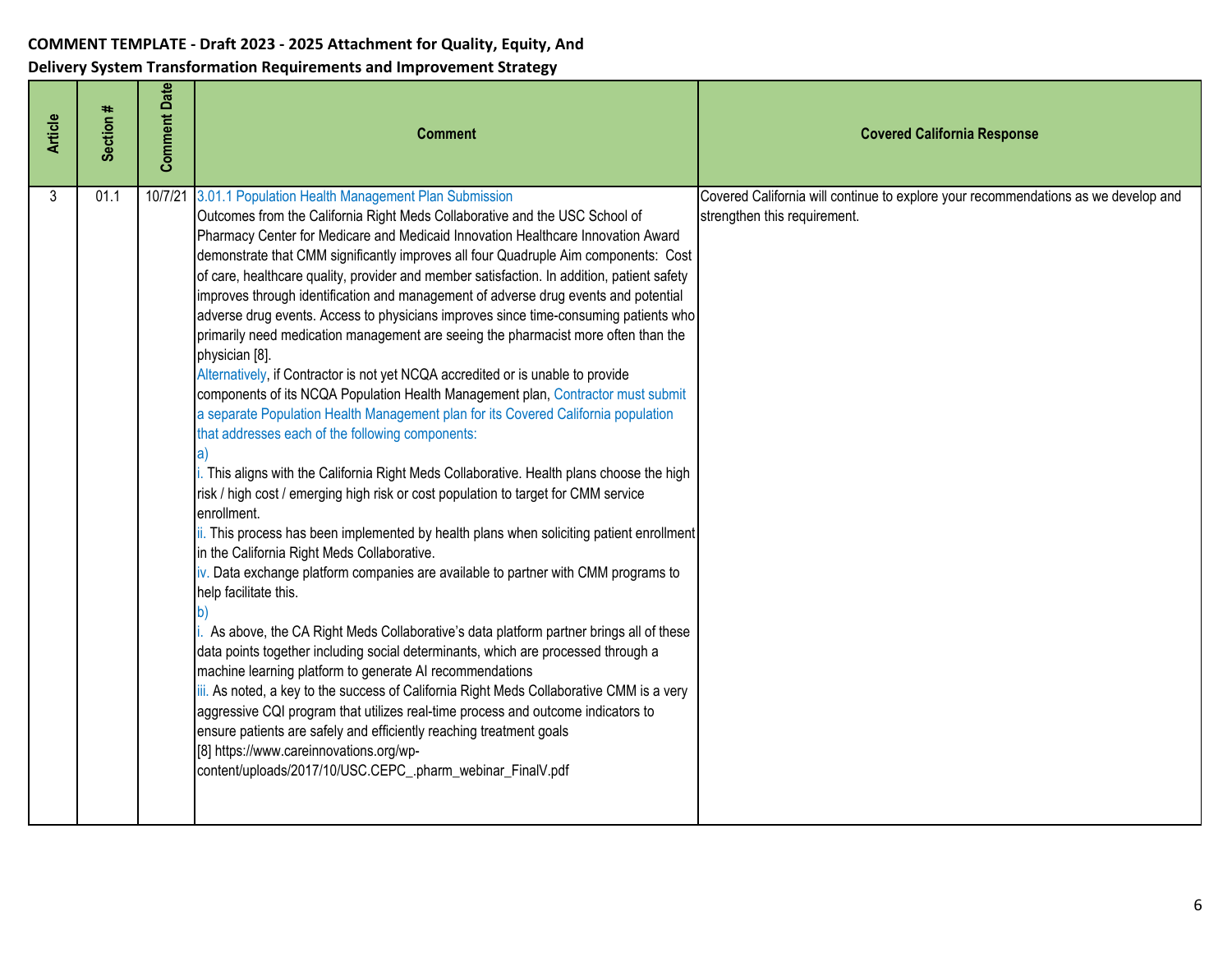| rticle | ₩<br>ဖိ | ate<br>≏<br>omment<br>ت | <b>Comment</b>                                                                                                                                                                                                                                                                                                                                                                                                                                    | <b>Covered California Response</b>                                                                                 |
|--------|---------|-------------------------|---------------------------------------------------------------------------------------------------------------------------------------------------------------------------------------------------------------------------------------------------------------------------------------------------------------------------------------------------------------------------------------------------------------------------------------------------|--------------------------------------------------------------------------------------------------------------------|
|        | 02      |                         | 10/7/21 3.02 Health Promotion and Prevention<br>As mentioned previously, AB 1114 supports a wide array of high-value preventative<br>health services provided by community pharmacies including immunizations, smoking<br>cessation, naloxone distribution, PrEP and PEP, etc. Thus CMM provided by community<br>pharmacies provides an ideal venue for management of uncontrolled chronic disease as<br>well as health promotion and prevention. | Covered California will continue to explore your recommendations as we develop and<br>strengthen this requirement. |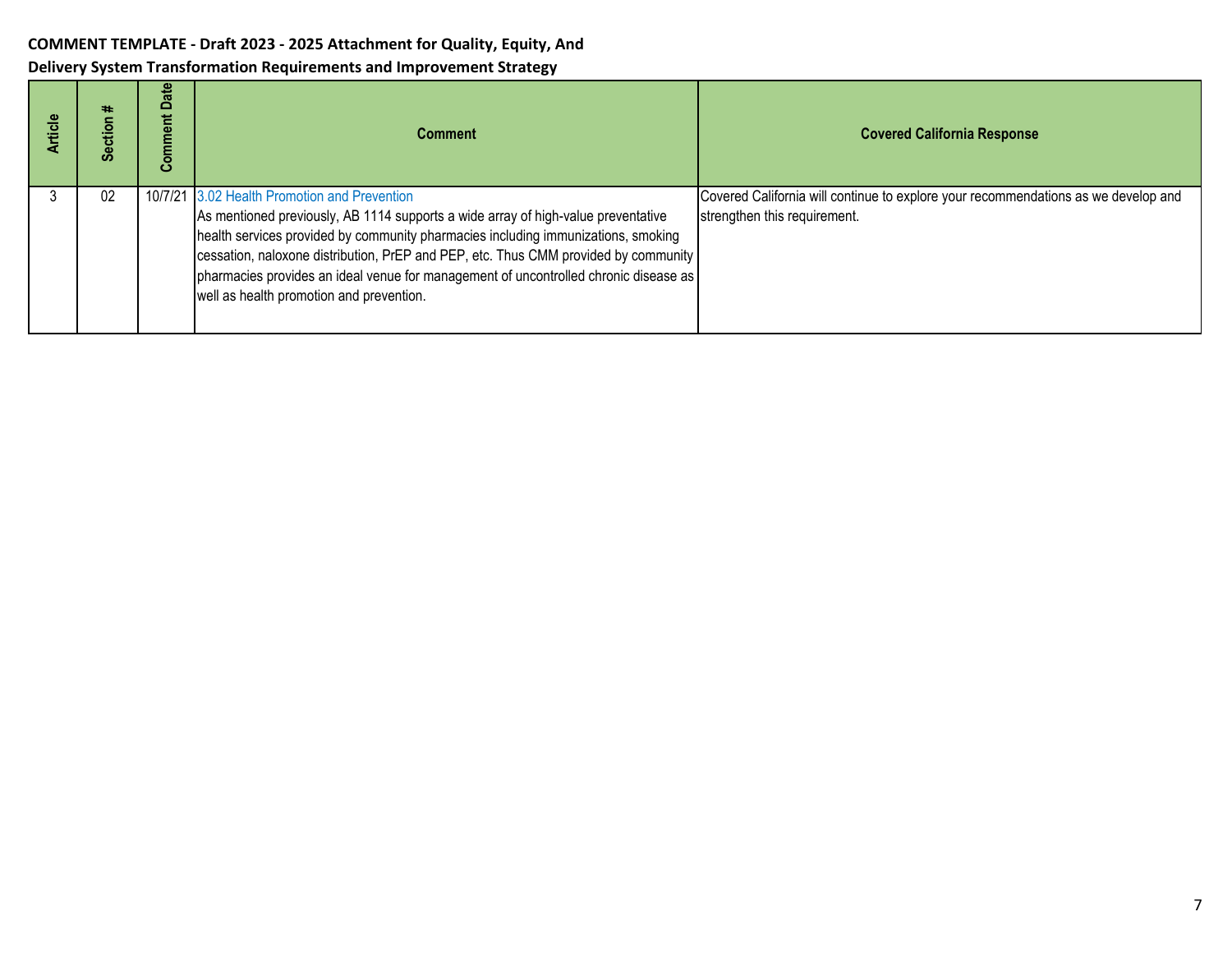| <b>Article</b> | Section # | <b>Comment Date</b> | <b>Comment</b>                                                                                                                                                                                                                                                                                                                                                                                                                                                                                                                                                                                                                                                                                                                                                                                                                                                                                                                                                                                                                                                                                                                                                                                                                                                                                                                                                                                                                                                                                                                                                                                                                                                                                                                                                                                                                                                                                                                                                                                                                                                                                                                                                                                                                                                                                                                                                                                                                                                                 | <b>Covered California Response</b>                                                                                 |
|----------------|-----------|---------------------|--------------------------------------------------------------------------------------------------------------------------------------------------------------------------------------------------------------------------------------------------------------------------------------------------------------------------------------------------------------------------------------------------------------------------------------------------------------------------------------------------------------------------------------------------------------------------------------------------------------------------------------------------------------------------------------------------------------------------------------------------------------------------------------------------------------------------------------------------------------------------------------------------------------------------------------------------------------------------------------------------------------------------------------------------------------------------------------------------------------------------------------------------------------------------------------------------------------------------------------------------------------------------------------------------------------------------------------------------------------------------------------------------------------------------------------------------------------------------------------------------------------------------------------------------------------------------------------------------------------------------------------------------------------------------------------------------------------------------------------------------------------------------------------------------------------------------------------------------------------------------------------------------------------------------------------------------------------------------------------------------------------------------------------------------------------------------------------------------------------------------------------------------------------------------------------------------------------------------------------------------------------------------------------------------------------------------------------------------------------------------------------------------------------------------------------------------------------------------------|--------------------------------------------------------------------------------------------------------------------|
| 3              | 02.2      |                     | 10/7/21 3.02.2 Diabetes Prevention Programs (Narrative #2)<br>Less than half of Medi-Cal patients with diabetes have A1c under control and over one-<br>third have an A1c of >9%. And while two-thirds of Medi-Cal patients with hypertension<br>have blood pressure under control, the first 5 lines of medications for treating<br>hypertension are generic, inexpensive, and widely available.[9] Patients in the U.S.<br>with diabetes use an average of 5.9 concurrent prescription medications. A t least 2 or 3<br>medications are required to control blood pressure for the majority of patients.[10,11]<br>Yet medications for these and other chronic conditions are often highly underutilized, as<br>illustrated by the rise in monotherapy for hypertension in recent years. [12]<br>Research shows that evidence-based preventative services such as the Diabetes<br>Prevention Program (DPP) can improve health and lower healthcare spending in the<br>long run. However, patient copays and coinsurance can act as a barrier to accessing<br>these preventative services. We therefore urge Covered California to require contractors<br>to provide DPP to eligible Enrollees at no copay or coinsurance, culturally and<br>linguistically appropriate as allowed by the Affordable Care Act for preventative services.<br>Furthermore, Comprehensive Medication Management ensures that patients with any<br>chronic condition, including diabetes and hypertension, are successfully controlled by 1)<br>ensuring that evidence-based optimal treatment options are selected; 2) dosing is<br>appropriate to ensure efficacy while avoiding adverse events; 3) patient safety is<br>maintained by avoiding harmful drug-drug and drug-disease interactions; 4) patients are<br>able to use medication-related devices; 5) treatment is affordable; and 6) the patient is<br>adherent and engaged in his/her own care.<br>An abundance of evidence confirms the effectiveness of Comprehensive Medication<br>Management in diabetes, hypertension, and other disease states.[13] A 5-month interim<br>evaluation from launch of the California Right Meds Collaborative Comprehensive<br>Medication Management program demonstrated remarkable results for patients with<br>diabetes and related conditions: 2.6-point reduction in A1c, 23mmHg reduction in<br>systolic blood pressure, and doubling in statin utilization from 42% to 84% (data on file). | Covered California will continue to explore your recommendations as we develop and<br>strengthen this requirement. |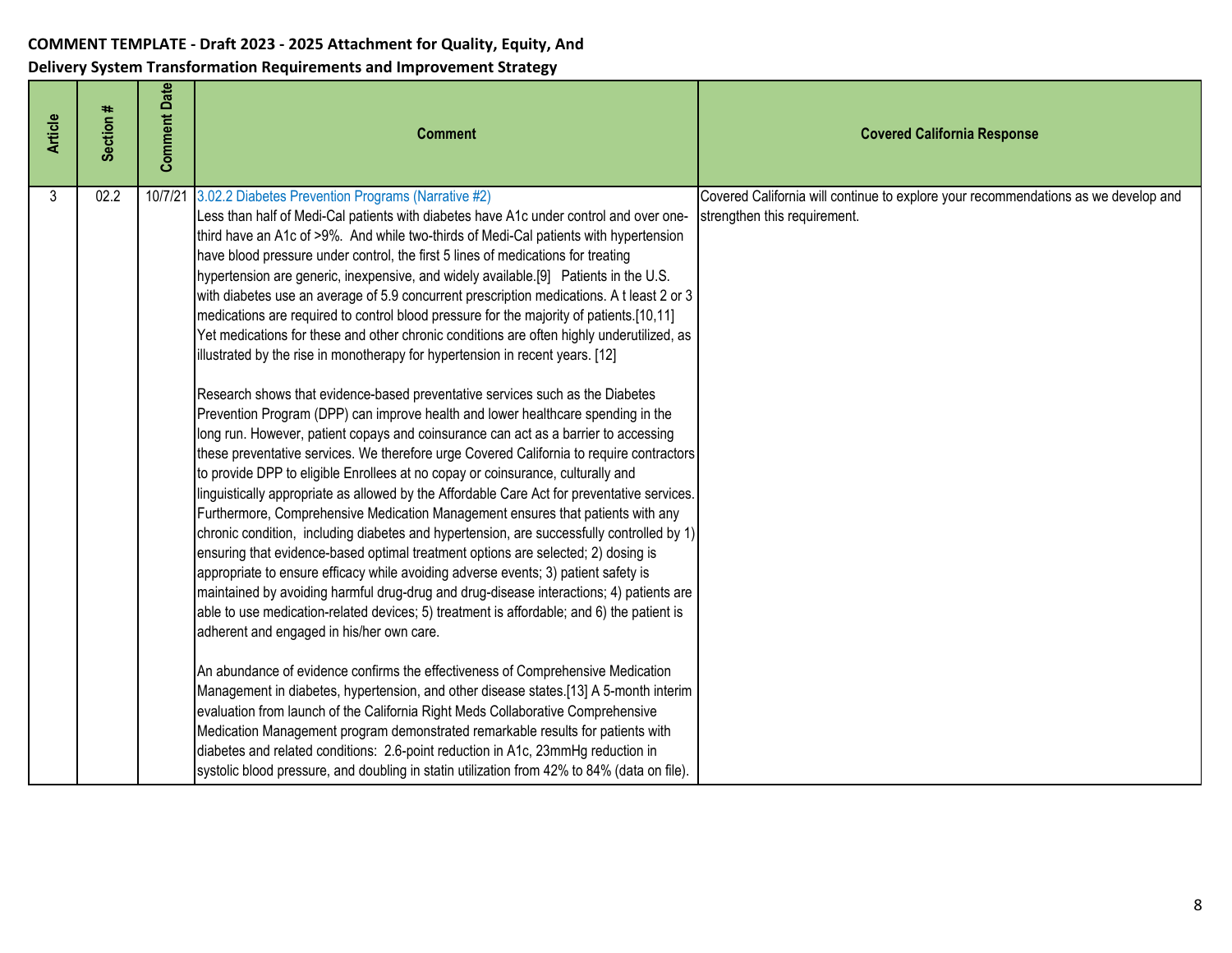| <b>Article</b> | ∗<br><b>Section</b> | <b>Comment Date</b> | <b>Comment</b>                                                                                                                                                                                                                                                                                                                                                                                                                                                                                                                                                                                                                                                                                                                                                                                                                                                                                                                                                                                   | <b>Covered California Response</b>                                                                                                                                                                                                                                                                                                  |
|----------------|---------------------|---------------------|--------------------------------------------------------------------------------------------------------------------------------------------------------------------------------------------------------------------------------------------------------------------------------------------------------------------------------------------------------------------------------------------------------------------------------------------------------------------------------------------------------------------------------------------------------------------------------------------------------------------------------------------------------------------------------------------------------------------------------------------------------------------------------------------------------------------------------------------------------------------------------------------------------------------------------------------------------------------------------------------------|-------------------------------------------------------------------------------------------------------------------------------------------------------------------------------------------------------------------------------------------------------------------------------------------------------------------------------------|
| 3              | 03                  | 10/7/21             | 3.03 Supporting At-Risk Enrollees Requiring Transition<br>Medication misadventures are a key driver of avoidable hospital readmissions and ED<br>visits (therapeutic duplications, drug interactions, improper dosing, etc., leading to<br>adverse drug events or inadequate disease control). High-risk patients need, at<br>minimum, a comprehensive medication review by a pharmacist at transition points and,<br>if needed, more extensive follow-up and management through CMM. Even patients on<br>maintenance prescription drugs are at risk, because oftentimes patients are not treated<br>with adequate intensity to reach treatment goals and remain on fixed medication<br>therapies. And while there may be specific targeted drugs used as enrollment proxies<br>due to high risk / high cost / problem prone status, CMM evaluates all medications<br>(including supplements, herbals, etc.) and all indications to ensure the entire medication<br>regimen is safe and optimal. | Covered California will continue to explore your recommendations as we develop and<br>strengthen this requirement.                                                                                                                                                                                                                  |
| 3              | 04.1                |                     | 10/7/21 3.04.1 Screening for and Addressing Social Needs<br>This process occurs for all patients receiving CMM through the California Right Meds<br>Collaborative, and is tracked / facilitated through the smart data exchange platform.<br>Teams are trained to not just point patients to resources, but facilitate the connection as<br>well. And since participating pharmacies are embedded in the community, pharmacies<br>are well familiar with local resources.                                                                                                                                                                                                                                                                                                                                                                                                                                                                                                                        | Covered California appreciates the information and feedback on Comprehensive<br>Medication Management (CMM). We need additional time to research CMM and<br>determine how we might be able to integrate CMM requirements into Attachment 1<br>requirements. We will continue to explore CMM to inform future contract requirements. |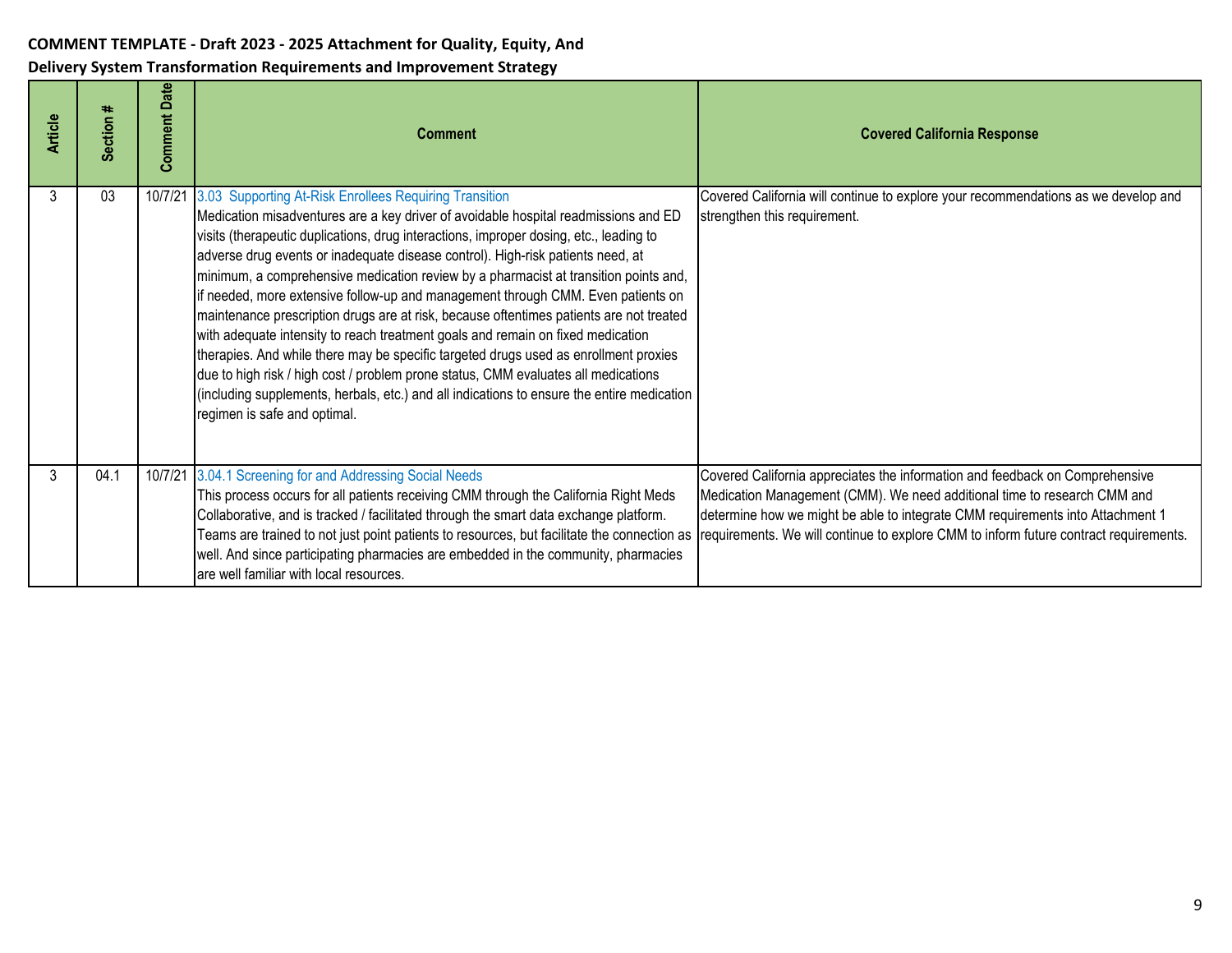| <b>Article</b> | Section # | <b>Comment Date</b> | <b>Comment</b>                                                                                                                                                                                                                                                                                                                                                                                                                                                                                                                                                                                                                                                                                                                                                                                                                                                                                                                                                                                                                                                                                                                                                                                                                                                                                                                                                                                                                                                                                                                                                                                                                                                                        | <b>Covered California Response</b>                                                                                 |
|----------------|-----------|---------------------|---------------------------------------------------------------------------------------------------------------------------------------------------------------------------------------------------------------------------------------------------------------------------------------------------------------------------------------------------------------------------------------------------------------------------------------------------------------------------------------------------------------------------------------------------------------------------------------------------------------------------------------------------------------------------------------------------------------------------------------------------------------------------------------------------------------------------------------------------------------------------------------------------------------------------------------------------------------------------------------------------------------------------------------------------------------------------------------------------------------------------------------------------------------------------------------------------------------------------------------------------------------------------------------------------------------------------------------------------------------------------------------------------------------------------------------------------------------------------------------------------------------------------------------------------------------------------------------------------------------------------------------------------------------------------------------|--------------------------------------------------------------------------------------------------------------------|
| 4              |           | 10/7/21             | Article 4 - Delivery System and Payment Strategies to Drive Quality<br>As previously addressed CMM is Quadruple-aim aligned, improves medication safety,<br>and improves physician / health system access. CMM delivers high value by ensuring<br>patients meet their chronic disease treatment goals. The California Right Meds<br>Collaborative partners with health plans to support Comprehensive Medication<br>Management through value-based payments. Health plan participants include two large<br>Medi-Cal managed care plans, LA Care Health Plan and Inland Empire Health Plan, and<br>Blue Shield of California will join in January 2022. The value-based payments limit risk<br>to health plans and require participating pharmacies to deliver the results in order to be<br>fully compensated.<br>A critical success factor is an effective continuous quality improvement (CQI) process,<br>which is imbedded in the California Right Meds Collaborative. Temporal process and<br>outcome measures are tracked continuously and available at any time to participating<br>pharmacies through a dashboard and reviewed with all pharmacies on at least a<br>monthly basis through deidentified report cards. Trends and challenges are identified,<br>and CRMC pharmacies and health plans work with participating pharmacists in<br>aggregate to develop solutions for common success barriers which may include<br>enhanced support for social determinants, patient incentives, improving engagement<br>with providers, etc. When needed, individual 1-on-1 consultation between a CRMC<br>Comprehensive Medication Management expert and pharmacist is available. | Covered California will continue to explore your recommendations as we develop and<br>strengthen this requirement. |
| Δ              | 01        |                     | 10/7/21 4.01 Effective Primary Care<br>CMM provided through the California Right Meds Collaborative is grounded in health<br>plan partnerships that pay for CMM through value-based payments. Pharmacists<br>receive a limited number of modest fee-for-service payments plus a larger bonus<br>payment when established treatment goals are met. Goals include attainment of NQF /<br>HEDIS targets and other validated measures of disease control, and/or avoidance of<br>acute care utilization over a given time period.                                                                                                                                                                                                                                                                                                                                                                                                                                                                                                                                                                                                                                                                                                                                                                                                                                                                                                                                                                                                                                                                                                                                                         | Covered California will continue to explore your recommendations as we develop and<br>strengthen this requirement. |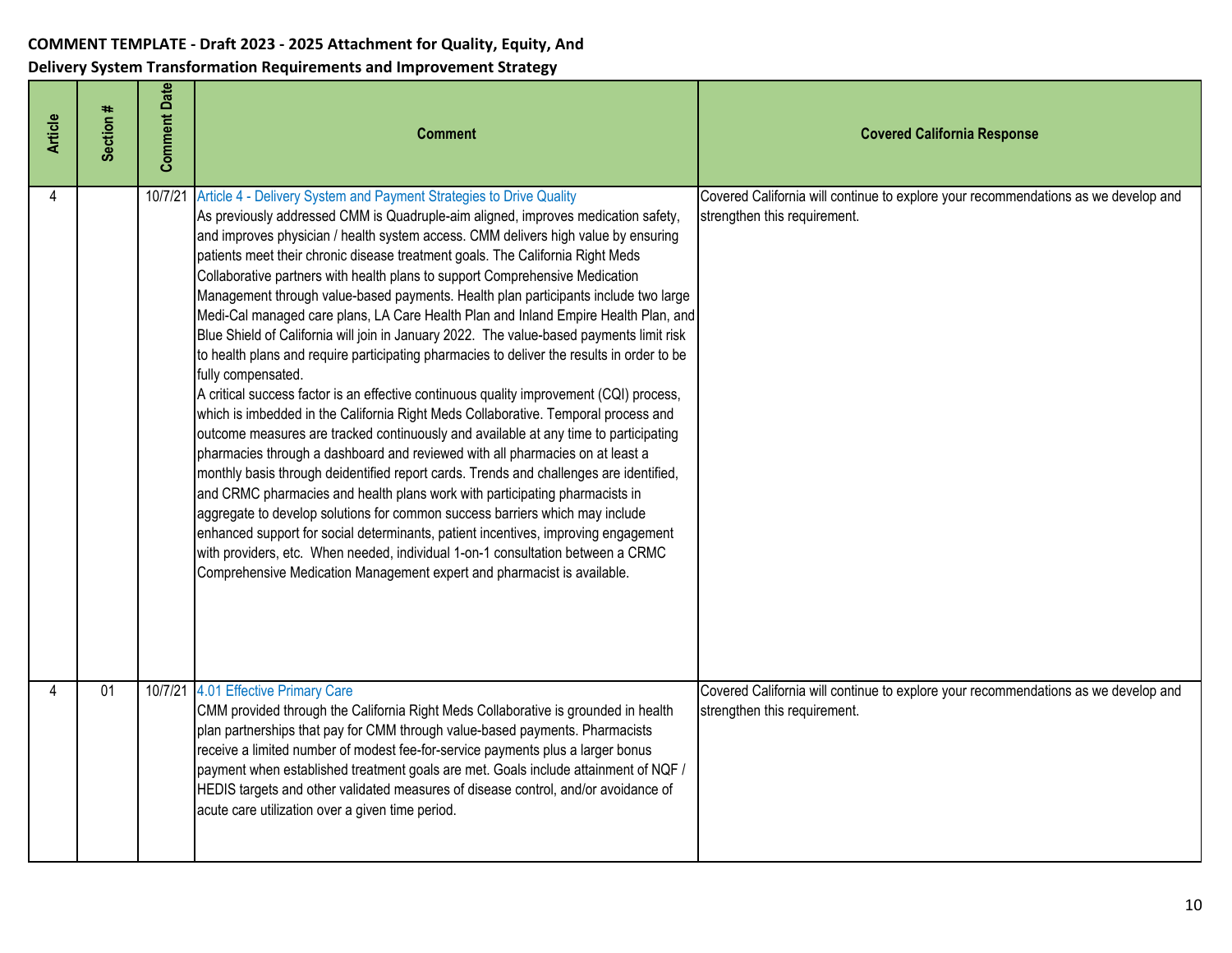| <b>Article</b> | Section # | <b>Comment Date</b> | <b>Comment</b>                                                                                                                                                                                                                                                                                                                                                                                                                                                                                                                  | <b>Covered California Response</b>                                                                                 |
|----------------|-----------|---------------------|---------------------------------------------------------------------------------------------------------------------------------------------------------------------------------------------------------------------------------------------------------------------------------------------------------------------------------------------------------------------------------------------------------------------------------------------------------------------------------------------------------------------------------|--------------------------------------------------------------------------------------------------------------------|
| 4              | 01.1      | 10/7/21             | 4.01.1 Encouraging Use of Primary Care<br>Community pharmacies offer CLAS. If not the pharmacist, then the technician or clerk is strengthen this requirement.<br>almost always ethnically aligned with the community served. In addition, pharmacists<br>often assist with care coordination and ensure patients follow-up with their primary care<br>clinician, closing the loop of care.                                                                                                                                     | Covered California will continue to explore your recommendations as we develop and                                 |
|                | 01.2      | 10/7/21             | 4.01.2 Measuring Advanced Primary Care<br>The California Right Meds Collaborative's data platform aggregation partner provides<br>the tools needed to conduct a rigorous CQI process and data sharing (2-way) between<br>pharmacies and health plans, health systems, etc.                                                                                                                                                                                                                                                      | Covered California will continue to explore your recommendations as we develop and<br>strengthen this requirement. |
|                | 01.3      |                     | 10/7/21 4.01.3 Payment to Support Advanced Primary Care<br>The California Right Meds Collaborative is grounded in a value-based payment model,<br>ensuring that only successful care is fully compensated.                                                                                                                                                                                                                                                                                                                      | Covered California will continue to explore your recommendations as we develop and<br>strengthen this requirement. |
|                | 02        |                     | 10/7/21 4.02 Promotion of Integrated Delivery Systems (IDSs) and Accountable Care<br><b>Organizations (ACOs)</b><br>Where quality tied to financial risk is at stake (e.g., performance payments, shared<br>savings, shared or full risk, etc.), Comprehensive Medication Management is a high-<br>value solution for maximizing ROI by ensuring optimal use of medications and driving<br>patients towards chronic disease targets.                                                                                            | Covered California will continue to explore your recommendations as we develop and<br>strengthen this requirement. |
|                | 03        |                     | 10/7/21 4.03 Networks Based on Value<br>CMM delivered through the California Right Meds Collaborative is subjected to a<br>thorough vetting process for pharmacy participation eligibility and, through a rigorous<br>CQI program, ensures that pharmacies either perform well or are removed from the<br>network if not progressing (uncommon since vetting process is rigorous). California<br>Right Meds Collaborative also improves clinic / FQHC P4P measures, adding direct<br>financial value to physician partnerships. | Covered California will continue to explore your recommendations as we develop and<br>strengthen this requirement. |
| Δ              | 03.1      |                     | 10/7/21 4.03.1 Designing and Managing Networks Based on Value<br>These are measured, tracked and reported by high-quality Comprehensive Medication<br>Management programs.                                                                                                                                                                                                                                                                                                                                                      | Covered California will continue to explore your recommendations as we develop and<br>strengthen this requirement. |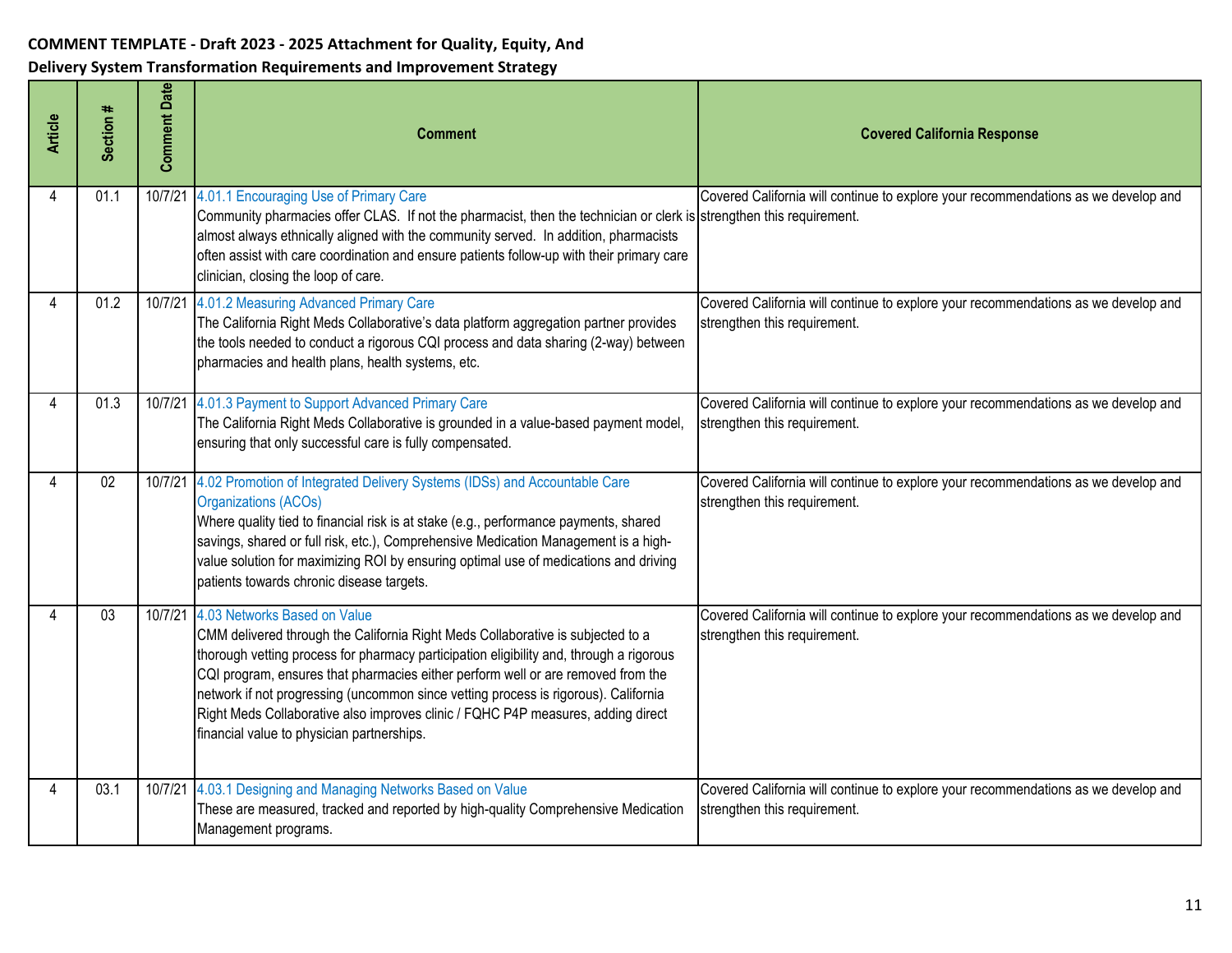| <b>Article</b> | Section # | <b>Comment Date</b> | <b>Comment</b>                                                                                                                                                                                                                                                                                                                                                                                                                                                                                                                                                                                                                                                                                                                                                                                                                                                                                                                                                                       | <b>Covered California Response</b>                                                                                 |
|----------------|-----------|---------------------|--------------------------------------------------------------------------------------------------------------------------------------------------------------------------------------------------------------------------------------------------------------------------------------------------------------------------------------------------------------------------------------------------------------------------------------------------------------------------------------------------------------------------------------------------------------------------------------------------------------------------------------------------------------------------------------------------------------------------------------------------------------------------------------------------------------------------------------------------------------------------------------------------------------------------------------------------------------------------------------|--------------------------------------------------------------------------------------------------------------------|
|                | 03.2      | 10/7/21             | 4.03.2 Payment to Support Networks Based on Value (Narrative #6)<br>As mentioned previously, CMM provided through the California Right Meds<br>Collaborative is grounded in health plan partnerships that pay for CMM through value-<br>based payments. Pharmacists receive a limited number of modest fee-for-service<br>payments plus a larger bonus payment when established treatment goals are met.<br>Goals include attainment of NQF / HEDIS targets and other validated measures of<br>disease control, and/or avoidance of acute care utilization over a given time period.                                                                                                                                                                                                                                                                                                                                                                                                 | Covered California will continue to explore your recommendations as we develop and<br>strengthen this requirement. |
|                | 03.3      | 10/7/21             | 4.03.3 Provider Value<br>1) The rigorous CQI process utilized in the California Right Meds Collaborative<br>incorporates temporal process measures and national quality of care benchmarks into<br>real-time dashboards, which are analyzed and acted upon when indicated to ensure<br>efficient and optimal results from Comprehensive Medication Management.<br>a) The majority of AMP measures are directly or indirectly dependent on medication<br>therapy optimization, which is achieved through Comprehensive Medication<br>Management.<br>b) Since Comprehensive Medication Management delivered through the Calif Right<br>Meds Collaborative is supported by health plan value-based payments, only successful<br>outcomes are fully compensated. The rigorous CQI process utilized by the Calif Right<br>Meds Collaborative ensures that targeted treatment goals are efficiently attained while<br>excluding persistently poor performing pharmacists from the network. | Covered California will continue to explore your recommendations as we develop and<br>strengthen this requirement. |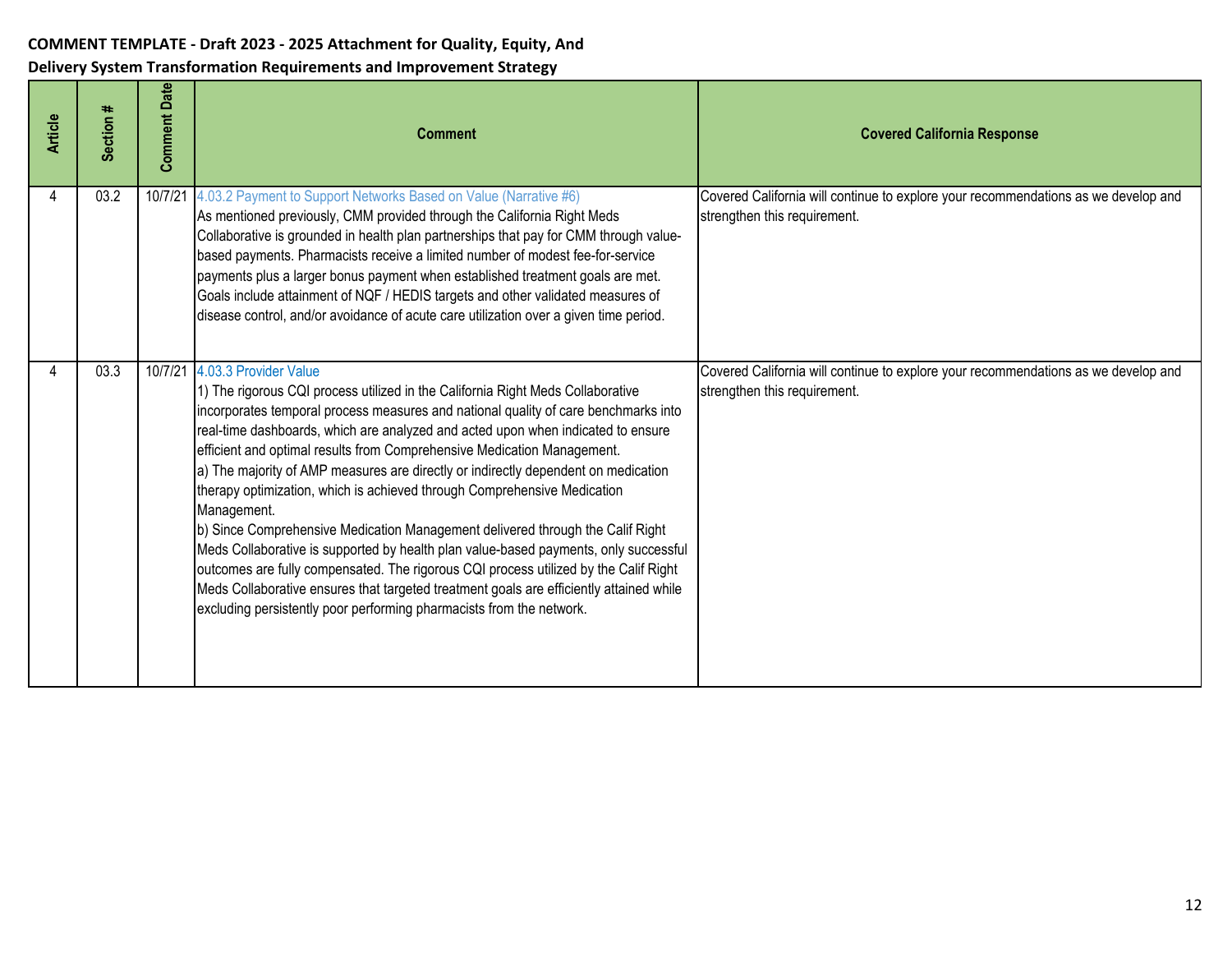| <b>Article</b> | Section # | <b>Comment Date</b> | <b>Comment</b>                                                                                                                                                                                                                                                                                                                                                                                                                                                                                                                                                                                                                                                                                                                                                                                                                                                                                                                                                                                                                                                                                                                                                                                                                                                                                                                                                                                                                                                                                                                                                                                                                                                                                                                                                                                                                                                                                                                                                                                                                                                                                                                                                                                                                                                                                                                                                                                                    | <b>Covered California Response</b>                                                                                                                                                                                                                      |
|----------------|-----------|---------------------|-------------------------------------------------------------------------------------------------------------------------------------------------------------------------------------------------------------------------------------------------------------------------------------------------------------------------------------------------------------------------------------------------------------------------------------------------------------------------------------------------------------------------------------------------------------------------------------------------------------------------------------------------------------------------------------------------------------------------------------------------------------------------------------------------------------------------------------------------------------------------------------------------------------------------------------------------------------------------------------------------------------------------------------------------------------------------------------------------------------------------------------------------------------------------------------------------------------------------------------------------------------------------------------------------------------------------------------------------------------------------------------------------------------------------------------------------------------------------------------------------------------------------------------------------------------------------------------------------------------------------------------------------------------------------------------------------------------------------------------------------------------------------------------------------------------------------------------------------------------------------------------------------------------------------------------------------------------------------------------------------------------------------------------------------------------------------------------------------------------------------------------------------------------------------------------------------------------------------------------------------------------------------------------------------------------------------------------------------------------------------------------------------------------------|---------------------------------------------------------------------------------------------------------------------------------------------------------------------------------------------------------------------------------------------------------|
| 4              | 04        | 10/7/21             | 4.04 Telehealth (Narrative #4)<br>Comprehensive Medication Management has been successfully delivered via telehealth, Medication Management (CMM). We need additional time to research CMM and<br>serving as a critical means of improving access and communication with patients.<br>Well before the pandemic, various models of Comprehensive Medication Management<br>have been successfully delivered via telehealth. In Minnesota, a fully remote pharmacist<br>provided telehealth hypertension medication management program achieved 10mmHg<br>greater reduction in systolic blood pressure compared to usual care at 6 and 12<br>months.[14] At 5-year follow-up, patients in the pharmacist medication management<br>group experienced 50% less major adverse cardiovascular events compared to usual<br>care, yielding a return on investment of 126% and a net per patient costs savings of<br>\$1,900.<br>The Covid pandemic then brought to light many of the most glaring disparities in our<br>health care system. Fortunately, it has also shown opportunities for addressing those<br>disparities-particularly, the proper utilization of telehealth. The commentors fervently<br>believe that providers and plans must meet patients where they are, both physically and<br>emotionally, by providing maximum patient choice to receive health services in the<br>manner and modality that they choose.<br>The impact on diabetes and related measures shared previously from the California<br>Right Meds Collaborative were generated through fully remote Comprehensive<br>Medication Management, since the collaborative launched in the peak of the pandemic.<br>The methodology used to deliver remote Comprehensive Medication Management<br>services was from a Centers for Medicare and Medicaid Innovation (CMMI) Healthcare<br>Innovation Award program conducted by the University of Southern California School of<br>Pharmacy for Medi-Cal and uninsured patients in Los Angeles and Orange Counties. In<br>this CMMI program, the impact of Comprehensive Medication Management on patients<br>with chronic diseases in terms of healthcare quality measures, patient safety, cost, and<br>patient and provider satisfaction was the same whether provided in-person or via<br>telehealth.<br>[14] Hypertension. 2020;76:1097-1103. DOI:<br>10.1161/HYPERTENSIONAHA.120.15492.) | Covered California appreciates the information and feedback on Comprehensive<br>determine how we might be able to integrate CMM requirements into Attachment 1<br>requirements. We will continue to explore CMM to inform future contract requirements. |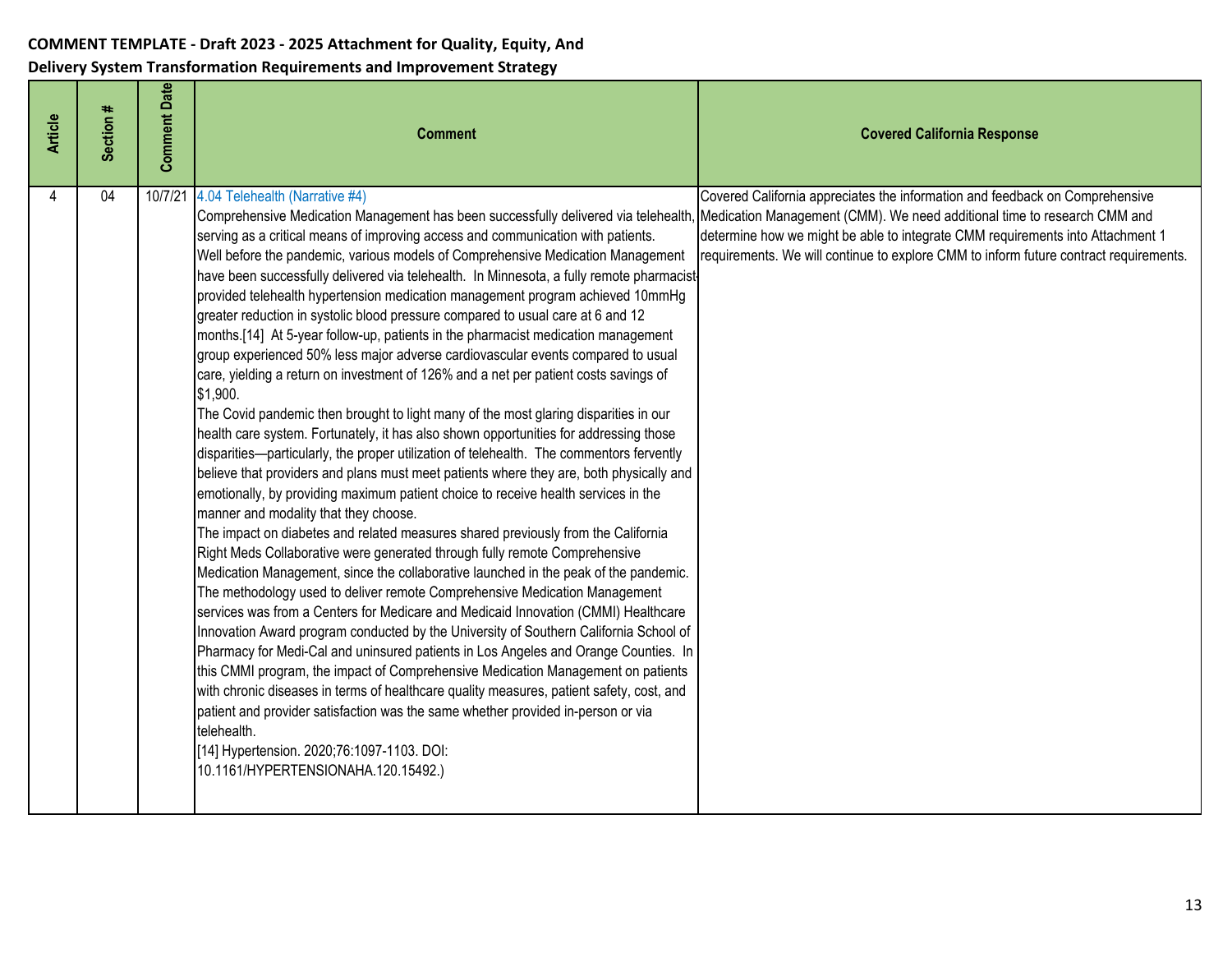| rticle | #<br>ဖိ | Date<br>ment<br>Com | <b>Comment</b>                                                                                                         | <b>Covered California Response</b>                                                         |
|--------|---------|---------------------|------------------------------------------------------------------------------------------------------------------------|--------------------------------------------------------------------------------------------|
|        | 05      |                     | 10/7/21 4.05 Participation in Quality Collaboratives<br>Add California Right Meds Collaborative (www.calrightmeds.org) | We will add the California Right Meds Collaborative to the list of quality collaboratives. |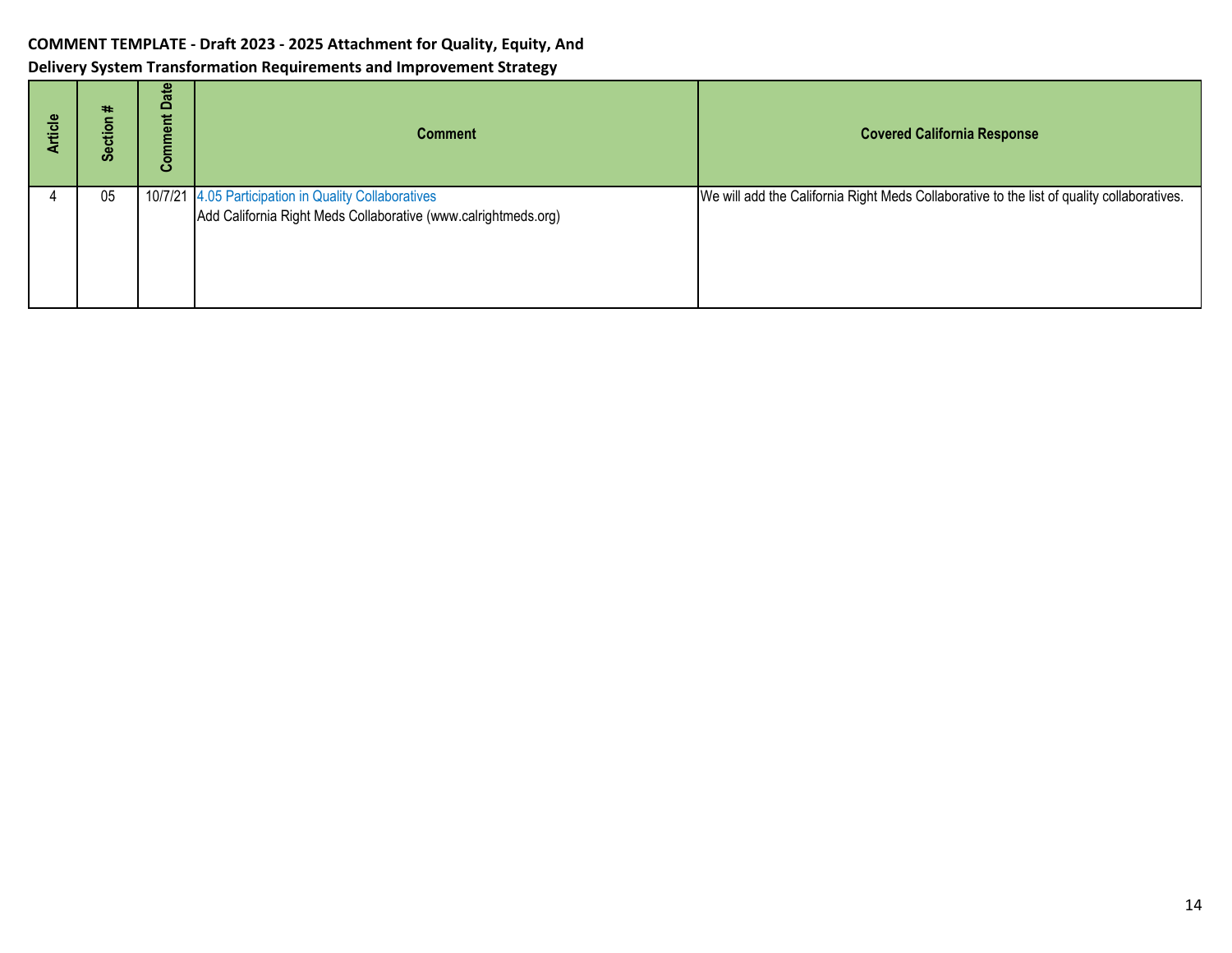| Section #<br><b>Article</b> | <b>Comment Date</b> | <b>Comment</b>                                                                                                                                                                                                                                                                                                                                                                                                                                                                                                                                                                                                                                                                                                                                                                                                                                                                                                                                                                                                                                                                                                                                                                                                                                                                                                                                                                                                                                                                                                                                                                                                                                                                                                                                                                                                                                                                                                                                                                                                                                                                                                                                                                                                                                                                                                                                                                                                                                                                                                                                                                                                                                                                                                                                                              | <b>Covered California Response</b>                                                                                                                                                                                                                                                                                                           |
|-----------------------------|---------------------|-----------------------------------------------------------------------------------------------------------------------------------------------------------------------------------------------------------------------------------------------------------------------------------------------------------------------------------------------------------------------------------------------------------------------------------------------------------------------------------------------------------------------------------------------------------------------------------------------------------------------------------------------------------------------------------------------------------------------------------------------------------------------------------------------------------------------------------------------------------------------------------------------------------------------------------------------------------------------------------------------------------------------------------------------------------------------------------------------------------------------------------------------------------------------------------------------------------------------------------------------------------------------------------------------------------------------------------------------------------------------------------------------------------------------------------------------------------------------------------------------------------------------------------------------------------------------------------------------------------------------------------------------------------------------------------------------------------------------------------------------------------------------------------------------------------------------------------------------------------------------------------------------------------------------------------------------------------------------------------------------------------------------------------------------------------------------------------------------------------------------------------------------------------------------------------------------------------------------------------------------------------------------------------------------------------------------------------------------------------------------------------------------------------------------------------------------------------------------------------------------------------------------------------------------------------------------------------------------------------------------------------------------------------------------------------------------------------------------------------------------------------------------------|----------------------------------------------------------------------------------------------------------------------------------------------------------------------------------------------------------------------------------------------------------------------------------------------------------------------------------------------|
| 02.2<br>5                   | 10/7/21             | 5.02.2 Interoperability and Patient Access (Narrative #3)<br>Implement and Maintain Application Programming Interfaces (APIs)<br>Building on the CMS Interoperability and Patient Access final rule (CMS-9115-F)[16],<br>this proposed rule would place new requirements on Medicaid and CHIP managed care<br>plans, state Medicaid and CHIP fee-for-service programs, and Qualified Health Plans<br>(QHP) issuers on the Federally facilitated Exchanges (FFEs) to improve the electronic<br>exchange of health care data, and streamline processes related to prior authorization.<br>The rule would require increased patient electronic access to their health care<br>information and would improve the electronic exchange of health information among<br>payers, providers, and patients. Together, these policies would play a key role in<br>reducing overall payer and provider burden and improving patient access to health<br>information. This rule includes five sets of proposals and five requests for information.<br>[17]<br>The CMS rule did not go far or deep enough to help solve for the gap in information<br>sharing and data fluidity across the entire ecosystem. While very helpful in helping<br>patients understand what they paid or their insurer paid on their behalf, the CMS rule did<br>not account for the need of patients and their care team to have in workflow, real-time<br>patient specific, eligibility, benefit, coverage and cost information. This information<br>assists in making fully informed decisions about care, prospectively and should be<br>available and shared with the Patient and Provider at Time of Care by utilizing American<br>National Standards Institute (ANSI) accredited standards-based data exchange<br>including the use of standards-based APIs that harmonize data between the medical<br>and pharmacy benefit industry, including but not limited to the National Council for<br>Prescription Drug Programs (NCPDP) standards, Health Level 7 (HL7) standards,<br>etc.[18,19] This harmonization and interoperability will bring together Cost Benefit<br>Transparency (CBT) for both medical and pharmacy.[20] Tethering CBT data with<br>utilization management rules and requirements will providers and patients the<br>information they need to make fully informed care decisions and better understand costs<br>and benefits at the time of care. Lack of interoperability between electronic systems and<br>cost are some of the reasons manual methods persist, decades after most industries<br>have moved on from the fax machine. Patients and their healthcare providers will have<br>the opportunity to be more informed, which can lead to better care and improved patient | Covered California recognizes that alignment with federal policies is important. We are<br>holistically looking at multiple data exchange channels and discussing what Covered<br>California's role is in advancing one or more data exchange channels that would better<br>position collective efforts to address the challenges described. |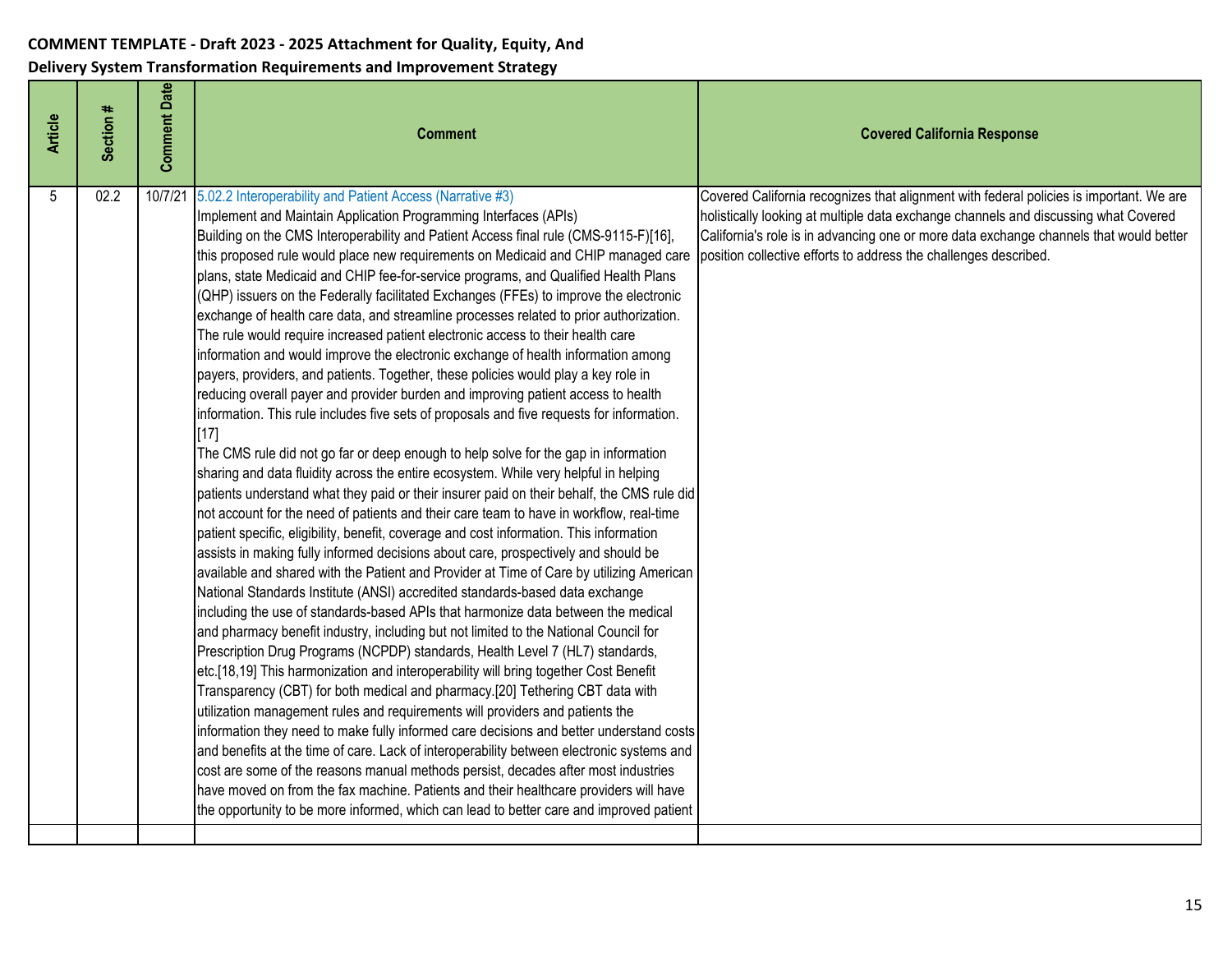| <b>Article</b> | Section #                                                         | <b>Comment Date</b> | <b>Comment</b>                                                                                                                                                                                                                                                                                                                                                                                                                                                                                                                                                                                                                                                                                                                                                                                                                                                                                                                                                                                                                                                                                                                                                                                                                                                                                 | <b>Covered California Response</b>                                                                                                                                                                                                                                                                                                                                                                                                                                                                                                             |
|----------------|-------------------------------------------------------------------|---------------------|------------------------------------------------------------------------------------------------------------------------------------------------------------------------------------------------------------------------------------------------------------------------------------------------------------------------------------------------------------------------------------------------------------------------------------------------------------------------------------------------------------------------------------------------------------------------------------------------------------------------------------------------------------------------------------------------------------------------------------------------------------------------------------------------------------------------------------------------------------------------------------------------------------------------------------------------------------------------------------------------------------------------------------------------------------------------------------------------------------------------------------------------------------------------------------------------------------------------------------------------------------------------------------------------|------------------------------------------------------------------------------------------------------------------------------------------------------------------------------------------------------------------------------------------------------------------------------------------------------------------------------------------------------------------------------------------------------------------------------------------------------------------------------------------------------------------------------------------------|
|                | 2.04.1<br>Promotio<br>n of<br>Integrate<br>Behavior<br>al Health  |                     | 10/08/21 CAFP supports Covered California's efforts to promote integrated behavioral health<br>services with medical services, particularly primary care services. CAFP suggests<br>strengthening these efforts beyond reporting to requiring QHPs to reimburse for<br>integrated behavioral health services, including financial support to employ a behavioral<br>health team in a medical setting. Financial supports are the needed catalyst to redesign<br>the delivery system in a holistic team-based and patient-centered manner, using an<br>integrated approach that is able to meet the full spectrum of a patient's physical and<br>behavioral health care needs.                                                                                                                                                                                                                                                                                                                                                                                                                                                                                                                                                                                                                  | Covered California believes QHP issuers should pay primary care providers through<br>population-based payment and other alternative payment models to support behavioral<br>health integration with primary care. We will add language to signal this intent in Article<br>2.04.<br>We have also launched a behavioral health consulting project with DHCS and CalPERS<br>to further explore what behavioral health requirements, including any related to<br>payment, we should expand or add to Attachment 1 in the 2024 contract amendment. |
|                | 3.04.1<br>Screenin<br>g for and<br>Addressi<br>ng Social<br>Needs |                     | 10/08/21 CAFP supports Covered California's efforts to promote the screening for food insecurity<br>and housing instability or homelessness. Many social and economic conditions are<br>significant drivers of health outcomes and often lead to health disparities. Screening for<br>these social and economic conditions, particularly for food insecurity and housing<br>instability or homelessness, is an important first step in improving health outcomes and<br>reducing health disparities. Accordingly, CAFP supports the requirement in section<br>3.04.1 of Attachment 7 that QHPs screen all Enrollees for a minimum of two standard<br>social needs: food insecurity and housing instability or homelessness. The screening<br>requirement in this section also states that, "[s]creening in coordination with providers in<br>the network is highly encouraged." If the QHPs pass on the screening requirement to the<br>providers in their network, CAFP urges Covered California to require QHPs to provide<br>coverage for these screenings similarly to coverage provided for adverse childhood<br>experiences screenings. Moreover, CAFP urges Covered California to require health<br>plans to obtain feedback from family physicians on the screening tool that is used. | Covered California acknowledges the importance of partnering with physicians in the<br>mission to improve health care delivery. We will continue to explore your<br>recommendations as we develop and strengthen this requirement.                                                                                                                                                                                                                                                                                                             |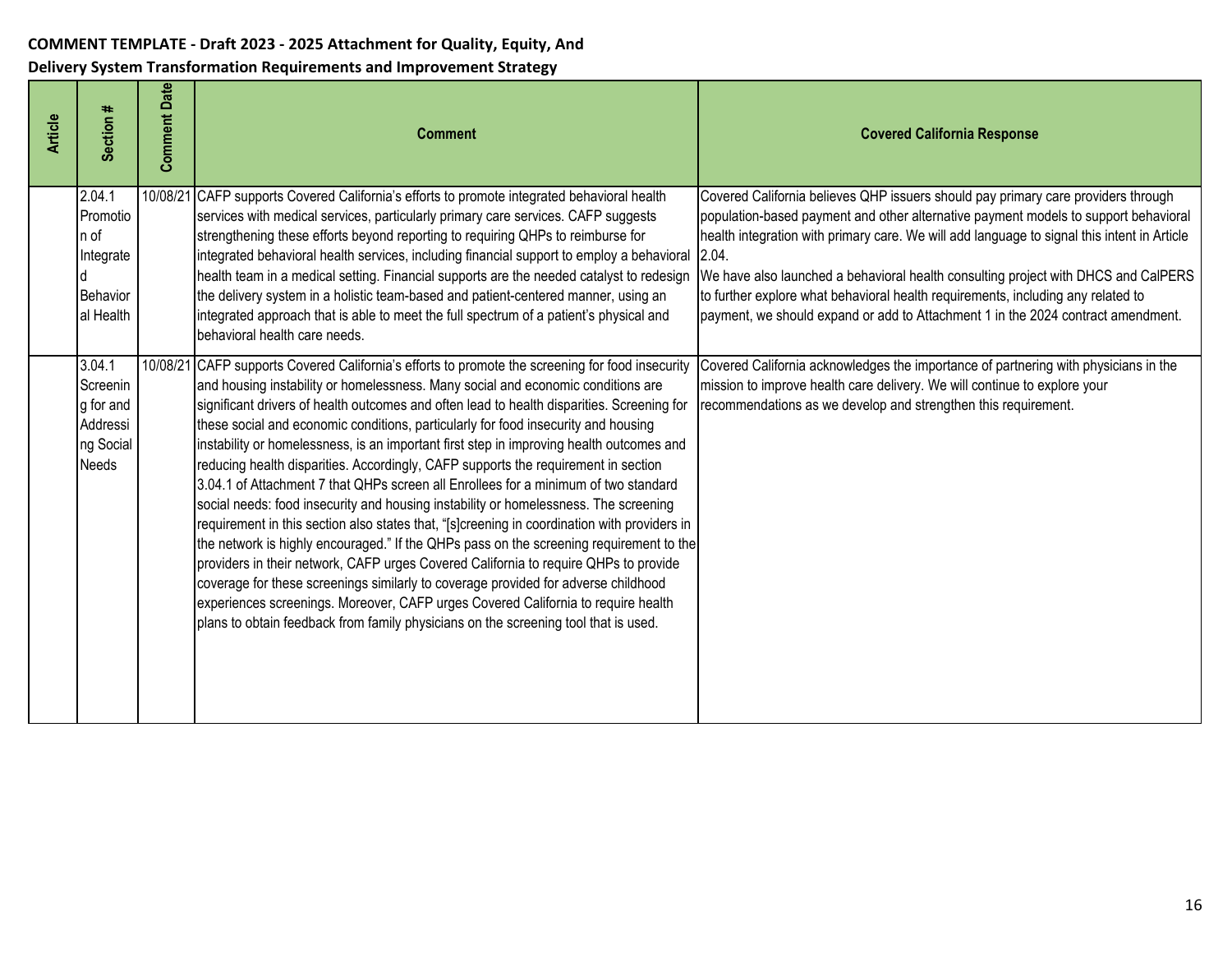| <b>Article</b> | ≠<br><b>Section</b> | <b>Comment Date</b> | <b>Comment</b>                                                                                | <b>Covered California Response</b>                                                    |
|----------------|---------------------|---------------------|-----------------------------------------------------------------------------------------------|---------------------------------------------------------------------------------------|
|                | 4.01.2              |                     | 10/08/21 Given the American Academy of Family Physicians (AAFP) and CAFP's extensive          | Covered California will continue to engage CAFP in the development and                |
|                | Measurin            |                     | experience and leadership role in value-based payment models and quality                      | implementation of the advanced primary care measure set with CQC and IHA. We will     |
|                |                     |                     | measurements within those models, CAFP respectfully requests that we be included in           | also collaborate with QHP issuers, providers, and other stakeholders to implement the |
|                | Advance             |                     | the development and implementation of the measure set that includes quality and cost-         | measure set in a manner that creates the least burden possible and builds on existing |
|                | d Primary           |                     | driving utilization measures for advanced primary care.                                       | measurement work. We look forward to our continued collaboration.                     |
|                | Care                |                     | One measure of concern is using total cost of care as a primary care measure, because         |                                                                                       |
|                |                     |                     | primary care practices would be held accountable for utilization of services outside of       |                                                                                       |
|                |                     |                     | their control. Practices can only be held accountable for total cost of care of attributed    |                                                                                       |
|                |                     |                     | patients when all participants in the health care system (e.g., hospitals, sub-specialists,   |                                                                                       |
|                |                     |                     | etc.) are operating under aligned value-based incentives. There is a particular concern       |                                                                                       |
|                |                     |                     | with the appropriateness of this measure for small and rural practices. Small and rural       |                                                                                       |
|                |                     |                     | practices may have less resources to influence utilization for their patients. Small referral |                                                                                       |
|                |                     |                     | networks also exacerbate this issue, particularly for rural practices, as physicians may      |                                                                                       |
|                |                     |                     | not have the option of referring to a specialist that controls cost and utilization.          |                                                                                       |
|                |                     |                     | Moreover, the primary care physician will not know the utilization rates of other             |                                                                                       |
|                |                     |                     | specialists, i.e., whether certain specialists perform unnecessary or duplicative services.   |                                                                                       |
|                |                     |                     | If all participants in the health care system are operating under aligned value-based         |                                                                                       |
|                |                     |                     | incentives, total cost of care should be used as a long-term measure. Adequate time           |                                                                                       |
|                |                     |                     | before measurement needs to be allowed, because investments in primary care cannot            |                                                                                       |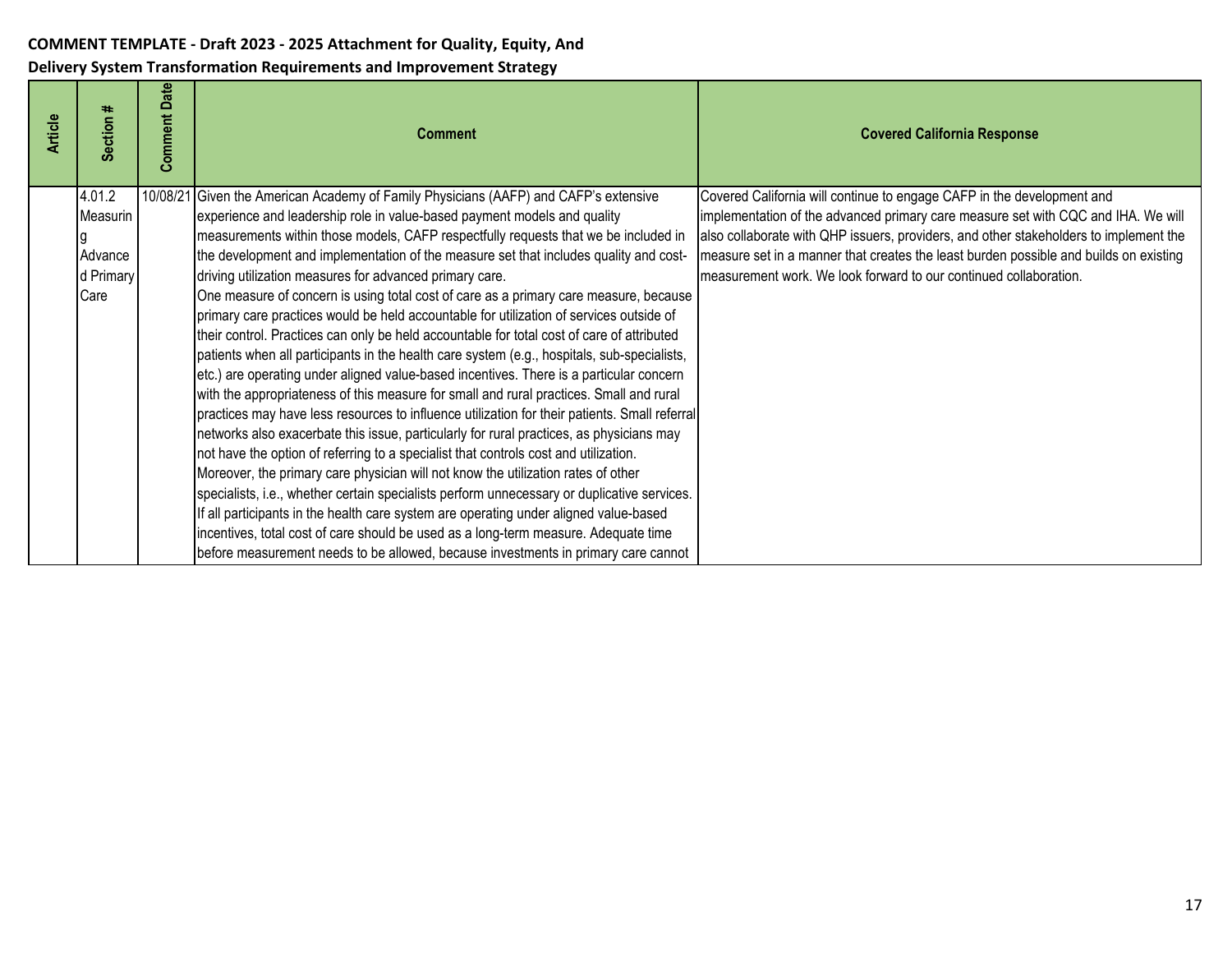| <b>Article</b> | Section #                                                          | <b>Comment Date</b> | <b>Comment</b>                                                                                                                                                                                                                                                                                                                                                                                                                                                                                                                                                                                                                                                                                                                                                                                                                                                                                                                                                                                                                                                                                                                                                                                                                                                                                                                                                                                                                                                                                                                                                                                                                                                                                                                                                                                                                                                                                                                                                                                                                                                                                                                                                                                                                                                                                                                                                                                                                                                                                                                                                                                                                                                                                                       | <b>Covered California Response</b>                                                                                                                                                                                                                                                                                                                                                                                                                                                                                                                                                                                                                                                                                                                                                                                                                                                                                                     |
|----------------|--------------------------------------------------------------------|---------------------|----------------------------------------------------------------------------------------------------------------------------------------------------------------------------------------------------------------------------------------------------------------------------------------------------------------------------------------------------------------------------------------------------------------------------------------------------------------------------------------------------------------------------------------------------------------------------------------------------------------------------------------------------------------------------------------------------------------------------------------------------------------------------------------------------------------------------------------------------------------------------------------------------------------------------------------------------------------------------------------------------------------------------------------------------------------------------------------------------------------------------------------------------------------------------------------------------------------------------------------------------------------------------------------------------------------------------------------------------------------------------------------------------------------------------------------------------------------------------------------------------------------------------------------------------------------------------------------------------------------------------------------------------------------------------------------------------------------------------------------------------------------------------------------------------------------------------------------------------------------------------------------------------------------------------------------------------------------------------------------------------------------------------------------------------------------------------------------------------------------------------------------------------------------------------------------------------------------------------------------------------------------------------------------------------------------------------------------------------------------------------------------------------------------------------------------------------------------------------------------------------------------------------------------------------------------------------------------------------------------------------------------------------------------------------------------------------------------------|----------------------------------------------------------------------------------------------------------------------------------------------------------------------------------------------------------------------------------------------------------------------------------------------------------------------------------------------------------------------------------------------------------------------------------------------------------------------------------------------------------------------------------------------------------------------------------------------------------------------------------------------------------------------------------------------------------------------------------------------------------------------------------------------------------------------------------------------------------------------------------------------------------------------------------------|
|                | 4.01.3<br>Payment<br>to<br>Support<br>Advance<br>d Primary<br>Care | 10/08/21            | CAFP supports requiring QHPs to report on its primary care payment models. Realizing<br>a vision for advanced primary care will require expanding upon and adopting new<br>primary care payment models. In order to move towards alternative payment models, it<br>is important to first understand the baseline of how QHPs are currently paying its<br>contracted primary care physicians. We will likely find that the predominant payment<br>scheme is fee-for-service payments, which is not structured to support or sustain a<br>comprehensive primary care system. Advanced primary care alternative payment<br>models aim to improve patient outcomes and experience, reduce health care spending,<br>and improve physician satisfaction. AAFP has produced an Advanced Primary Care<br>Alternative Payment Model (APC-APM), currently piloted by the Centers of Medicare<br>and Medicaid Services (CMS). The APC-APM would create a new payment structure for We will consider setting a floor or target for primary care spend in 2024 or 2025 after a<br>participating primary care practices consisting of a combination of four mechanisms: (1)<br>A prospective, risk-adjusted, primary care global payment for direct patient care; (2) Fee-<br>for-service limited to services not included in the primary care global fee; (3) A<br>prospective, risk-adjusted, population-based payment; and (4) Performance-based<br>incentive payments that hold physicians appropriately accountable for quality and costs.<br>CAFP urges Covered California to explore piloting this payment model with QHPs.<br>CAFP supports Covered California requiring QHPs to adopt and progressively expand<br>the percent of primary care clinicians paid through population-based payment and<br>alternative payment models built on a fee-for-service structure such as shared savings.<br>However, CAFP urges Covered California to strengthen this requirement by requiring<br>QHPs to have a minimum percent of primary care clinicians paid under an advanced<br>primary care alternative payment model such as the one advanced by AAFP. Advanced<br>primary care alternative payment models have proven results. In 2010, CAFP joined the<br>self-insured Fresno Unified School District/Joint Health Management Board in<br>supporting the creation of a local PCMH. The 2014 final report includes infographics<br>about cost savings and quality gains. A video about the project also describes the<br>success of the model.<br>CAFP further supports Covered California requiring QHPs to report on total primary care<br>spend. CAFP strongly urges Covered California to strengthen the requirement on | We believe the Advanced Primary Care Alternative Payment Model (APC-APM) aligns<br>well with our requirements for QHP issuers to increase the number of primary care<br>clinicians paid through population-based payment and alternative payment models built<br>on a fee-for-service structure such as shared savings. We will note that a combination of<br>HCP LAN categories may be the most effective to support providers and improve<br>quality. Covered California defines specific thresholds for the percent of primary care<br>providers paid through HCP LAN Categories 3 or 4 in Attachment 2. We set specific<br>thresholds in 2022 and plan to continue with similar standards in 2023 and beyond.<br>Covered California is continuing to evaluate the research on primary care spend and is<br>currently studying primary care spend in California in partnership with IHA and CHCF.<br>baseline has been established. |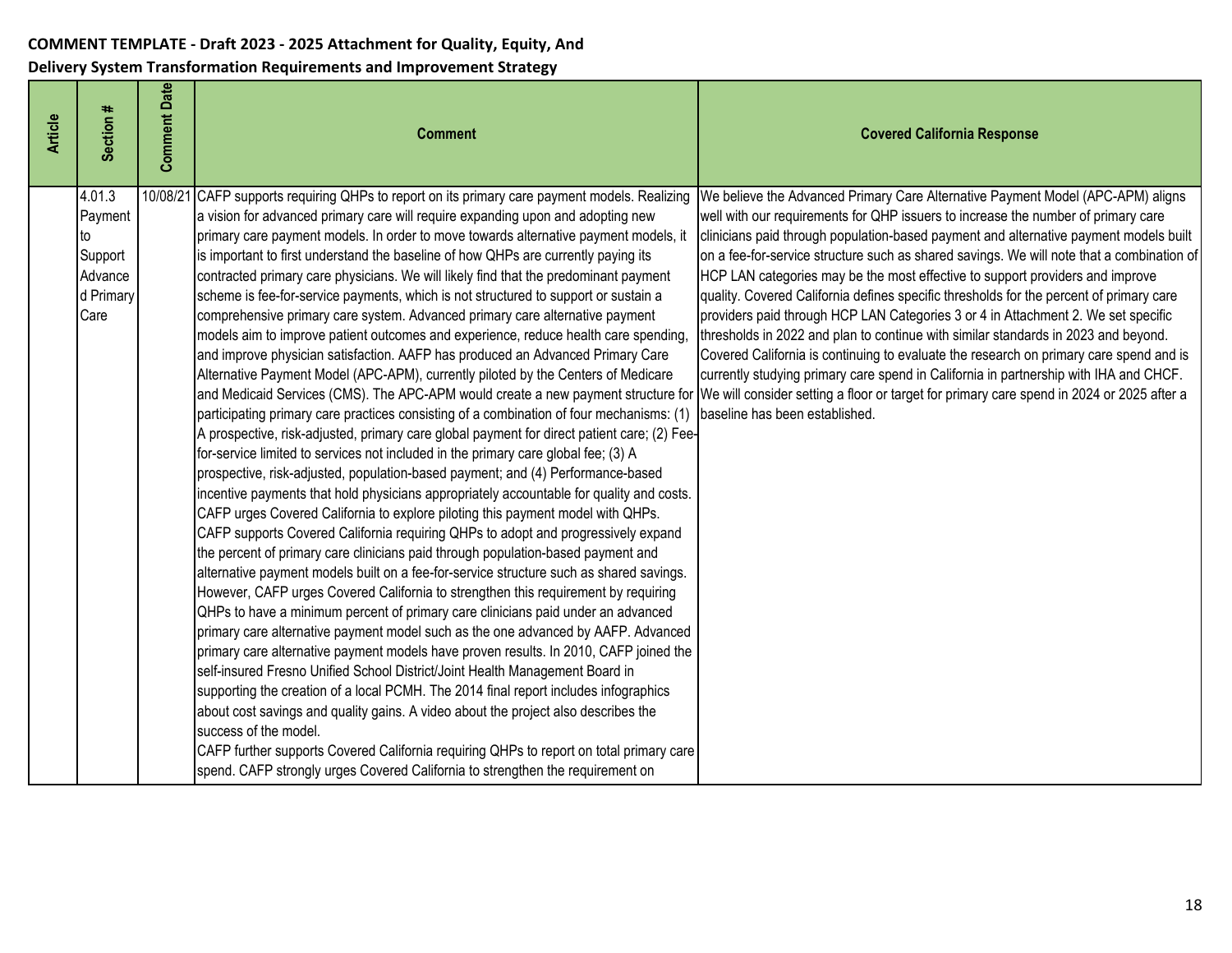| ticle | 22<br>ဖိ    | ate<br>≏<br>Comment | <b>Comment</b>                                                                              | <b>Covered California Response</b>                                                        |
|-------|-------------|---------------------|---------------------------------------------------------------------------------------------|-------------------------------------------------------------------------------------------|
|       | 4.02.1      |                     | 10/08/21 CAFP supports the promotion of ACOs, particularly those in which primary care is a | Covered California will incorporate the availability or performance of advanced primary   |
|       | Enrollme    |                     | focus. A Patient-Centered Primary Care Collaborative Study found that advanced              | care practices in the characteristics for ACO reporting in the Certification Application. |
|       | nt in IDSs  |                     | primary care, and the PCMH in particular, contribute to an ACO's success. The study's       |                                                                                           |
|       | and         |                     | analysis of NCQA and Medicare data demonstrated that the PCMH does have a positive          |                                                                                           |
|       | <b>ACOs</b> |                     | impact on an ACO's cost and quality outcomes. This is because the systems that              |                                                                                           |
|       |             |                     | employ advanced primary care are naturally set up for some of the care delivery             |                                                                                           |
|       |             |                     | changes sought by ACOs. As Covered California seeks to understand the                       |                                                                                           |
|       |             |                     | characteristics of ACOs that contribute to success, it is important to also take into       |                                                                                           |
|       |             |                     | account the synergy between ACOs and advanced primary care. Accordingly, CAFP               |                                                                                           |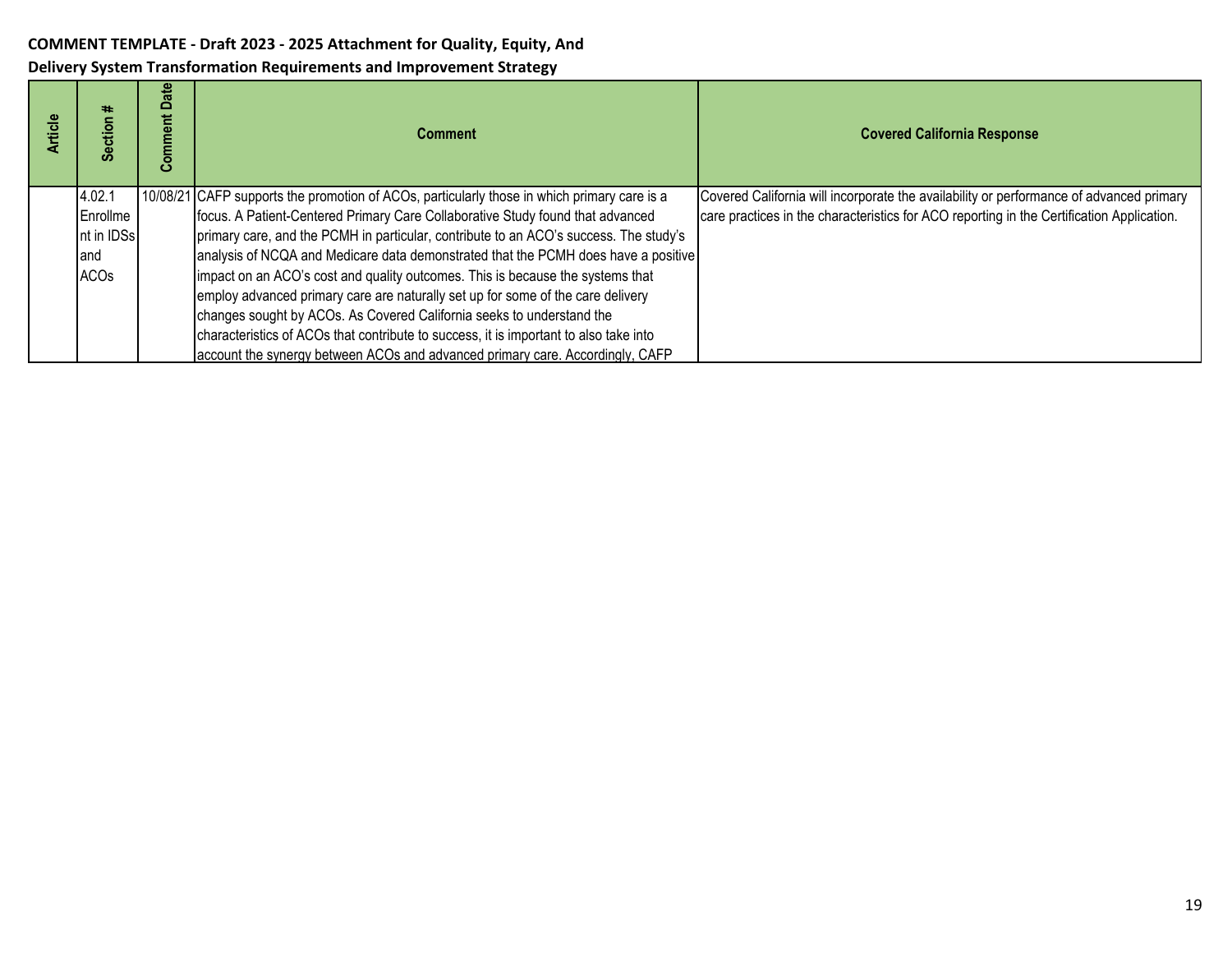| Section #<br><b>Article</b>                                                                                           | <b>Comment Date</b> | <b>Comment</b>                                                                                                                                                                                                                                                                                                                                                                                                                                                                                                                                                                                                                                                                                                                                                                                                                                                                                                                                                                                                                                                                                                                                                                                                                                                                                                                                                                                                                                                                                                                                                                                                                                                                                                                                                                                                                                                                                                                                                                                                                                                                                                                                                                                                                                                                                                                                                                                                                                                                                                                                                                                                                                                                                                                                                                                                                                                               | <b>Covered California Response</b>                                                                                                                                                                                                                                                                                                                                                                                                                                                                                                                                                                                                                                                                                                                                                                                                                                                                   |
|-----------------------------------------------------------------------------------------------------------------------|---------------------|------------------------------------------------------------------------------------------------------------------------------------------------------------------------------------------------------------------------------------------------------------------------------------------------------------------------------------------------------------------------------------------------------------------------------------------------------------------------------------------------------------------------------------------------------------------------------------------------------------------------------------------------------------------------------------------------------------------------------------------------------------------------------------------------------------------------------------------------------------------------------------------------------------------------------------------------------------------------------------------------------------------------------------------------------------------------------------------------------------------------------------------------------------------------------------------------------------------------------------------------------------------------------------------------------------------------------------------------------------------------------------------------------------------------------------------------------------------------------------------------------------------------------------------------------------------------------------------------------------------------------------------------------------------------------------------------------------------------------------------------------------------------------------------------------------------------------------------------------------------------------------------------------------------------------------------------------------------------------------------------------------------------------------------------------------------------------------------------------------------------------------------------------------------------------------------------------------------------------------------------------------------------------------------------------------------------------------------------------------------------------------------------------------------------------------------------------------------------------------------------------------------------------------------------------------------------------------------------------------------------------------------------------------------------------------------------------------------------------------------------------------------------------------------------------------------------------------------------------------------------------|------------------------------------------------------------------------------------------------------------------------------------------------------------------------------------------------------------------------------------------------------------------------------------------------------------------------------------------------------------------------------------------------------------------------------------------------------------------------------------------------------------------------------------------------------------------------------------------------------------------------------------------------------------------------------------------------------------------------------------------------------------------------------------------------------------------------------------------------------------------------------------------------------|
| 4.03.1<br>Designin<br>g and<br>Managing<br><b>Networks</b><br>Based on<br>Value<br>and<br>4.03.3<br>Provider<br>Value | 10/08/2             | CAFP supports patients having access to networks that are based on high quality and<br>efficient providers. However, Covered California must balance this with timely access to<br>care and accurate quality measurements. When QHPs measure and analyze physician<br>quality, it is important that appropriate measures are used (see discussion under 4.01.2<br>above) and the data is accurate and valid. The accuracy of physician quality ratings<br>depends greatly on data collection methods, the source of the data, the metrics and<br>analytic protocols used, the ability of subject physicians to review and correct errors, and groups and using the CQC advanced primary care measure set for primary care<br>the disclosures that accompany any ratings reports. Common sources of error include<br>patient attribution, risk-adjustment including for social determinants of health,<br>measurement gaps, and completeness and quality of the data. Rating physicians<br>without taking into account these factors may lead to a disincentive to care for complex<br>cases and the hardest to treat. CAFP urges Covered California and QHPs to work with<br>physicians on provider quality measures. Hearing directly from physicians about past<br>reporting and measurement issues, as well as barriers to effectively using the data,<br>would be beneficial for Covered California and QHPs.<br>Publicly rating or tiering of physicians given the high likelihood of inaccurate and invalid<br>data is problematic and poses risks for both physicians and patients. Until such time that<br>all the problems are corrected, and the accuracy and validity of the information is<br>ensured, CAFP urges Covered California to not proceed with publicly rating or tiering<br>physicians. While we believe that data-driven improvement must be a cornerstone of<br>any physician practice, we do not believe that public reporting based on these data is an<br>appropriate way to accomplish such improvement. Rather, to promote quality care,<br>CAFP supports Covered California requiring QHPs to report to Covered California how<br>QHPs are engaging with physicians to improve performance using methods such as<br>implementing alternative payment models including population-based payments.<br>Another important issue for Covered California to consider is the administrative burden<br>placed on physicians to correct their data. Our members have estimated they could<br>devote a significant amount of time for this purpose. While making the data available for<br>review is important, the already overwhelming complexities of complying with<br>administrative responsibilities in the average practice must be taken into consideration.<br>Physician practices should not have to allocate even more uncompensated time to | Covered California recognizes that removal of low quality provider groups from the QHP<br>issuer network must be balanced with network adequacy standards. We will add<br>language to reflect this.<br>We also recognize that physician group quality ratings should use standardized,<br>appropriate measures with valid, accurate data sources. We are focusing on the use of<br>the IHA AMP program to monitor the performance of QHP issuer contracted provider<br>practices for these reasons.<br>Based on the challenges and concerns CAFP has expressed, we are focusing on the<br>quality and value of primary care provider practices and provider organizations rather<br>than individual physicians. Covered California will continue to be transparent in the<br>development of our contract requirements and collaborate with CAFP and other<br>physicians and physician organizations. |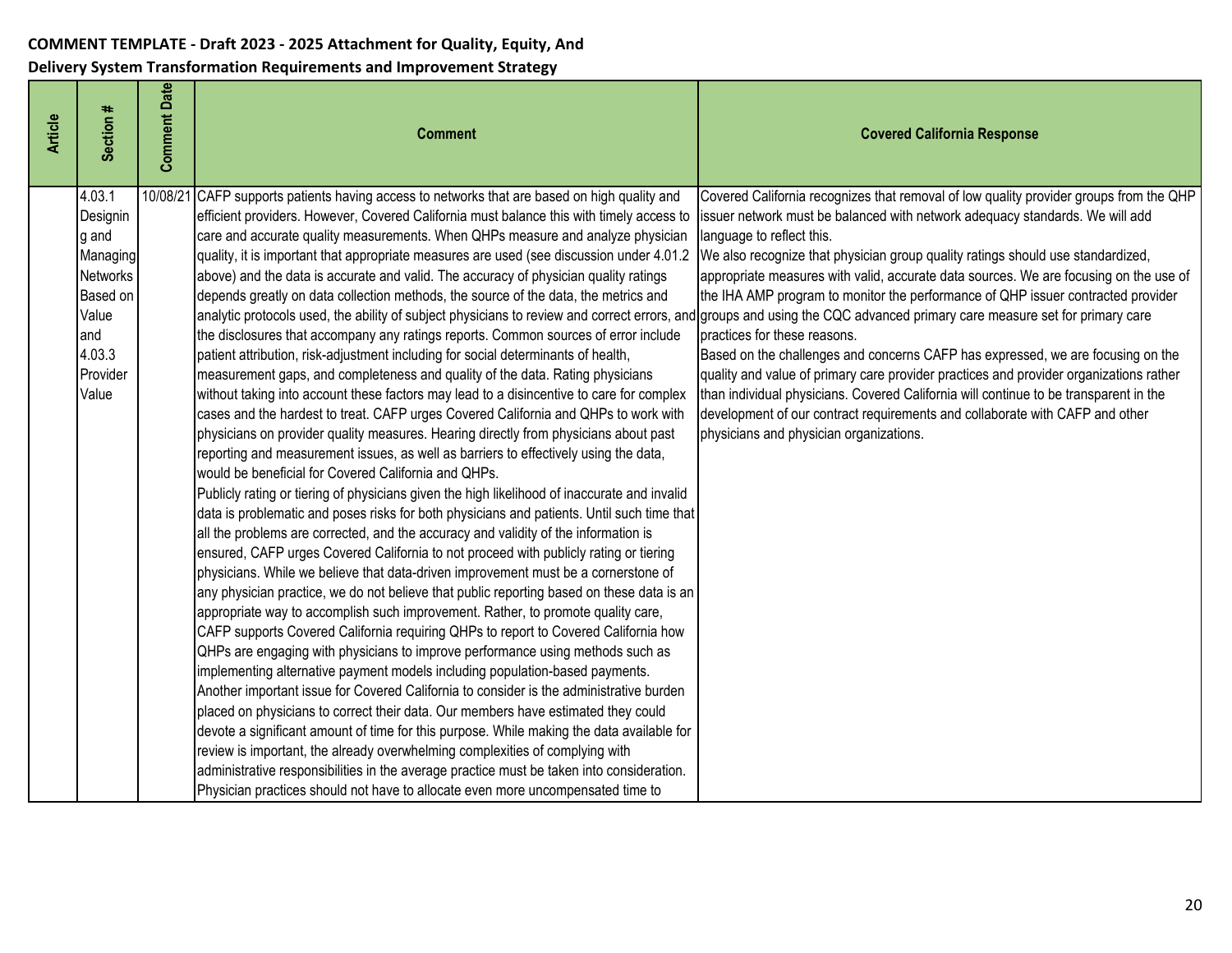| <b>Article</b> | Section #                               | <b>Comment Date</b> | <b>Comment</b>                                                                                                                                                                                                                                                                                                                                                                                                                                                                                                                                                                                                                                                                                                                                                                                                                                                                                                                                                                                                                     | <b>Covered California Response</b>                                                                                                                                                                                                                                                                            |
|----------------|-----------------------------------------|---------------------|------------------------------------------------------------------------------------------------------------------------------------------------------------------------------------------------------------------------------------------------------------------------------------------------------------------------------------------------------------------------------------------------------------------------------------------------------------------------------------------------------------------------------------------------------------------------------------------------------------------------------------------------------------------------------------------------------------------------------------------------------------------------------------------------------------------------------------------------------------------------------------------------------------------------------------------------------------------------------------------------------------------------------------|---------------------------------------------------------------------------------------------------------------------------------------------------------------------------------------------------------------------------------------------------------------------------------------------------------------|
|                | 4.04.1<br><b>Telehealt</b><br>Offerings | 10/08/2             | CAFP supports Covered California requiring QHPs to report on how it facilitates the<br>integration and coordination of care between third party telehealth vendor services and<br>primary care and other network providers, as well as to provide a description of its<br>telehealth reimbursement policies for network providers and for third party telehealth<br>vendors. CAFP wants to ensure that QHPs do not separately contract with third-party<br>telehealth vendors that provide care to enrollees that is not coordinated with the care<br>provided by the patients' treating primary care physician. Professional services provided<br>via telehealth should be part of the care provided to the patient by their physician, and<br>not an unassociated provider that works through a third-party telehealth vendor.<br>Covered California should ensure that telehealth is merely an alternate site to care<br>delivery and not alternate care that is disassociated with the rest of the enrollees'<br>medical care. | Thank you for the comment. We will incorporate language to encourage QHP issuers to<br>promote telehealth services provided by network providers to support care coordination.                                                                                                                                |
|                | 5.02.3<br>Data<br>Exchang               | 10/08/21            | CAFP recognizes the importance of the secure exchange of data with providers. Data<br>being available to providers at the point of care will result in lower costs, improved<br>quality of care, and reduced administrative burdens. Secure and robust data exchange,<br>however, cannot be achieved without sufficient funding for necessary technology<br>infrastructure and training. CAFP urges Covered California to ensure that if data<br>exchange obligations are passed down to providers, they are provided with the financial                                                                                                                                                                                                                                                                                                                                                                                                                                                                                           | Covered California will continue to explore your recommendations as we develop and<br>strengthen our data exchange requirements. QHP issuers should pay primary care<br>providers through population-based payment and other alternative payment models to<br>support data exchange.                          |
| 4              | 4.03.7<br>Maternity<br>Care             |                     | 10/08/21 Recommendation to add "Health plan networks are required to provide members with<br>access to freestanding birth centers (FBCs) as well as to services provided by Certified<br>Nurse Midwives (CNMs) and Licensed Midwives (LMs), in accordance with the All Plan<br>Letter 18-022."                                                                                                                                                                                                                                                                                                                                                                                                                                                                                                                                                                                                                                                                                                                                     | We are committed to improving maternal health and reducing disparities and will<br>consider your comment as we move forward with the 2023-25 Attachment 1<br>development.                                                                                                                                     |
| 4              | 4.03.3b<br>Provider<br>Value            | 10/08/21            | Recommendation to require submission of quantitative data about the technical<br>assistance provided, potentially including the type of TA, \$ invested in TA, and<br>recipients.                                                                                                                                                                                                                                                                                                                                                                                                                                                                                                                                                                                                                                                                                                                                                                                                                                                  | Covered California currently requires QHP issuers to report the amount of financial<br>support to quality improvement collaboratives through the Certification Application. We<br>will review the Certification Application to ensure we are collecting this information and<br>clarify this in Article 4.05. |
| 4              | 4.05.b                                  |                     | 10/08/21 Remove CalHIVE Network (a PBGH/California Quality Collaborative program), as it<br>ends in 2022.                                                                                                                                                                                                                                                                                                                                                                                                                                                                                                                                                                                                                                                                                                                                                                                                                                                                                                                          | We will remove CalHIVE Network from the contract.                                                                                                                                                                                                                                                             |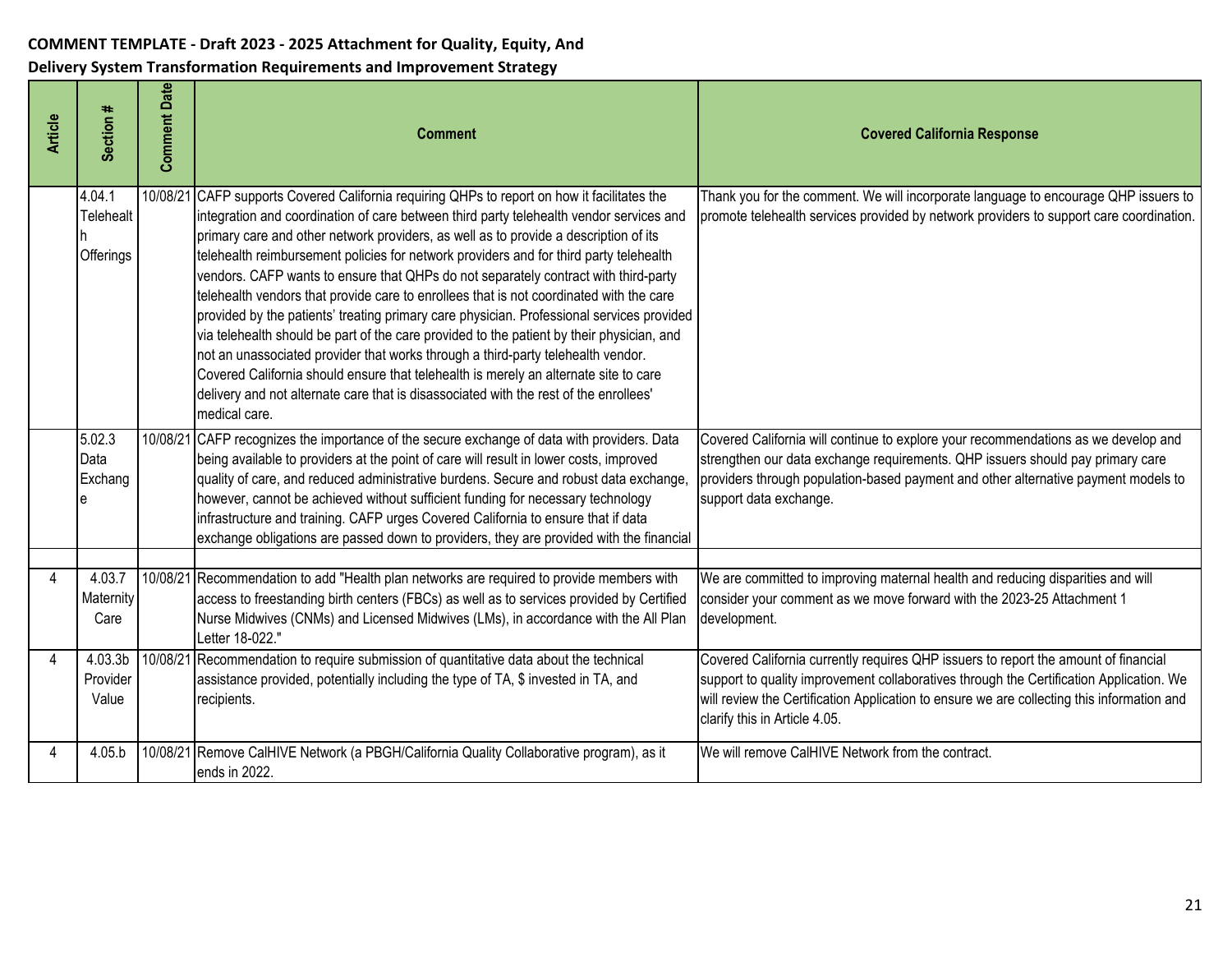| <b>Article</b> | Section # | Date<br>Comment | <b>Comment</b>                                                                                                                                                                                                                                                                                                                                                                                                                                                                                                                                                                                                                                                                                                                                                                                                                                                       | <b>Covered California Response</b>                                                                                                                                                                                                                                                                                                                                                                                              |
|----------------|-----------|-----------------|----------------------------------------------------------------------------------------------------------------------------------------------------------------------------------------------------------------------------------------------------------------------------------------------------------------------------------------------------------------------------------------------------------------------------------------------------------------------------------------------------------------------------------------------------------------------------------------------------------------------------------------------------------------------------------------------------------------------------------------------------------------------------------------------------------------------------------------------------------------------|---------------------------------------------------------------------------------------------------------------------------------------------------------------------------------------------------------------------------------------------------------------------------------------------------------------------------------------------------------------------------------------------------------------------------------|
| -1             |           |                 | 10/08/21 Include requirements to collect and report demographic data for billable providers and<br>analyze concordance with patient populations for addressing equity. Reporting should<br>include race/ethnicity/language composition among providers by major specialty areas<br>including but not limited to primary care and behavioral health.                                                                                                                                                                                                                                                                                                                                                                                                                                                                                                                  | While Covered California acknowledges the important role of providers in delivery of<br>culturally and linguistically appropriate care, we want to be mindful of collection of<br>provider demographic data and make sure it is used appropriately. Currently, provider<br>language is a required data field under our model contract provider directory data<br>requirement. We will continue to explore your recommendations. |
|                | 4.03.3    | 10/08/21        | Include a parallel statement to 4.03.4.2 to encourage collaboration among QHP issuers<br>to invest in shared delivery system providers. Recommendation to add 'Covered<br>California encourages collaboration among QHP Issuers in order to achieve maximum<br>quality and safety performance in provider networks. To this end, Covered CA will<br>provide technical assistance to foster this collaborative efforts.'                                                                                                                                                                                                                                                                                                                                                                                                                                              | We will include a similar statement to encourage collaboration among QHP issuers and<br>support from Covered California for both monitoring provider and hospital value.                                                                                                                                                                                                                                                        |
|                | 4.05      | 10/08/21        | Change to 'Covered California requires participation in specific quality improvement<br>collaboratives and data sharing initiatives.' Health plans are decreasing their<br>investments in technical assistance and improvement collaboratives, with an<br>accelerated decline during the pandemic. We recommend a parallel requirement to<br>joining IHA should be included for the sponsorship of improvement collaboratives<br>working in the shared delivery system, particularly for support of small and independent<br>practices which do not rise to priority for health plan delivered technical assistance due<br>to small patient volume. However, when aggregated these practices make up a large<br>amount of patients and tend to be lower-performing given the historical lack of attention<br>and resources received for quality improvement support. | We strongly encourage our QHP issuers to participate in quality improvement<br>collaboratives. Currently, nine of our 11 QHP issuers participate with the California<br>Quality Collaborative and are committed to investments in provider group quality<br>improvement initiatives. We will continue to explore possible requirements for<br>sponsorship of collaboratives.                                                    |
|                | 1.02.2    | 10/8/21         | Consider inclusion of measures that identify known disparities in care or variability in risk Covered California will continue to engage with stakeholders to consider additional<br>factors, such as asthma medication ratio, or stratified reporting key indicators such as C- measures to track health disparities in future years.<br>section rates and prevalence of low-birth weight.                                                                                                                                                                                                                                                                                                                                                                                                                                                                          |                                                                                                                                                                                                                                                                                                                                                                                                                                 |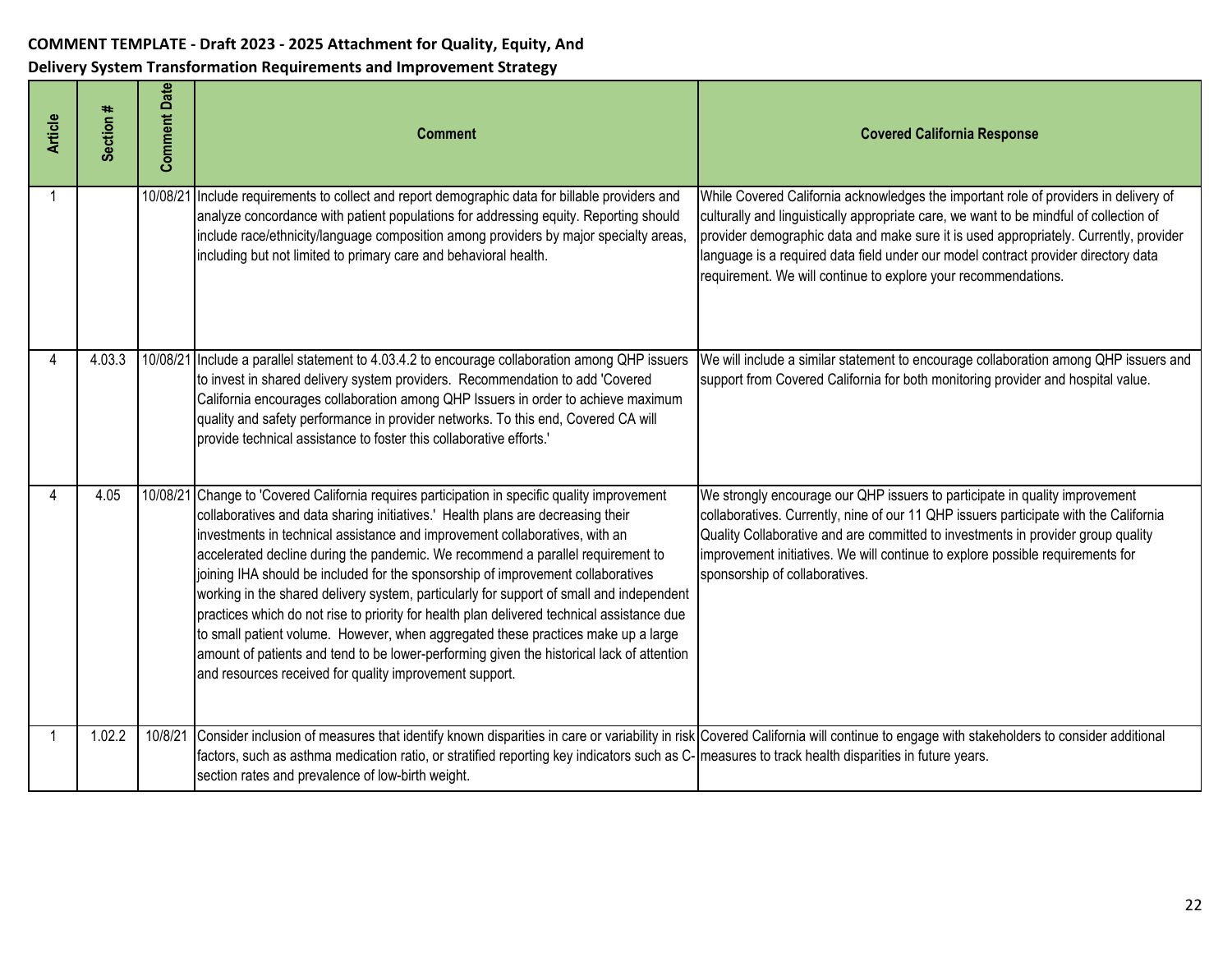| <b>Article</b> | Section #         | Date<br>Comment | <b>Comment</b>                                                                                                                                                                                                                                                                                                                                                                                | <b>Covered California Response</b>                                                                                                                                                                                                                                                                     |
|----------------|-------------------|-----------------|-----------------------------------------------------------------------------------------------------------------------------------------------------------------------------------------------------------------------------------------------------------------------------------------------------------------------------------------------------------------------------------------------|--------------------------------------------------------------------------------------------------------------------------------------------------------------------------------------------------------------------------------------------------------------------------------------------------------|
| 2              | 2.01.1            | 10/8/21         | Consider requirement for QHP response to National Alliance of Healthcare Purchaser<br>Coalitions behavioral health program assessment, including assessment of payment<br>parity consistent with federal requirements, approach to measurement-based behavioral add to Attachment 1. We will incorporate this recommendation into the project to inform<br>health care, and network adequacy. | Covered California has launched a behavioral health consulting project with DHCS and<br>CalPERS to further explore what behavioral health requirements we should expand or<br>our 2024 contract amendment.                                                                                             |
| 2              | 2.01.3            |                 | 10/8/21 Consider inclusion of disclosure of payment parity policy related to telehealth, and<br>specifically telehealth for primary care and behavioral health with assessment of<br>adherence to policies.                                                                                                                                                                                   | Covered California has launched a behavioral health consulting project with DHCS and<br>CalPERS to further explore what behavioral health requirements we should expand or<br>add to Attachment 1. We will incorporate this recommendation into that project to inform<br>our 2024 contract amendment. |
| 3              | 3.04.1            | 10/8/21         | Address use of standardized tools for assessment and QHP strategy to assess<br>outcomes.                                                                                                                                                                                                                                                                                                      | Covered California acknowledges the importance of standardized screening and<br>assessment tools. We will continue to explore your recommendations as we develop<br>and strengthen this requirement.                                                                                                   |
|                | 4.03.4            | 10/8/21         | QHPs should report the portion of their contracted hospitals that are fully compliant,<br>partially compliant, or not compliant with the federal Hospital Cost Transparency<br>requirements.                                                                                                                                                                                                  | We are committed to improving cost and affordability of health care services for all<br>Californians. Where it is appropriate, we will align with the federal cost transparency<br>requirements.                                                                                                       |
|                | 4.03.4/4b 10/8/21 |                 | Add language: Such metrics should be commonly in use in hospitals and endorsed by<br>the National Quality Forum "or in current use by the CMS Value Purchasing programs<br>for Inpatient, Outpatient and Ambulatory Surgery" as CMS has proactively implemented<br>select measures to advance quality accountability strategies.                                                              | We will update the contract language to reflect your suggested edits.                                                                                                                                                                                                                                  |
|                | 4.03.6            | 10/8/21         | Include outpatient hospital and ambulatory surgery quality and safety consistent with<br>Leapfrog and CMS-reported data.                                                                                                                                                                                                                                                                      | We will consider your feedback as we move forward in the development of the 2023-25<br>Attachment 1.                                                                                                                                                                                                   |
|                |                   | 10/8/21         | Demonstration of reporting transparency in alignment and adherence to the<br>requirements of the federal Transparency in Coverage rules and Prescription Drug Cost<br>Transparency requirements.                                                                                                                                                                                              | We are committed to improving cost and affordability of health care services for all<br>Californians. Where it is appropriate, we will align with the federal cost transparency<br>requirements.                                                                                                       |
|                |                   |                 |                                                                                                                                                                                                                                                                                                                                                                                               |                                                                                                                                                                                                                                                                                                        |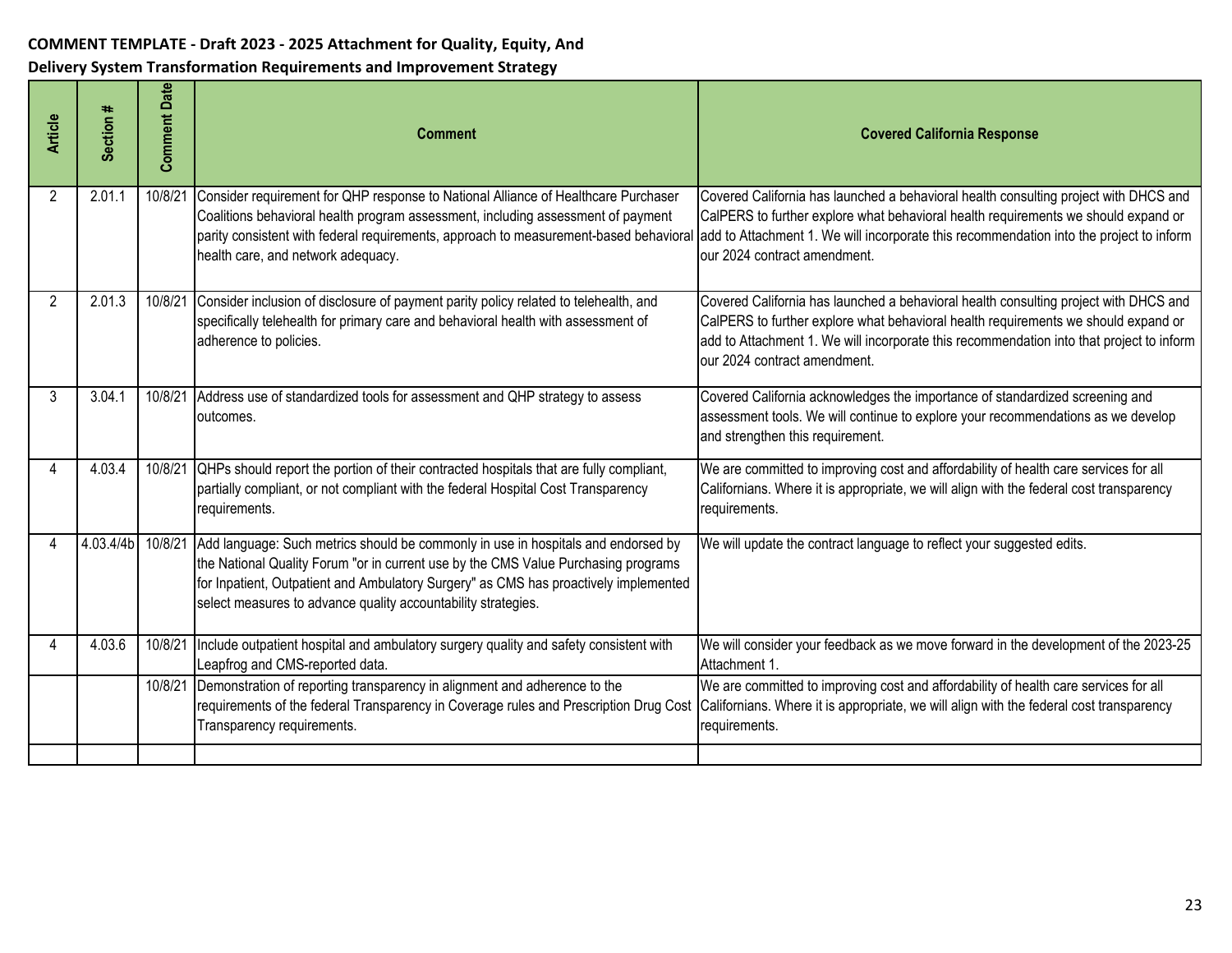| <b>Article</b> | Section #       | <b>Comment Date</b> | <b>Comment</b>                                                                                                                                                                                                                                                                                                                                                                                                                                                                                                                                                                                                                                                                                                                                                                                                                                                                                                                                                                                                                                                                                                                                                                                                                                                                                                                                                                                                                                                                                                                                                                                                                                                                                                                                                                                                                                                                                                                                                                                                                                                                                                                                                                                                                                                                                        | <b>Covered California Response</b>                                                                                                                                                                                                                                                                                                                                                                                                                                                                                                                                                                                                                                                                                                                                                                            |
|----------------|-----------------|---------------------|-------------------------------------------------------------------------------------------------------------------------------------------------------------------------------------------------------------------------------------------------------------------------------------------------------------------------------------------------------------------------------------------------------------------------------------------------------------------------------------------------------------------------------------------------------------------------------------------------------------------------------------------------------------------------------------------------------------------------------------------------------------------------------------------------------------------------------------------------------------------------------------------------------------------------------------------------------------------------------------------------------------------------------------------------------------------------------------------------------------------------------------------------------------------------------------------------------------------------------------------------------------------------------------------------------------------------------------------------------------------------------------------------------------------------------------------------------------------------------------------------------------------------------------------------------------------------------------------------------------------------------------------------------------------------------------------------------------------------------------------------------------------------------------------------------------------------------------------------------------------------------------------------------------------------------------------------------------------------------------------------------------------------------------------------------------------------------------------------------------------------------------------------------------------------------------------------------------------------------------------------------------------------------------------------------|---------------------------------------------------------------------------------------------------------------------------------------------------------------------------------------------------------------------------------------------------------------------------------------------------------------------------------------------------------------------------------------------------------------------------------------------------------------------------------------------------------------------------------------------------------------------------------------------------------------------------------------------------------------------------------------------------------------------------------------------------------------------------------------------------------------|
|                | Disparitie<br>s | 10/8                | We appreciate that Covered California is requiring health plans to stratify all<br>performance measures by race, ethnicity, and language, and to identify and set specific<br>disparities reduction thresholds on key disparities related measures such as<br>Comprehensive Diabetes Care (CDC): Hemoglobin (HbA1c) Testing (NQF #0057) and<br>Avoidable Ambulatory Emergency Room (ER) Visits© per 1,000. We urge Covered<br>California to:<br>· Utilize both exchange and off-exchange data whenever available.<br>As noted above, require plans wherever possible to improve sample sizes, whether by<br>oversampling, inclusion of multi-year data, or utilizing other best practices to deal with<br>small numbers, particularly for smaller populations such as Cambodians, Filipinos and<br>Koreans, Native Hawaiian and Pacific Islander, and American Indian or Alaska Native.<br>• Move up timelines for 80% self-reported data on language to 2023 rather than 2025.<br>• We are perplexed as to why Covered CA is allowing QHPs to simply "assess the<br>feasibility and impact of extending the disparity identification and improvement<br>requirements for 2023 and beyond."<br>o Covered California already has data on income that it should be able to assess for this<br>purpose.<br>o On disability status, we would look forward to working to identify claims data that<br>would provide information on disability status.<br>o Additionally, since Covered California currently includes optional questions on sexual<br>orientation and gender identity (SOGI) and collects such data, it would be useful to<br>share this information with the public, including current SOGI responses and the<br>percentage response rate. Moreover, when CMS finalizes the standardized application<br>questions on SOGI, if they become required fields on the application, it will provide more<br>accurate data and can be compared to Covered California's current data at some point<br>in the next few years.<br>o We would like to see much stronger language on expansion of Covered California's<br>data categories to include these other sociodemographic categories. Plans should also<br>be required to share best practices and a plan of action for implementing these new | Covered California is proposing significant updates to the PY2023 QHP Certification<br>Application related to collection of expanded demographic data, including disability<br>status and sexual orientation gender identity (SOGI). We continue our internal research<br>to assess data capture and availability of disability status and SOGI. We will continue to<br>research best practices on expansion of demographic data collection and update this<br>requirement as necessary.<br>Covered California will continue to research existing language data collection processes<br>to identity the appropriate threshold and timeline for this requirement, and adjust the<br>language requirement, as necessary.<br>See Article 1.03 Disparities Reduction Intervention for contract language revision. |
|                |                 |                     | sociodemographic data standards in 2023-25 plan years.<br>. We object to the proposal that "disparity reduction efforts and targets be mutually                                                                                                                                                                                                                                                                                                                                                                                                                                                                                                                                                                                                                                                                                                                                                                                                                                                                                                                                                                                                                                                                                                                                                                                                                                                                                                                                                                                                                                                                                                                                                                                                                                                                                                                                                                                                                                                                                                                                                                                                                                                                                                                                                       |                                                                                                                                                                                                                                                                                                                                                                                                                                                                                                                                                                                                                                                                                                                                                                                                               |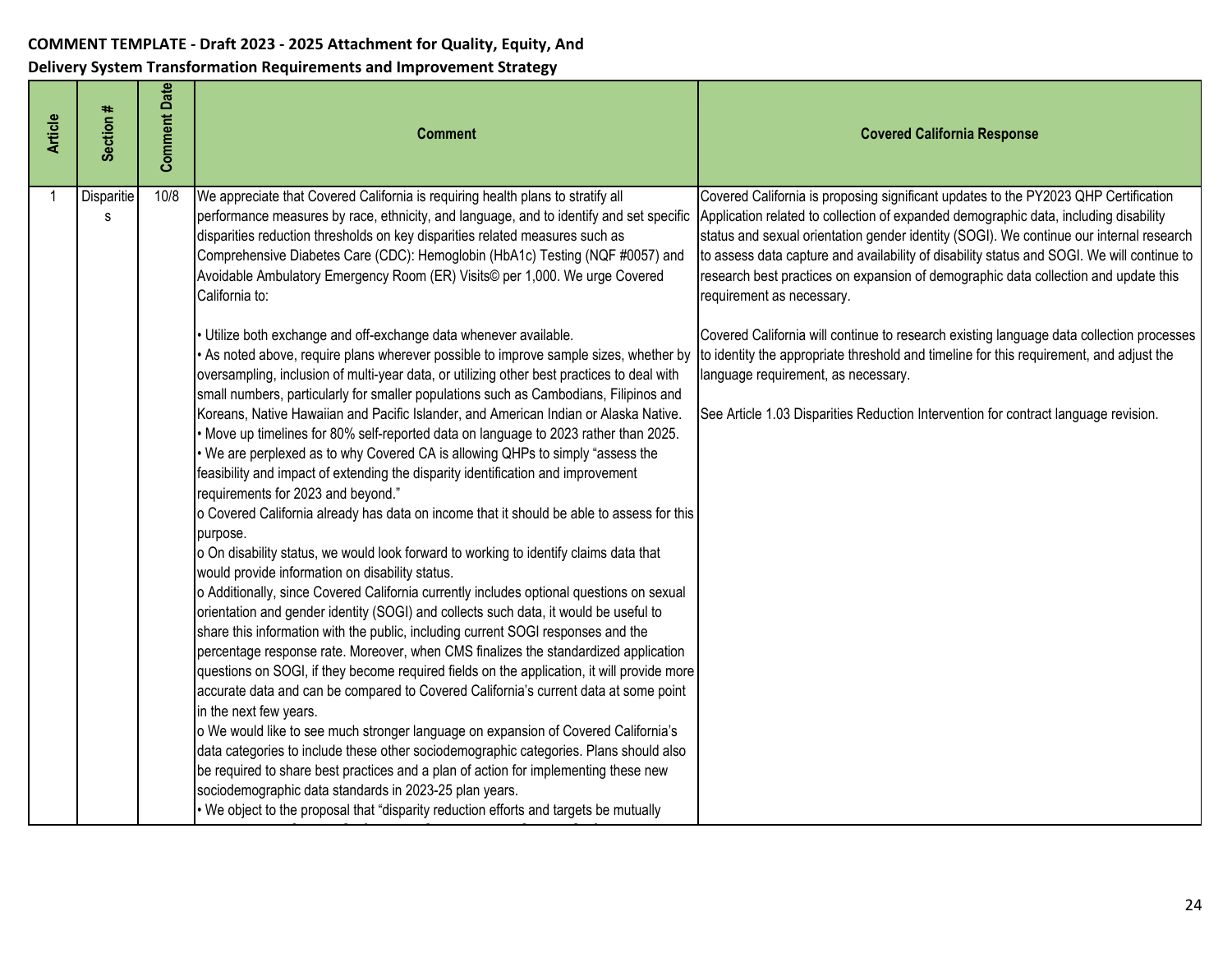| <b>Article</b> | ∗<br>Section          | $\frac{e}{a}$<br>≏<br>Comment | <b>Comment</b>                                                                                                                                                                                                                                                                                                                                                                                                                                                                                                                                                                                                                                                                                                                                                                                                                                                                                                                                                                                                                                                                                                                              | <b>Covered California Response</b>                                                                                                                                                                                                                                                                                                                                                                                                                                                                                                                                                                                                                                                                                                                                                                                                                                                              |
|----------------|-----------------------|-------------------------------|---------------------------------------------------------------------------------------------------------------------------------------------------------------------------------------------------------------------------------------------------------------------------------------------------------------------------------------------------------------------------------------------------------------------------------------------------------------------------------------------------------------------------------------------------------------------------------------------------------------------------------------------------------------------------------------------------------------------------------------------------------------------------------------------------------------------------------------------------------------------------------------------------------------------------------------------------------------------------------------------------------------------------------------------------------------------------------------------------------------------------------------------|-------------------------------------------------------------------------------------------------------------------------------------------------------------------------------------------------------------------------------------------------------------------------------------------------------------------------------------------------------------------------------------------------------------------------------------------------------------------------------------------------------------------------------------------------------------------------------------------------------------------------------------------------------------------------------------------------------------------------------------------------------------------------------------------------------------------------------------------------------------------------------------------------|
|                | Behavior<br>al Health | 10/8                          | We appreciate that Covered California is prioritizing improvements in behavioral health.<br>We urge Covered California to:<br>Ensure all of the information Covered California collects on behavioral health provider<br>networks is shared publicly.<br>. Take action against plans who consistently fail to have adequate behavioral health<br>networks, timely access, and language access including dropping them from the offered  We are also assessing our certification requirements and may develop stronger<br>products. We recognize that the Department of Managed Health Care and the<br>Department of Insurance are the regulators: however, at a minimum, Covered California behavioral health network.<br>should refer plans to the regulators for their oversight and action.<br>Given persistent challenges in ensuring accuracy of provider directories, particularly for party, LexisNexis, to ensure the accuracy and completeness of the provider data that<br>behavioral health providers, subsection 2.01.2 should be clarified to include penalties if<br>information to enrollees is not accurate and up to date. | Covered California will continue to look for opportunities to make information on health<br>plan performance on our contract requirements available, potentially through AB 929<br>public reporting or other reporting mechanisms. One key objective of the behavioral<br>health joint consultant project is to learn more about network adequacy and ways we<br>can assess networks and implement strategies to improve access. We will look to<br>implement requirements informed by this project in the 2024 amendment.<br>certification requirements in future years to ensure health plan networks include a robust<br>For provider directories, Covered California works with the health plans and a third-<br>health plans submit to us. We evaluate the accuracy of health plan provider data each<br>month and have standards for completeness and accuracy in the QHP model contract. |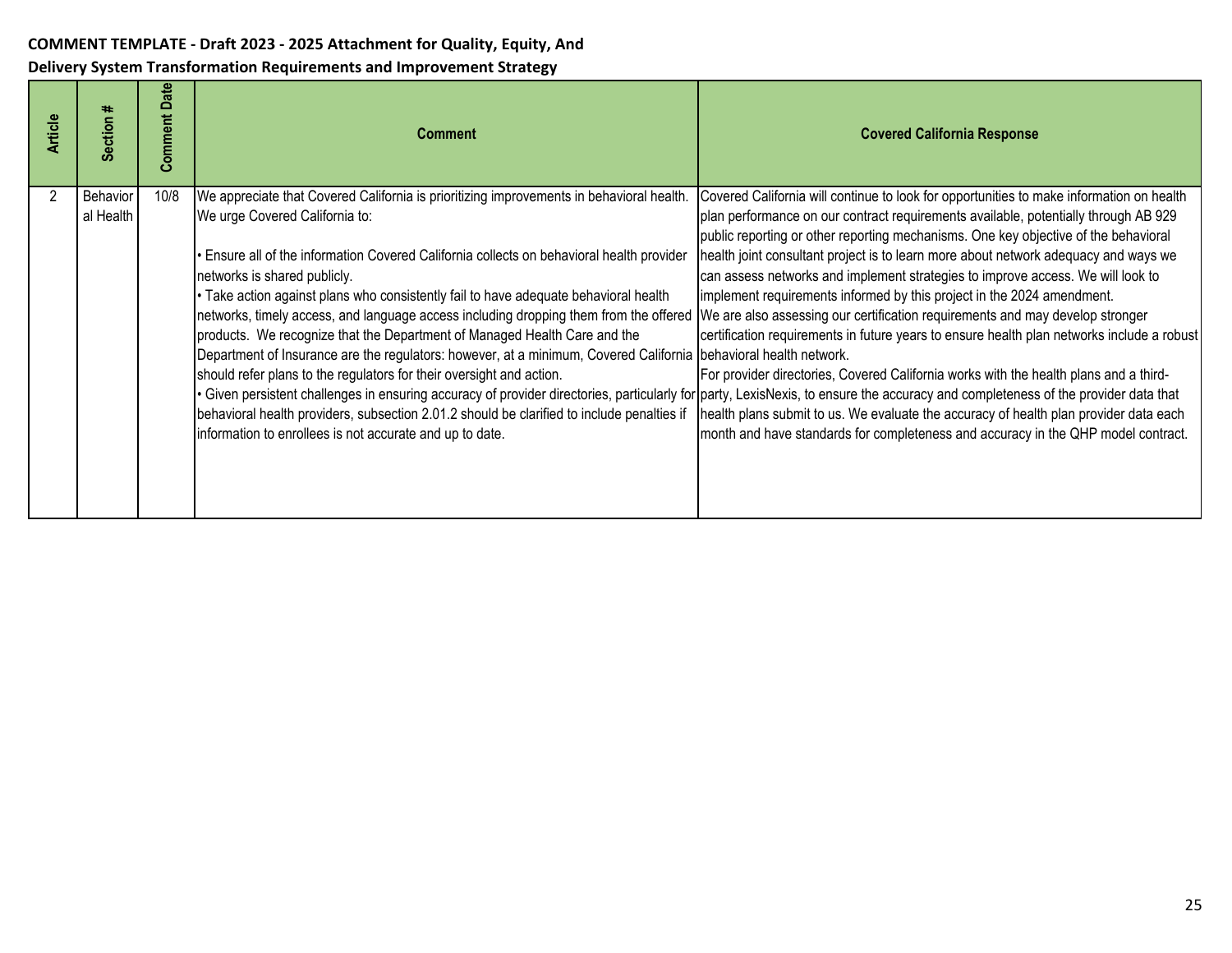| <b>Article</b> | Section # | <b>Comment Date</b> | <b>Comment</b>                                                                                                                                                                                                                                                                                                                                                                                                                                                                                                                                                                                                                                                                                                                                                                                                                                                                                                                                                                                                                                                                                                                                                                                                                                                                                              | <b>Covered California Response</b>                                                                                                                                                                                                                                                                                                                                                                                                                                                                                                                                      |
|----------------|-----------|---------------------|-------------------------------------------------------------------------------------------------------------------------------------------------------------------------------------------------------------------------------------------------------------------------------------------------------------------------------------------------------------------------------------------------------------------------------------------------------------------------------------------------------------------------------------------------------------------------------------------------------------------------------------------------------------------------------------------------------------------------------------------------------------------------------------------------------------------------------------------------------------------------------------------------------------------------------------------------------------------------------------------------------------------------------------------------------------------------------------------------------------------------------------------------------------------------------------------------------------------------------------------------------------------------------------------------------------|-------------------------------------------------------------------------------------------------------------------------------------------------------------------------------------------------------------------------------------------------------------------------------------------------------------------------------------------------------------------------------------------------------------------------------------------------------------------------------------------------------------------------------------------------------------------------|
| 2              | 2.01.3    | 10/8                | We appreciate the inclusion of telehealth measures in Attachment 7, particularly as it<br>the impact of allowing QHPs to offer telehealth services at a lower cost share level than<br>in-person services as this could potentially steer consumers towards telehealth services<br>when in-person services may be a better standard of care, while at the same time,<br>leading to providers refusing to accept plans or offer telehealth services entirely. To the<br>extent possible, cost share for telehealth services should be equal, not less, than cost<br>share for similar, in-person services.<br>In addition, we are worried that "encourage[ing] Contractor to use network providers to<br>provide telehealth for behavioral health service" may be interpreted as allowing QHPs to<br>circumvent network adequacy requirements through telehealth availability. We believe<br>the use of telehealth should not derail network adequacy and other managed care<br>protections. As such, while we appreciate the intention behind this statement, Covered<br>California should clarify that QHPs should continue to comply with network adequacy<br>standards based on provision of in-person services and that telehealth services should<br>complement, but not supplant, in-person services. | Covered California is continuing to explore options for standardizing cost shares for<br>relates to the provision of behavioral health services. We are concerned, however, about telehealth services. We are in communication with DMHC about our proposed telehealth<br>requirements and the cost shares for telehealth services to ensure these requirements<br>meet regulations and follow DMHC guidance.<br>We will clarify that health plans must continue to comply with network adequacy<br>standards while offering telehealth for behavioral health services. |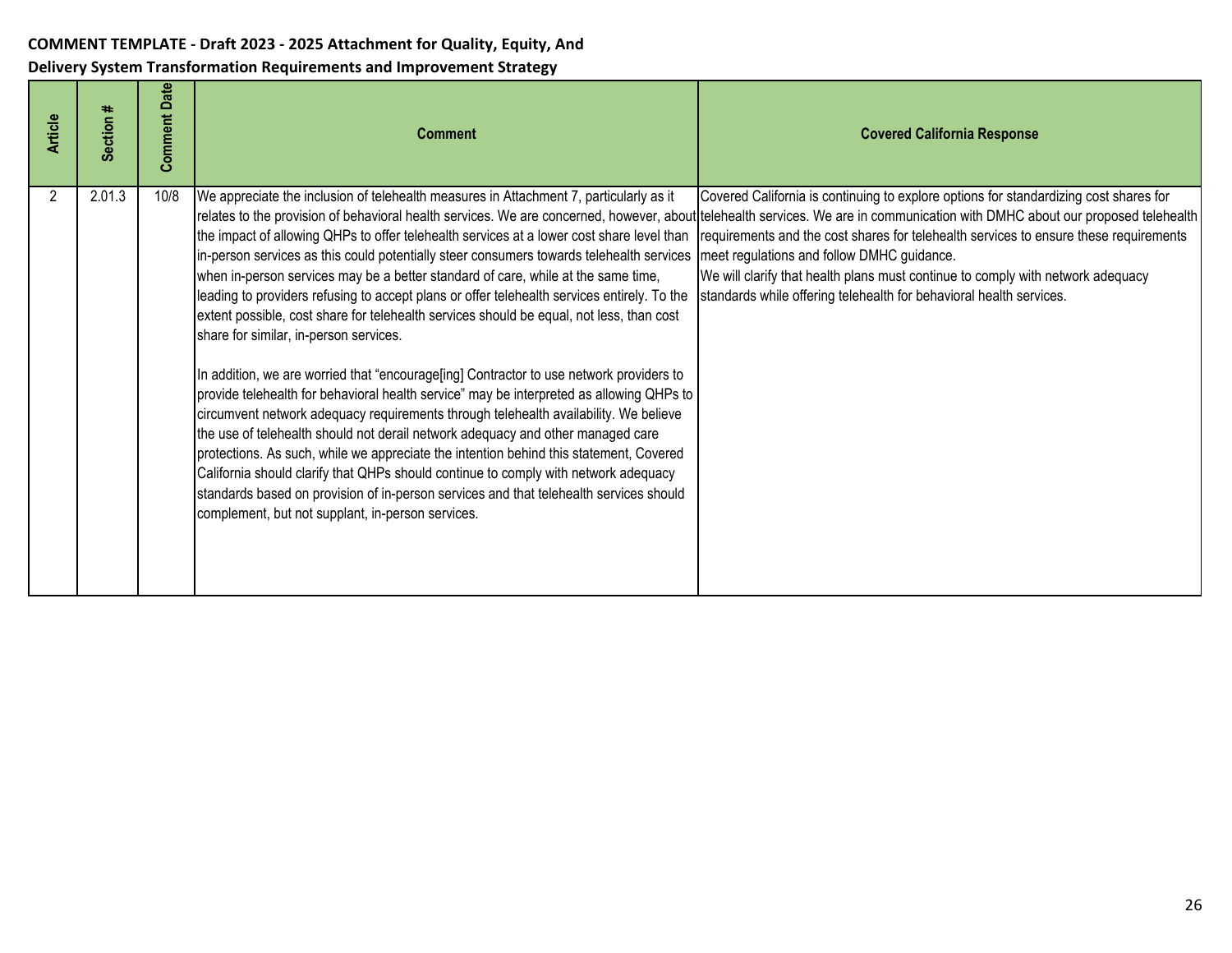| <b>Article</b> | Section # | <b>Comment Date</b> | <b>Comment</b>                                                                                                                                                                                                                                                                                                                                                                                                                                                                                                                                                                                                                                                                                                                                                                                                                                                                                                                                                                                                                                                                                                                                                                                                                                                                                                                                                                                                                                                                                                                                                                                                                                                                                                                                                                                                                                                                                                                                                                                                                                                                                                                                                                                                                                                                                                                                                                                                                                                                                                                                                | <b>Covered California Response</b>                                                                                                                                                                                                                                                                                                                                                                                                                                                                                                                                                                                                                                                                                                                                                                                                                                                                                                                                                    |
|----------------|-----------|---------------------|---------------------------------------------------------------------------------------------------------------------------------------------------------------------------------------------------------------------------------------------------------------------------------------------------------------------------------------------------------------------------------------------------------------------------------------------------------------------------------------------------------------------------------------------------------------------------------------------------------------------------------------------------------------------------------------------------------------------------------------------------------------------------------------------------------------------------------------------------------------------------------------------------------------------------------------------------------------------------------------------------------------------------------------------------------------------------------------------------------------------------------------------------------------------------------------------------------------------------------------------------------------------------------------------------------------------------------------------------------------------------------------------------------------------------------------------------------------------------------------------------------------------------------------------------------------------------------------------------------------------------------------------------------------------------------------------------------------------------------------------------------------------------------------------------------------------------------------------------------------------------------------------------------------------------------------------------------------------------------------------------------------------------------------------------------------------------------------------------------------------------------------------------------------------------------------------------------------------------------------------------------------------------------------------------------------------------------------------------------------------------------------------------------------------------------------------------------------------------------------------------------------------------------------------------------------|---------------------------------------------------------------------------------------------------------------------------------------------------------------------------------------------------------------------------------------------------------------------------------------------------------------------------------------------------------------------------------------------------------------------------------------------------------------------------------------------------------------------------------------------------------------------------------------------------------------------------------------------------------------------------------------------------------------------------------------------------------------------------------------------------------------------------------------------------------------------------------------------------------------------------------------------------------------------------------------|
| $\overline{2}$ | 2.03.01   | 10/8                | We are concerned that Covered California's focus on appropriate use of opioids is<br>unfairly weighted towards reducing access to pain medications without emphasizing<br>plan requirements to provide access to alternative treatments. We urge Covered<br>California to ensure the 2023-2025 contract:<br>• Hold plans accountable for ensuring access to non-opioid treatments (e.g., physical<br>therapy) when those non-pharmacological options are more appropriate as a front line<br>treatment. As part of this, we wonder whether it would make sense for the provisions of<br>the Smart Care guidelines to be reflected in Attachment 7 so that Covered California<br>may more readily enforce these as contract provisions.<br>Consider including non-medication-based treatments given the efficacy of concurrent<br>pharmacological and non-pharmacological (e.g., both medications and talk<br>therapy/counseling) treatment for opioid use disorder (OUD). As drafted, the contract<br>heavily emphasizes reduction of opioid prescriptions as prevention, and medication as<br>primary treatment. If Covered California encourages the use of non-Rx treatment for<br>OUD, how will the measures reflect that? How can behavioral health utilization be<br>monitored through the claims database?<br>We continue to be concerned that Covered California has mostly focused Attachment<br>7's behavioral health measures on the appropriate use of opioids instead of access to<br>OUD screening and treatment. We understand that unnecessarily prescribing opioids for<br>pain treatment can lead to OUDs, but simply cutting opioid treatment initiation is not a<br>panacea to reduce overdoses in the State and, in some situations, improper tapering of<br>opioid treatment can be harmful to patients' needs. As the authors of the CDC Guideline<br>for Prescribing Opioids for Chronic Pain have acknowledged, misapplication of opioid<br>prescribing guidelines and strict limits have unfortunately led some providers, with<br>encouragement from insurers, to abruptly cut off patients from opioid treatment or even<br>refuse to prescribe opioids in the first place regardless of medical necessity. While we<br>appreciate that the section on "Guidelines for Appropriate Use of Opioids" asks QHPs to<br>identify patients on risky opioid regimes without the use of mandatory tapers, we believe<br>more is needed to refocus the requirements on evidence-based strategies where we<br>know significant gaps remain. | We have made adjustments to the requirements within Article 2.03 Appropriate Use of<br>Opioids based on this feedback to emphasize a harm reduction framework and an<br>individualized approach to treatment.<br>One key objective of the behavioral health joint consultant project is to learn more about<br>best practices for screening and treatment of behavioral health conditions. We will<br>further revise our behavioral health requirements informed by this project in the 2024<br>amendment.<br>Covered California can monitor the use of non-Rx treatment through the Initiation and<br>Engagement of Alcohol and Other Drug Abuse or Dependence Treatment (IET)<br>measure (although this is not specific to opioid use disorder). The IET measure is a<br>QRS measure.<br>We also plan to monitor behavioral health utilization through the claims database. We<br>may be able to track treatment visits for opioid use disorder (we are still researching<br>this). |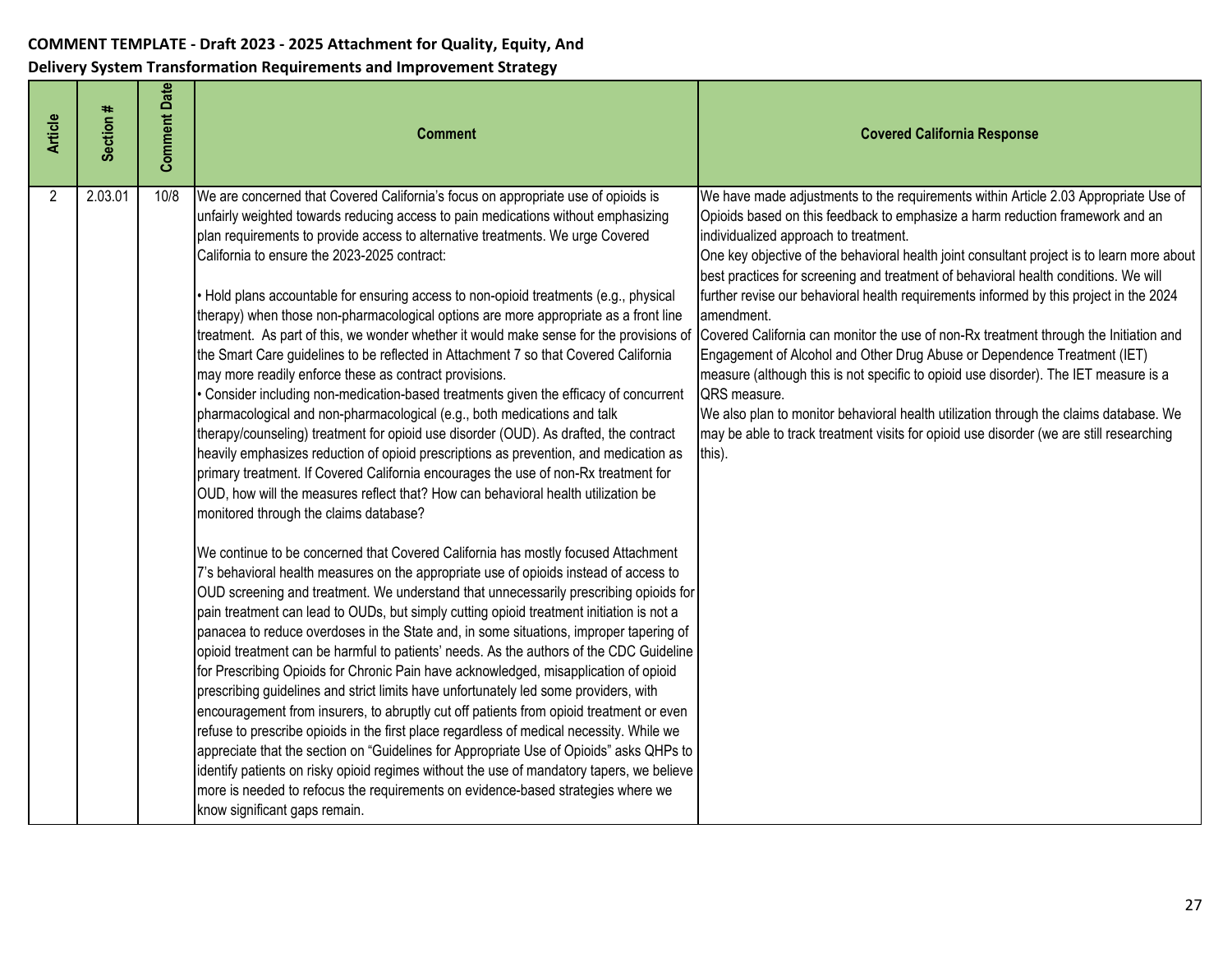| <b>Article</b> | ∗<br><b>Section</b> | Date<br>Comment | <b>Comment</b>                                                                                                                                                                                                                                                                                                                                                                                                                                                                                                                                                                      | <b>Covered California Response</b>                                                                                                                                                                                                                                                                                                                                                                                                                                                                         |
|----------------|---------------------|-----------------|-------------------------------------------------------------------------------------------------------------------------------------------------------------------------------------------------------------------------------------------------------------------------------------------------------------------------------------------------------------------------------------------------------------------------------------------------------------------------------------------------------------------------------------------------------------------------------------|------------------------------------------------------------------------------------------------------------------------------------------------------------------------------------------------------------------------------------------------------------------------------------------------------------------------------------------------------------------------------------------------------------------------------------------------------------------------------------------------------------|
|                | 2.03.02             | 10/8            | We appreciate Covered California's willingness to evaluate plans' activities to monitor<br>access to OUD treatment, particularly around medication-assisted treatment (MAT). We<br>recognize that MAT is the gold standard of care and that gaps in accessing treatment<br>with medications such as methadone, buprenorphine, and the overdose-reversal<br>naloxone, are key drivers of the overdose epidemic. However, we believe QHPs can<br>provide more information about how they are increasing access to such services.<br>Covered California should:                        | We have made adjustments to the requirements within Article 2.03 Appropriate Use of<br>Opioids based on this feedback to emphasize a harm reduction framework and an<br>individualized approach to treatment.<br>One key objective of the behavioral health joint consultant project is to learn more about<br>best practices for screening and treatment of behavioral health conditions. We will<br>further revise our behavioral health requirements informed by this project in the 2024<br>amendment. |
|                |                     |                 | • Require QHPs to inform to what extent they are removing prior authorization, step<br>therapy, and concurrent behavioral therapy requirements and how removal of those<br>barriers is impacting MAT intake among their enrollees.<br>• Require QHPs to provide data regarding access to other OUD treatment and services<br>that support medication treatment disaggregated by race, ethnicity and other<br>demographic variables. These services could include: counseling, case management,<br>recovery services, medication management and monitoring, among others. We believe |                                                                                                                                                                                                                                                                                                                                                                                                                                                                                                            |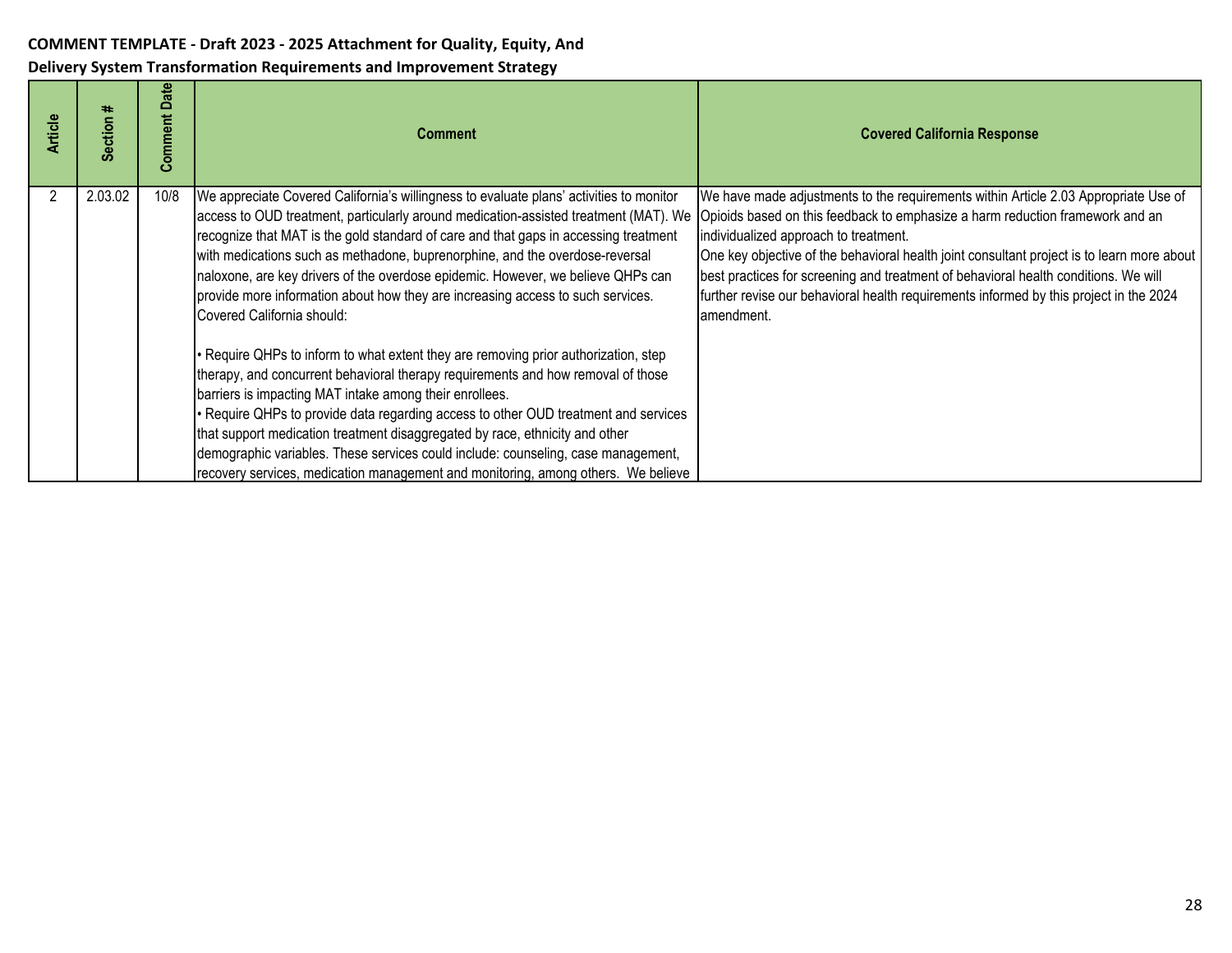| <b>Article</b> | Section # | <b>Comment Date</b> | <b>Comment</b>                                                                                                                                                                                                                                                                                                                                                                                                                                                                                                                                                                                                                                                                                                                                                                                                                                                                                                                                                                                                                                                                                                                                                                                                                                                                                                                                                                                                                                                                                                                                                                                                                                                                                                                                                                                                                                                                                                                                                                                                                                                                                                                                                                                                                                                                                                                                                                                                                                                                                                                                                             | <b>Covered California Response</b>                                                                                                                                                                                                                                                                                                                                                                                                                                                                                                                                                                                                                  |
|----------------|-----------|---------------------|----------------------------------------------------------------------------------------------------------------------------------------------------------------------------------------------------------------------------------------------------------------------------------------------------------------------------------------------------------------------------------------------------------------------------------------------------------------------------------------------------------------------------------------------------------------------------------------------------------------------------------------------------------------------------------------------------------------------------------------------------------------------------------------------------------------------------------------------------------------------------------------------------------------------------------------------------------------------------------------------------------------------------------------------------------------------------------------------------------------------------------------------------------------------------------------------------------------------------------------------------------------------------------------------------------------------------------------------------------------------------------------------------------------------------------------------------------------------------------------------------------------------------------------------------------------------------------------------------------------------------------------------------------------------------------------------------------------------------------------------------------------------------------------------------------------------------------------------------------------------------------------------------------------------------------------------------------------------------------------------------------------------------------------------------------------------------------------------------------------------------------------------------------------------------------------------------------------------------------------------------------------------------------------------------------------------------------------------------------------------------------------------------------------------------------------------------------------------------------------------------------------------------------------------------------------------------|-----------------------------------------------------------------------------------------------------------------------------------------------------------------------------------------------------------------------------------------------------------------------------------------------------------------------------------------------------------------------------------------------------------------------------------------------------------------------------------------------------------------------------------------------------------------------------------------------------------------------------------------------------|
| 3              | 3.01.1    | 10/8                | The contract provision requires the plan to submit a Population Health Management<br>plan and requires the plan to clearly identify any information it deems confidential, trade<br>secret, or proprietary information. Since health plans routinely deem as confidential,<br>information that is already public, the Department of Managed Health Care has issued<br>an All Plan Letter clarifying what information is "confidential, trade secret or proprietary'<br>We commend it to you for consideration.<br>We ask that the Population Health Management plan submitted by each QHP be made<br>public along with the underlying assumptions plans are using to assess health risks.<br>Researchers and community advocates have raised concerns about data analytics tools<br>used to assess health risks that may include racial and ethnic biases that might<br>unintentionally perpetuate health inequities. Whereas most health systems choose<br>"cost" (aka "utilization") as the proxy for "health," evidence shows that Black patients<br>consistently generate fewer costs than White patients at the same level of health. Using<br>medical claims data to predict need for care management and other supports may<br>exclude patients of color, persons with disabilities, and LGBTQ+ patients who historically<br>have less access to both primary and specialty care due to discrimination, poverty, and<br>other structural barriers. If these barriers to access have resulted in lower utilization<br>among patients of color - despite equivalent diagnoses and needs for services - some<br>risk algorithms may inadvertently perpetuate disparities by coding those patients of color<br>as less in need of care management and other supports.<br>We urge Covered California to require QHPs to:<br>Incorporate other data such as health conditions, risk factors, and disease<br>progressions, in order to avoid exacerbating underlying biases in utilization data that<br>may drive health disparities.<br>• Analyze the results of its stratification/segmentation algorithm to identify and correct<br>any biases the algorithm may introduce based on race, ethnicity, language, LGBTQ+<br>status, functional status, or other sources of health disparities.<br>Submit to Covered California its list of stratification/segmentation data sources, the risk<br>stratification/segmentation algorithm (or the name of the tool if it is proprietary), and also<br>the method of bias analysis to promote transparency and best practices. | As part of the Population Health Management (PHM) standards for NCQA Health Plan<br>Accreditation, QHP issuers are required to collect, integrate and assess various data<br>sources as part of their risk stratification and segmentation efforts, and evaluate their<br>PHM strategy to gain insights into areas needing improvement. Additionally, we are in<br>the process of incorporating questions regarding 'prevention of algorithmic bias in<br>healthcare' into the Certification Application. Elements of the Population Health article<br>are subject to public reporting, where it is appropriate, as part of future AB929 reporting. |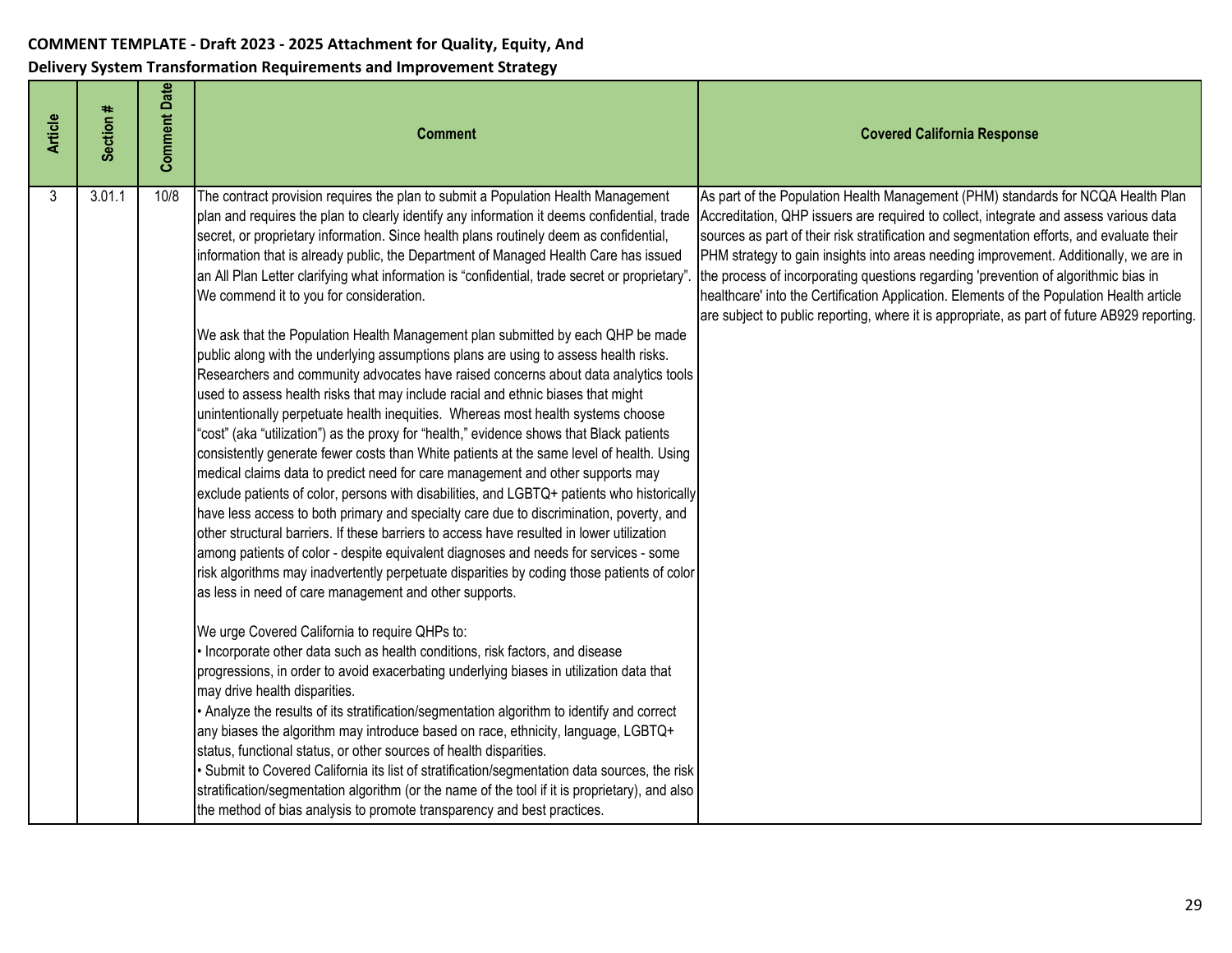| <b>Article</b> | Section # | <b>Comment Date</b> | <b>Comment</b>                                                                                                                                                                                                                                                                                                                                                                                                                                                                                                                                                                                                                                                                                                                                                       | <b>Covered California Response</b>                                                                                                                                                                                                                                                                                                                                                 |
|----------------|-----------|---------------------|----------------------------------------------------------------------------------------------------------------------------------------------------------------------------------------------------------------------------------------------------------------------------------------------------------------------------------------------------------------------------------------------------------------------------------------------------------------------------------------------------------------------------------------------------------------------------------------------------------------------------------------------------------------------------------------------------------------------------------------------------------------------|------------------------------------------------------------------------------------------------------------------------------------------------------------------------------------------------------------------------------------------------------------------------------------------------------------------------------------------------------------------------------------|
| 3              | 3.04.01   | 10/8                | We support screening for food insecurity and housing instability. Lack of food or housing We will consider your recommendations for additional health-related social needs<br>negatively impacts health. Preventing homelessness is easier than addressing it once it<br>has already occurred. Food insecurity worsens chronic conditions and makes disease<br>management more challenging.<br>We would also ask that for future years, screening for caregiving responsibilities be<br>added. There is now ample literature demonstrating that caregiving responsibilities for<br>aging parents or disabled family members impairs or risks the health and wellbeing of<br>caregivers. The callous indifference of most of the health care system to the burdens of | screening in future contractual requirements.                                                                                                                                                                                                                                                                                                                                      |
|                | 4.01      | 10/8                | We are concerned by contract language that suggests Covered California will "evaluate"<br>the effectiveness of this policy based on criteria mutually agreed-upon between Covered share the proposed methodology for analyzing the effectiveness of PCP matching and<br>California and Contractor."<br>We have the same comments and questions on this provision as on the same language<br>under disparities.                                                                                                                                                                                                                                                                                                                                                       | We will revised the language to better demonstrate our intent. Covered California will<br>solicit input through our usual processes (Plan Management advisory, ad hoc meetings,<br>etc.). The intention behind this language is to ensure that we develop methodology that<br>Covered California and the health plans can implement.                                               |
| Δ              | 4.01.2    | 10/8                | The proposed requirements on health plans to encourage Advanced Primary Care<br>models still seems very weak. We urge Covered California to require specific<br>benchmarking and goals for percentage of payments being APMs/VBPs as other states<br>have done? Oregon for example has set a 2024 goal of 70% of CCO payments to<br>providers being VBPs/LAN Category 2C.                                                                                                                                                                                                                                                                                                                                                                                            | Covered California has defined the overall requirements for APMs for primary care<br>payment in Attachment 1. We define requirements for the percent of primary care<br>providers paid through HCP LAN Categories 3 or 4 in Attachment 2. We set specific<br>thresholds in 2022 and plan to continue with similar standards in 2023 and beyond.                                    |
| Δ              | 4.01.3    | 10/8                | Looking only at the five largest physician groups for a health plan may or may not make<br>sense. Some large physician groups are composed entirely of specialists. Statewide<br>health plans such as Anthem and Blue Shield may contract with a large number of<br>physician groups so that five groups might constitute a small subset of the contracting<br>physician groups. Conversely a regional plan like Chinese Community or an integrated<br>system like Kaiser might contract with fewer. We suggest revising this concept to align                                                                                                                                                                                                                       | We are aiming to better understand how physician organizations pay their primary care<br>providers through this requirement as we do not have very good insight into this. We<br>recognize this is just a sample of the physician organizations that some plans contract<br>with. We hope to learn from this reporting requirement to inform more specific future<br>requirements. |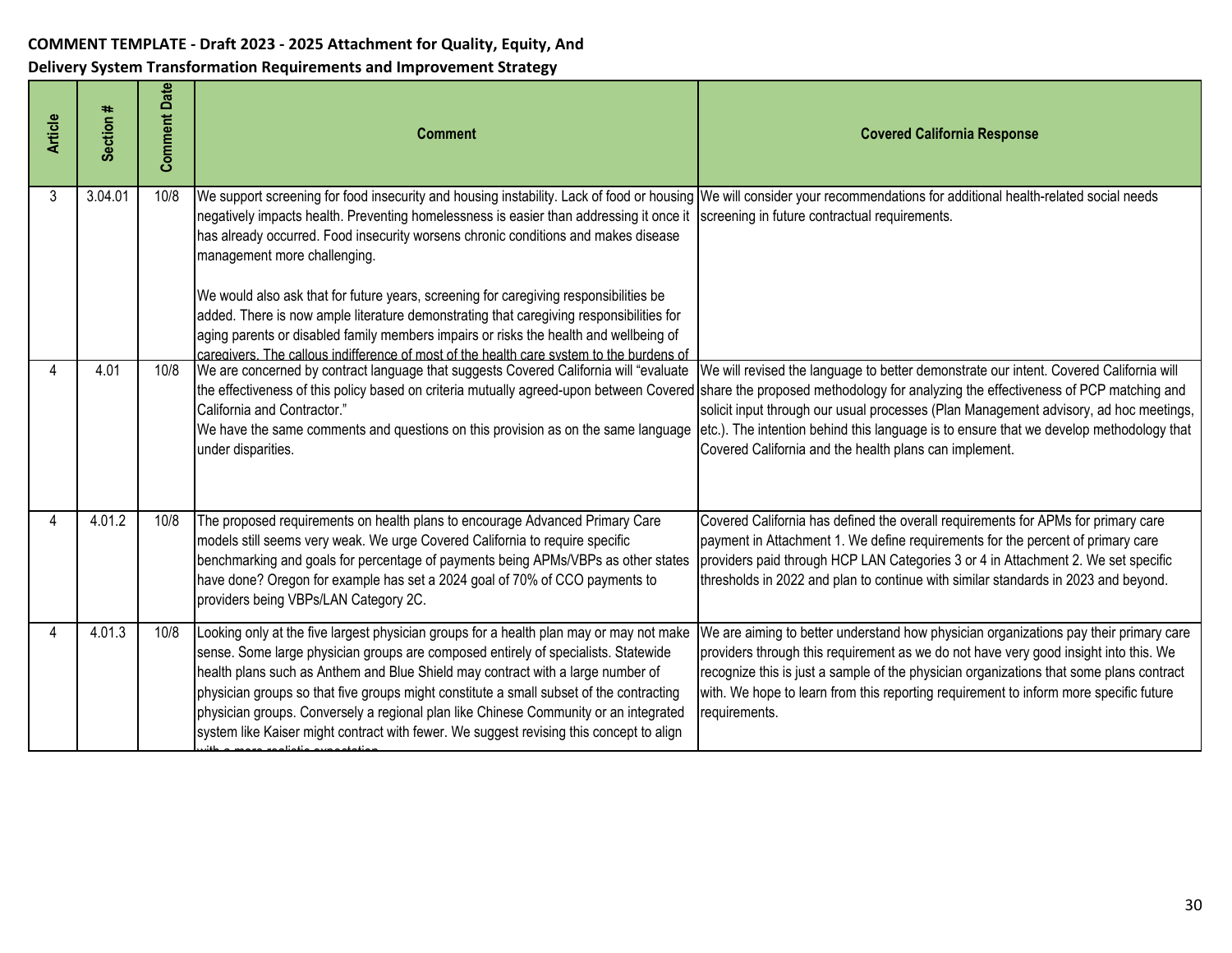| <b>Article</b> | Section # | <b>Comment Date</b> | <b>Comment</b>                                                                                                                                                                                                                                                                                                                                                                                                                                                                                                                                                                                                                                                                                                                                                                                                                                                                                                                                                                                                                                                                                                                                                                                                                                                                                                                                                                                                         | <b>Covered California Response</b>                                                                                                                                                                                                                                                                                                                                                                                                                                                        |
|----------------|-----------|---------------------|------------------------------------------------------------------------------------------------------------------------------------------------------------------------------------------------------------------------------------------------------------------------------------------------------------------------------------------------------------------------------------------------------------------------------------------------------------------------------------------------------------------------------------------------------------------------------------------------------------------------------------------------------------------------------------------------------------------------------------------------------------------------------------------------------------------------------------------------------------------------------------------------------------------------------------------------------------------------------------------------------------------------------------------------------------------------------------------------------------------------------------------------------------------------------------------------------------------------------------------------------------------------------------------------------------------------------------------------------------------------------------------------------------------------|-------------------------------------------------------------------------------------------------------------------------------------------------------------------------------------------------------------------------------------------------------------------------------------------------------------------------------------------------------------------------------------------------------------------------------------------------------------------------------------------|
| 4              | 4.03.04   | 10/8                | We appreciate Covered California's efforts to dissuade plans from contracting with low-<br>quality hospitals while at the same time recognize it may not be avoidable in every<br>instance. However, with regards to the intervention plan that is required when<br>contracting with hospitals on the lowest decile of state or national benchmarks for quality<br>and safety, the interventions seem focused largely on the payment rate for the hospital<br>and not directly on informing consumers of the quality and safety issues or helping<br>consumers find higher quality care. Consumers should be permitted to go out-of-<br>network or have transportation assistance to get to a higher quality hospital if the only<br>alternative is a hospital that falls in the lowest 10% of all hospitals.<br>In 3), the contract requires QHP to assess "relative unit prices and total cost of care."<br>. What about the new federal regulations on transparency of negotiated rates? Will<br>Covered California look at how QHPs (fail to) negotiate effectively on costs?<br>. And for Kaiser, and perhaps other integrated delivery systems, the "unit price" must be<br>considered in the context of the "integrated care management fee" which amounts to<br>23% or more of premiums for Kaiser-and which when factored in to "unit price" or<br>"negotiated rate" makes Kaiser costs comparable to Sutter. | We are committed to improving cost and affordability of health care services for all<br>Californians. Where it is appropriate, we will align with the federal cost transparency<br>requirements.                                                                                                                                                                                                                                                                                          |
|                | 4.03.05   | 10/8                | The proposed metrics that are applied for performance based payments "such as"<br>mortality, hospital-associated infections, sepsis management, readmissions "or"<br>satisfaction as measured through HCAHPS raise two questions:<br>Under existing California law, all or almost all of these metrics are already public<br>information. Will these metrics be made public through Covered California?<br>Why "such as" and "or"? That means it could be one or none of these metrics.                                                                                                                                                                                                                                                                                                                                                                                                                                                                                                                                                                                                                                                                                                                                                                                                                                                                                                                                | We expect QHP issuers to report all the metrics they use to determine performance<br>based payments to hospitals. However, we are not mandating the specific metrics that a<br>QHP uses in their performance based payment methodology. The language in the<br>contract "such as" provides examples of the metrics that a QHP can use in determining<br>their performance based payment methodology.<br>These metrics will be considered for public reporting as applicable under AB 929. |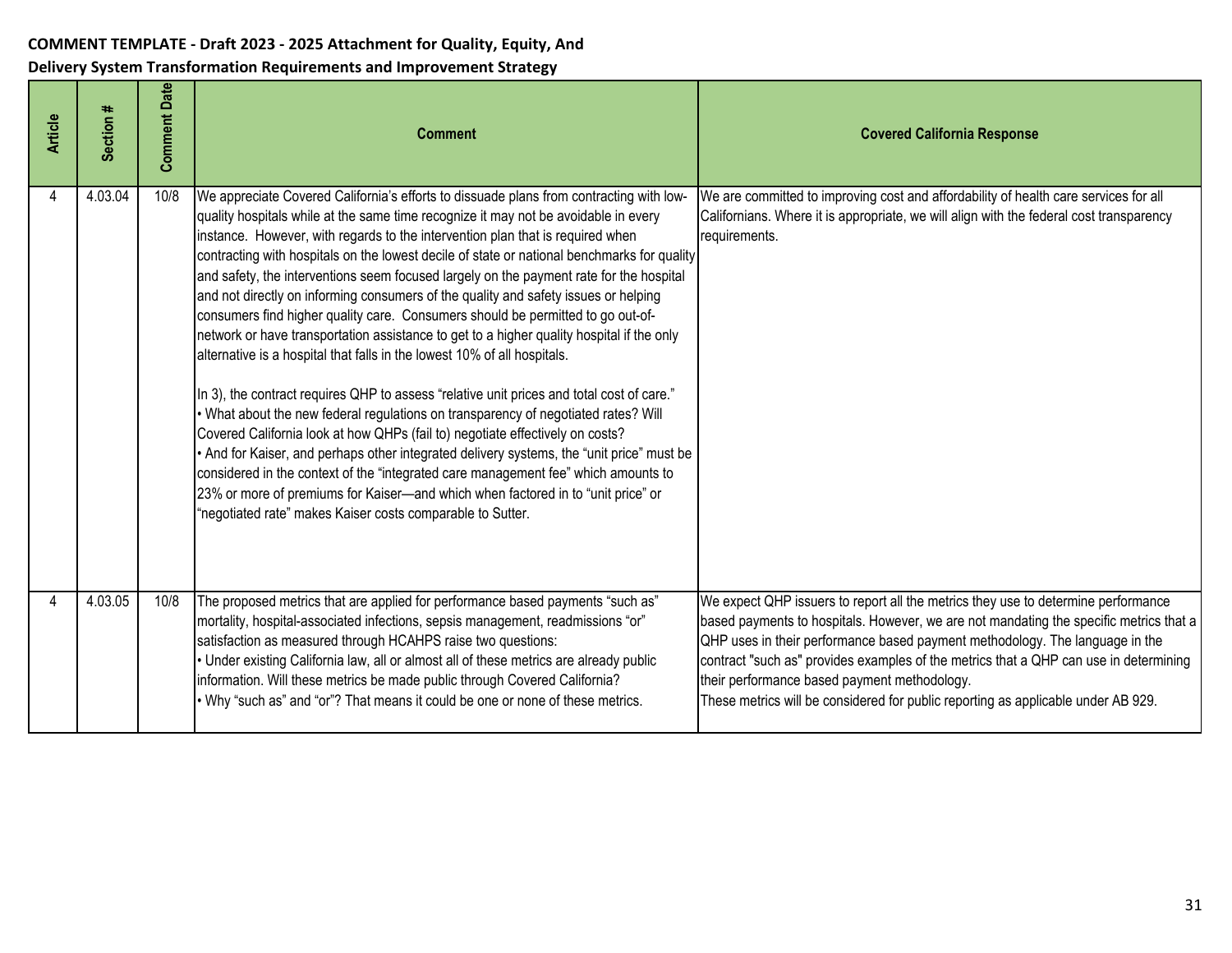| <b>Article</b> | Section #     | <b>Comment Date</b> | <b>Comment</b>                                                                                                                                                                                                                                                                                                                                                                                                                                                                                                                                                                                                                                                                                                                                                                                                                                                                                                                                            | <b>Covered California Response</b>                                                                                                                                                                                                                                                                                                                                                                                                                                                                                           |
|----------------|---------------|---------------------|-----------------------------------------------------------------------------------------------------------------------------------------------------------------------------------------------------------------------------------------------------------------------------------------------------------------------------------------------------------------------------------------------------------------------------------------------------------------------------------------------------------------------------------------------------------------------------------------------------------------------------------------------------------------------------------------------------------------------------------------------------------------------------------------------------------------------------------------------------------------------------------------------------------------------------------------------------------|------------------------------------------------------------------------------------------------------------------------------------------------------------------------------------------------------------------------------------------------------------------------------------------------------------------------------------------------------------------------------------------------------------------------------------------------------------------------------------------------------------------------------|
|                | 4.04          | 10/8                | 1) These contract requirements seem skewed towards adoption of telehealth without<br>proper balancing with consumer rights. Will Covered California also require plans to<br>share how they plan to notify beneficiaries of their right to in-person services if preferred<br>or audio-only services if patients lack video technology?<br>2) How will Covered California ensure plans are making telehealth services accessible<br>to patients with low digital literacy and/or limited English proficiency (LEP) in need of<br>interpreter services? We would strongly recommend including a requirement that<br>consumers are notified of the availability of interpretive services along with telehealth<br>services: CPEHN and ARI have found that lack of language access has been one of the<br>major problems for LEP patients in the transition to telehealth, as well as a continuing<br>problem with access to health care services generally. | We are requiring health plans to report "How Contractor screens for Enrollee access to<br>telehealth services such as broadband affordability and lower-cost alternative<br>modalities, digital literacy, availability of smartphones or other devices for internet<br>connectivity, and the geographic availability of high-speed internet services."<br>We will add a reporting requirement for how Contractors notify consumers about the<br>availability of interpreter services for telehealth services.                |
| 5              |               | 10/8                | The draft contract requires QHPs to participate in a Health Information Exchange (HIE)<br>such as C-TEN. Given the broader statewide discussions with CHHS, we urge Covered<br>California to:<br>Take a more aggressive approach to requiring QHP participation in the new state<br>health information exchange network and eventual community information exchanges<br>for social needs.<br>More actively encourage QHPs to incentivize adoption of the 2015 ONC EHR<br>standards, with comprehensive demographic data<br>Require QHPs to make patient-facing APIs available so that patients can access their                                                                                                                                                                                                                                                                                                                                           | Covered California is actively participating in the taskforce dedicated to developing the<br>data exchange framework for the new state health information exchange. Once this<br>framework is developed our intent is to align with DMHC, DOI, and other state<br>departments in requirements to participate. Community health information exchanges is<br>an active area of exploration. We would welcome further input.<br>We require QHP issuers to make patient-facing APIs available as described in Article<br>5.02.2. |
| 5              | 5.02.15<br>c) | 10/8                | HEI Records that reveal contracted rates are not subject to public disclosure:<br>This is verbatim from AB929 that created the HEI; however, it is superseded by the<br>new federal rule requiring public disclosure of contracted rates for hospitals Therefore,<br>why isn't Covered California requiring the plans to submit those rates, either here under<br>the HEI or in the earlier section on "hospital value"?                                                                                                                                                                                                                                                                                                                                                                                                                                                                                                                                  | Thank you for your comment. After internal discussion, we are leaving this language as<br>drafted because it is intended to be broader than the federal price transparency laws.<br>We reference the federal price transparency laws in Article 4.                                                                                                                                                                                                                                                                           |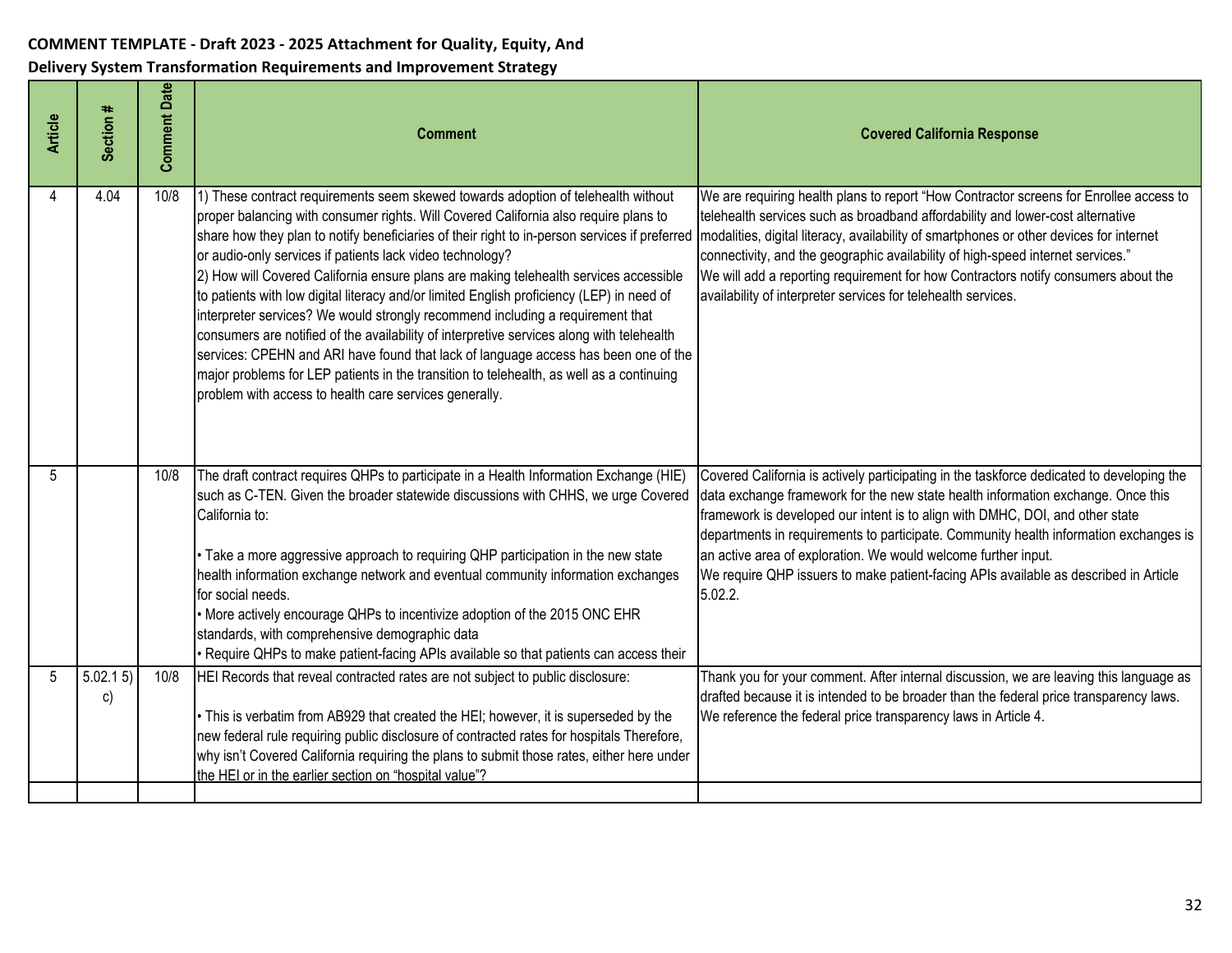| <b>Article</b> | Section # | <b>Comment Date</b> | <b>Comment</b>                                                                                                                                                                                                                                                                                                                                                                                                                                                                                                                                                                                                                                                                                                                                                                                                                                                                                                                                      | <b>Covered California Response</b>                                                                                                                                                                                                                                                                                                                                                                                                               |
|----------------|-----------|---------------------|-----------------------------------------------------------------------------------------------------------------------------------------------------------------------------------------------------------------------------------------------------------------------------------------------------------------------------------------------------------------------------------------------------------------------------------------------------------------------------------------------------------------------------------------------------------------------------------------------------------------------------------------------------------------------------------------------------------------------------------------------------------------------------------------------------------------------------------------------------------------------------------------------------------------------------------------------------|--------------------------------------------------------------------------------------------------------------------------------------------------------------------------------------------------------------------------------------------------------------------------------------------------------------------------------------------------------------------------------------------------------------------------------------------------|
|                | 1.01      | 10/8/21             | The capturing of Race and Ethnicity, Written and Spoken language, Gender identity,<br>Sexual orientation, Disability status is critical to meeting the expectations of the<br>agreement (including Attachment 7). We request Covered California take steps towards<br>requiring these fields on the application, as permitted by law. Capturing this information<br>at time of enrollment is most appropriate and alleviates administrative burden on plans<br>to collect this information that Covered California could have access to. In addition,<br>there may be requirements for NCQA MHCD and/or Health Equity regarding the<br>capturing of this enrollment information which is most appropriately collected at time of<br>enrollment by Covered California. We also request that Covered California capture at<br>time of application and send to QHPs enrollee ethnic and cultural preferences for<br>primary care clinician assignment. | Covered California will continue to explore opportunities to improve capture of member<br>self-identified race, ethnicity, and language data and continue to transmit that<br>information to QHP issuers in the 834 file. We will also work with QHP issuers to<br>continue to explore additional sources for member demographic information.                                                                                                    |
|                | 1.01      |                     | 10/8/21 Will Covered California be collecting "complete member demographic data" and<br>providing this to QHPs? Collecting information at time of enrollment is most appropriate                                                                                                                                                                                                                                                                                                                                                                                                                                                                                                                                                                                                                                                                                                                                                                    | Covered California will continue to explore opportunities to improve capture of member<br>self-identified race, ethnicity, and language data and continue to transmit that<br>information to QHP issuers in the 834 file. We will also work with QHP issuers to<br>continue to explore additional sources for member demographic information.                                                                                                    |
|                | 1.01      | 10/8/21             | To prevent data accuracy concerns, we request bidirectional data updates between<br>QHPs and Covered California.                                                                                                                                                                                                                                                                                                                                                                                                                                                                                                                                                                                                                                                                                                                                                                                                                                    | Covered California shares the goal of bidirectional data updates and will continue to<br>explore best practices for collection and sharing of member self-reported demographic<br>data, including bidirectional data sharing. Covered California looks forward to working<br>with all carriers to identify systems challenges that will need to be addressed across all<br>carriers in order to improve our data capture and quality.            |
|                | 1.01.2    | 10/8/21             | "decline to state" is an actual response. A "declined to state" response should be<br>tracked but should be removed from both numerator and denominator. QHPs should<br>not be penalized if an enrollee makes a decision to "decline to state".                                                                                                                                                                                                                                                                                                                                                                                                                                                                                                                                                                                                                                                                                                     | At this time, Covered California guidance on race/ethnicity categories aligns with the<br>Office of Management and Budget (OMB) directive. As efforts to further standardize<br>race/ethnicity categories at the federal level take place, we will reassess our approach to<br>improve our application process as necessary. As previously articulated, the 80%<br>threshold acknowledges that not all members choose to share this information. |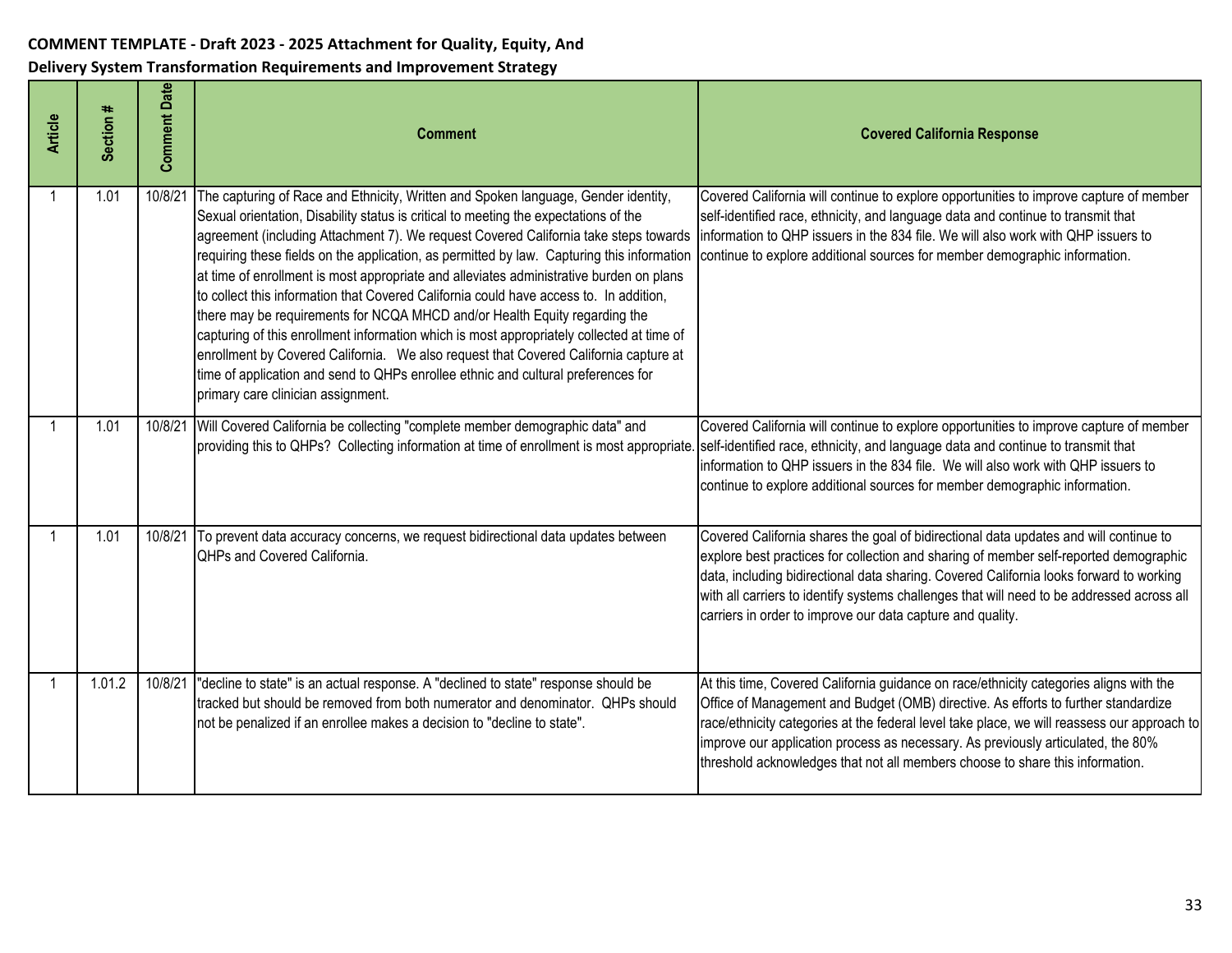| <b>Article</b> | Section # | <b>Comment Date</b> | <b>Comment</b>                                                                                                                                                                                                                                                                                                                                                                                                                                                                                                                                                                                                                                                                         | <b>Covered California Response</b>                                                                                                                                                                                                                                                                                           |
|----------------|-----------|---------------------|----------------------------------------------------------------------------------------------------------------------------------------------------------------------------------------------------------------------------------------------------------------------------------------------------------------------------------------------------------------------------------------------------------------------------------------------------------------------------------------------------------------------------------------------------------------------------------------------------------------------------------------------------------------------------------------|------------------------------------------------------------------------------------------------------------------------------------------------------------------------------------------------------------------------------------------------------------------------------------------------------------------------------|
|                | 1.01.2    | 10/8/21             | The capturing of spoken and written language is critical to meeting the expectations of<br>the agreement (including Attachment 7). We request Covered California take steps<br>towards requiring these fields on the application, as permitted by law. Capturing this<br>information at time of enrollment is most appropriate and alleviates administrative<br>burden on plans to collect this information that Covered California could have access to.<br>In addition, there may be requirements for NCQA MHCD and/or Health Equity regarding<br>the capturing of this enrollment information which is most appropriately collected at time<br>of enrollment by Covered California. | At this time, Covered California guidance on race/ethnicity categories aligns with the<br>Office of Management and Budget (OMB) directive. As efforts to further standardize<br>race/ethnicity categories at the federal level take place, we will reassess our approach to<br>improve our application process as necessary. |
|                | 1.01.2    | 10/8/21             | It appears that HEI data currently only has two fields for language on the Enrollment file,<br>ME033 and ME034. It does not appear to be clear whether those fields are specifically<br>for spoken, written, or both. We are concerned that Covered California may be<br>modifying the HEI data format. Modifications to such reporting will take development<br>effort and we have not received the specification changes to make such a change. Due<br>to complexities with development, we request the specification changes be provided by<br>April 1, 2022 to meet a January 1, 2023 deliverable.                                                                                 | Covered California will further research this issue and provide guidance as necessary.                                                                                                                                                                                                                                       |
|                | 1.02.1    | 10/8/21             | How does Covered California use "for each Medi-Cal Managed Care product" data?<br>This is an administrative burden as we have found in the past certain HEDIS measures<br>have not been pulled by the Medi-Cal team. We request only Covered California /<br>Marketplace data be provided.                                                                                                                                                                                                                                                                                                                                                                                             | Covered California will limit stratified measures submission to the Covered California<br>line of business. We will work with public purchaser partners to assess disparities across<br>enrolled populations.                                                                                                                |
|                | 1.02.1    |                     | 10/8/21 We request the Patient Level Data File format be "mutually agreed to."                                                                                                                                                                                                                                                                                                                                                                                                                                                                                                                                                                                                         | Covered California will continue to work collaborative with issuers on implementation of<br>the Patient Level Data File requirement as we have done in the past.                                                                                                                                                             |
|                | 1.02.1    | 10/8/21             | We request the Patient Level Data File format be finalized six months before the<br>submission is due and that the format remains the same over the contract period.<br>Changes to file format creates administrative burden.                                                                                                                                                                                                                                                                                                                                                                                                                                                          | Covered California will continue to work collaborative with issuers on implementation of<br>the Patient Level Data File requirement as we have done in the past.                                                                                                                                                             |
|                | 1.02.2    | 10/8/21             | Is the Patient Level Data File only for measures in 1.02.1 or also for 1.02.2?                                                                                                                                                                                                                                                                                                                                                                                                                                                                                                                                                                                                         | The Patient Level Data File submission requirement only applies to measures in Article<br>1.02.1.                                                                                                                                                                                                                            |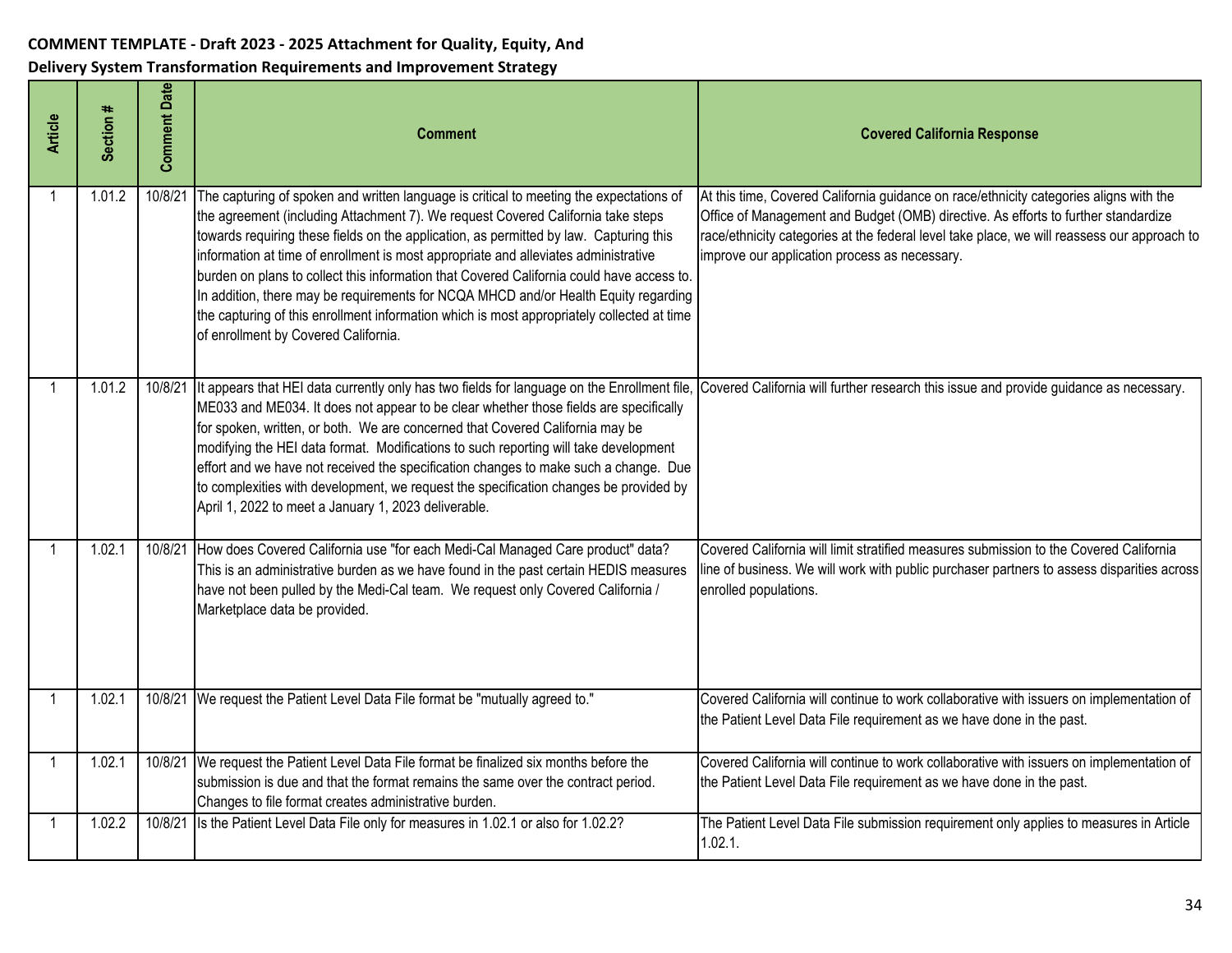| <b>Article</b> | Section #               | <b>Comment Date</b> | <b>Comment</b>                                                                                                                                                                                                                                                                                                                                          | <b>Covered California Response</b>                                                                                                                                                                                                                                                                                                                           |
|----------------|-------------------------|---------------------|---------------------------------------------------------------------------------------------------------------------------------------------------------------------------------------------------------------------------------------------------------------------------------------------------------------------------------------------------------|--------------------------------------------------------------------------------------------------------------------------------------------------------------------------------------------------------------------------------------------------------------------------------------------------------------------------------------------------------------|
|                | 1.02.2                  | 10/8/21             | Anthem has not received a response to concerns raised during the AB929 comment<br>period. Concerns regarding measures as raised during that comment period are<br>embedded to the LEFT.                                                                                                                                                                 | Covered California is in the process of reviewing issuer AB 929 comments.                                                                                                                                                                                                                                                                                    |
|                | 1.04.1                  | 10/8/21             | We received verbal confirmation during a recent call with Covered California that for<br>Measurement Years 2024 and 2025 that QHPs that have active/unexpired MHCD can<br>use that to meet the Health Equity Accreditation achievement until MHCD expires. We<br>request that be further clarified here.                                                | As stated in the contract, the NCQA MHCD or Health Equity Accreditation may be used<br>to meet this requirement, contract language will be updated to more explicitly state<br>Health Equity Accreditation will not be required prior to MHCD expiration.                                                                                                    |
| $\overline{2}$ | 2.02.1                  |                     | 10/8/21 Please consider whether the "and" should be replaced with "and/or".                                                                                                                                                                                                                                                                             | The measure specifications for Depression Screening and Follow-Up Plan (NQF #0418)<br>refer to Patient Health Questionnaire (PHQ-9) as one of the standardized tools that can<br>be used for this measure. Covered California included the reference to PHQ-2 to<br>recognize that many providers screen patients with the PHQ-2 first when using this tool. |
| 2              | 2.04.1                  |                     | 10/8/21 2) We request this reporting be limited to Covered California enrollees.                                                                                                                                                                                                                                                                        | Covered California continues to require reporting for both Covered California enrollees<br>and an issuer's larger book of business in order to conduct comparison reporting.                                                                                                                                                                                 |
| 3              | Introducti<br><b>on</b> | 10/8/21             | We request clarification what the last sentence is intended to mean "QHP Issuers are<br>financially responsible for addressing population health."                                                                                                                                                                                                      | We revised the contract language to clarify our intent, which is to highlight that QHP<br>issuers are responsible for addressing the health of all their enrollees, not just enrollees<br>who utilize services.                                                                                                                                              |
| 3              | 3.02                    | 10/8/21             | While this states "enrollees", should clarification be made that such promotion cannot be Covered California would appreciate more information and context for this public<br>made in sales materials, etc.?                                                                                                                                            | comment.                                                                                                                                                                                                                                                                                                                                                     |
| 3              | 3.02.1                  | 10/8/21             | Can Covered California receive similar data from the HEI claims submissions? If<br>Covered California can obtain there then it would be a consistent process to obtain the<br>information. If this cannot be performed through HEI data, please consider providing<br>QHPs consistent requirements for the data pull for the Certification Application. | Covered California will consider your recommendation as we continue to explore the full<br>capabilities of HEI data to develop and strengthen this requirement.                                                                                                                                                                                              |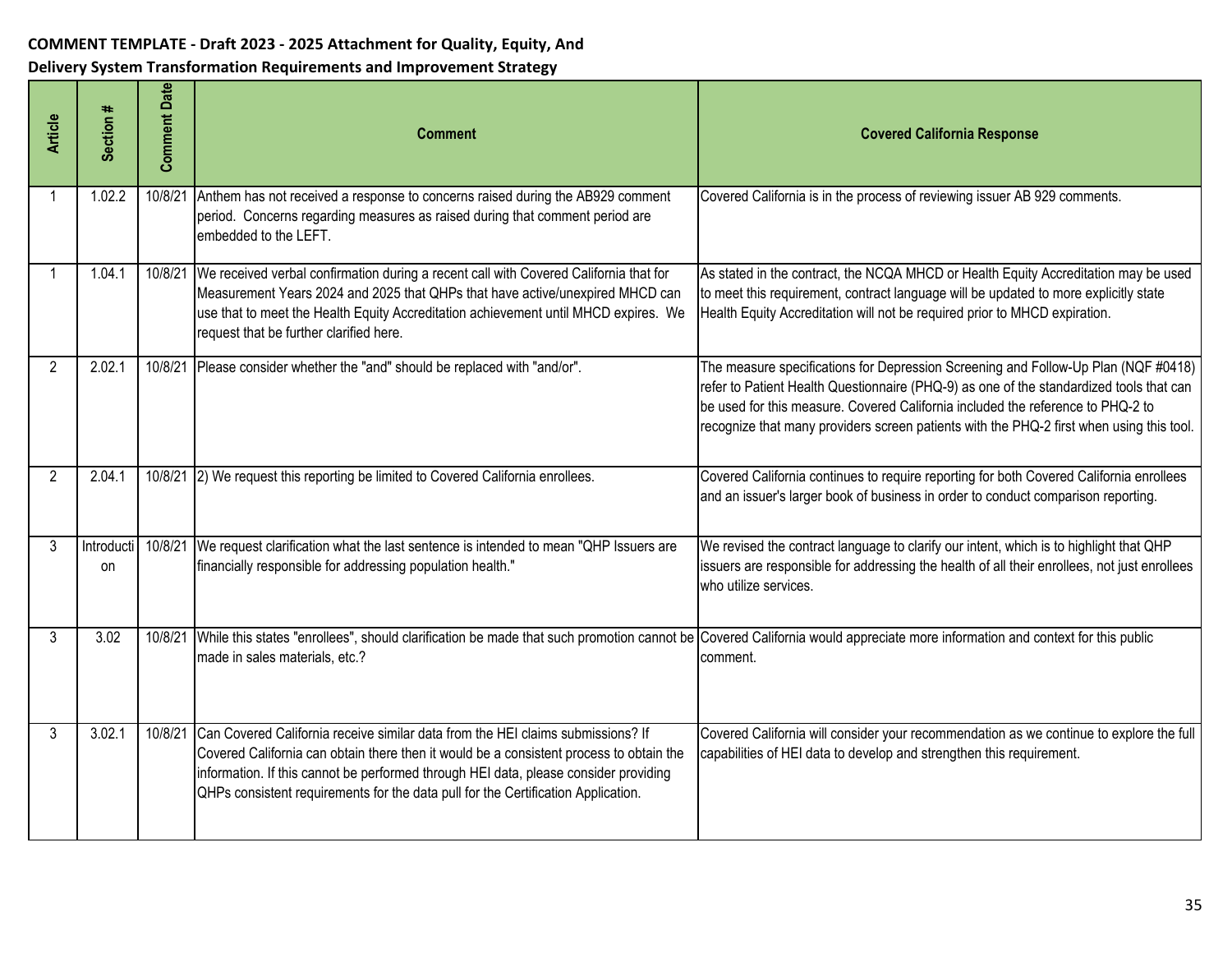| <b>Article</b> | Section # | <b>Comment Date</b> | <b>Comment</b>                                                                                                                                                                                                                                                                                                                                                                                                                                                                                                                                                                                                                                                                                                                                                                                                                                                                                                                                                                             | <b>Covered California Response</b>                                                                                                                                                                                                                                                                                                                                                      |
|----------------|-----------|---------------------|--------------------------------------------------------------------------------------------------------------------------------------------------------------------------------------------------------------------------------------------------------------------------------------------------------------------------------------------------------------------------------------------------------------------------------------------------------------------------------------------------------------------------------------------------------------------------------------------------------------------------------------------------------------------------------------------------------------------------------------------------------------------------------------------------------------------------------------------------------------------------------------------------------------------------------------------------------------------------------------------|-----------------------------------------------------------------------------------------------------------------------------------------------------------------------------------------------------------------------------------------------------------------------------------------------------------------------------------------------------------------------------------------|
| 3              | 3.02.2    | 10/8/21             | It appears that the 834 has in the 2200 Disability Information that is not currently<br>populated. Will Covered California begin sharing this information with QHPs?                                                                                                                                                                                                                                                                                                                                                                                                                                                                                                                                                                                                                                                                                                                                                                                                                       | We are doing internal research to assess data capture and availability on disability<br>status. We anticipate data sources outside the enrollment application will be better<br>suited to identification of disability status.                                                                                                                                                          |
| 4              | 4.01      | 10/8/21             | How will Covered California use "all lines of business" reporting? We request this be<br>limited to Covered California enrollees.                                                                                                                                                                                                                                                                                                                                                                                                                                                                                                                                                                                                                                                                                                                                                                                                                                                          | Covered California continues to require reporting for both Covered California enrollees<br>and an issuer's larger book of business for certain requirements in order to conduct<br>comparison reporting.                                                                                                                                                                                |
| 4              | 4.01.1    | 10/8/21             | It appears the Glossary has been removed. Please consider adding clinician<br>types/specialties Covered California accepts for Primary Care Clinician<br>assignment/selection.                                                                                                                                                                                                                                                                                                                                                                                                                                                                                                                                                                                                                                                                                                                                                                                                             | Covered California defers to QHP issuers on how they define primary care clinicians for<br>primary care assignment or selection.                                                                                                                                                                                                                                                        |
| Δ              | 4.01.1    | 10/8/21             | The capturing of Race and Ethnicity, Written and Spoken language, Gender identity,<br>Sexual orientation, Disability status is critical to meeting certain aspects of other<br>contractual requirements such as in the Agreement and Attachment 14/X. We request<br>Covered California take steps towards requiring these fields on the application, if<br>permitted by law. Capturing this information at time of enrollment is most appropriate<br>and alleviates administrative burden on plans to collect this information that Covered<br>California could have access to. In addition, there may be requirements for NCQA<br>MHCD and/or Health Equity regarding the capturing of this enrollment information which<br>is most appropriately collected at time of enrollment by Covered California. We also<br>request that Covered California capture at time of application and sending to QHPs<br>enrollee ethnic and cultural preferences for primary care clinician assignment. | Covered California agrees the enrollment application is an important opportunity to<br>collect this information but does not intend to pursue mandatory race and ethnicity<br>questions in the enrollment application. We will continue to explore opportunities to<br>improve capture of member self-identified demographic data.<br>We will continue to explore your recommendations. |
| 2              | 2.01.1    | 10/8/21             | We can provide information that is provided to NCQA, however, some of the information<br>may not be limited to Covered California as it may be enterprise data across all our<br>states. We will provide same information that we provide NCQA.                                                                                                                                                                                                                                                                                                                                                                                                                                                                                                                                                                                                                                                                                                                                            | Thank you. Covered California recognizes that health plans will submit the same<br>information that is submitted to NCQA.                                                                                                                                                                                                                                                               |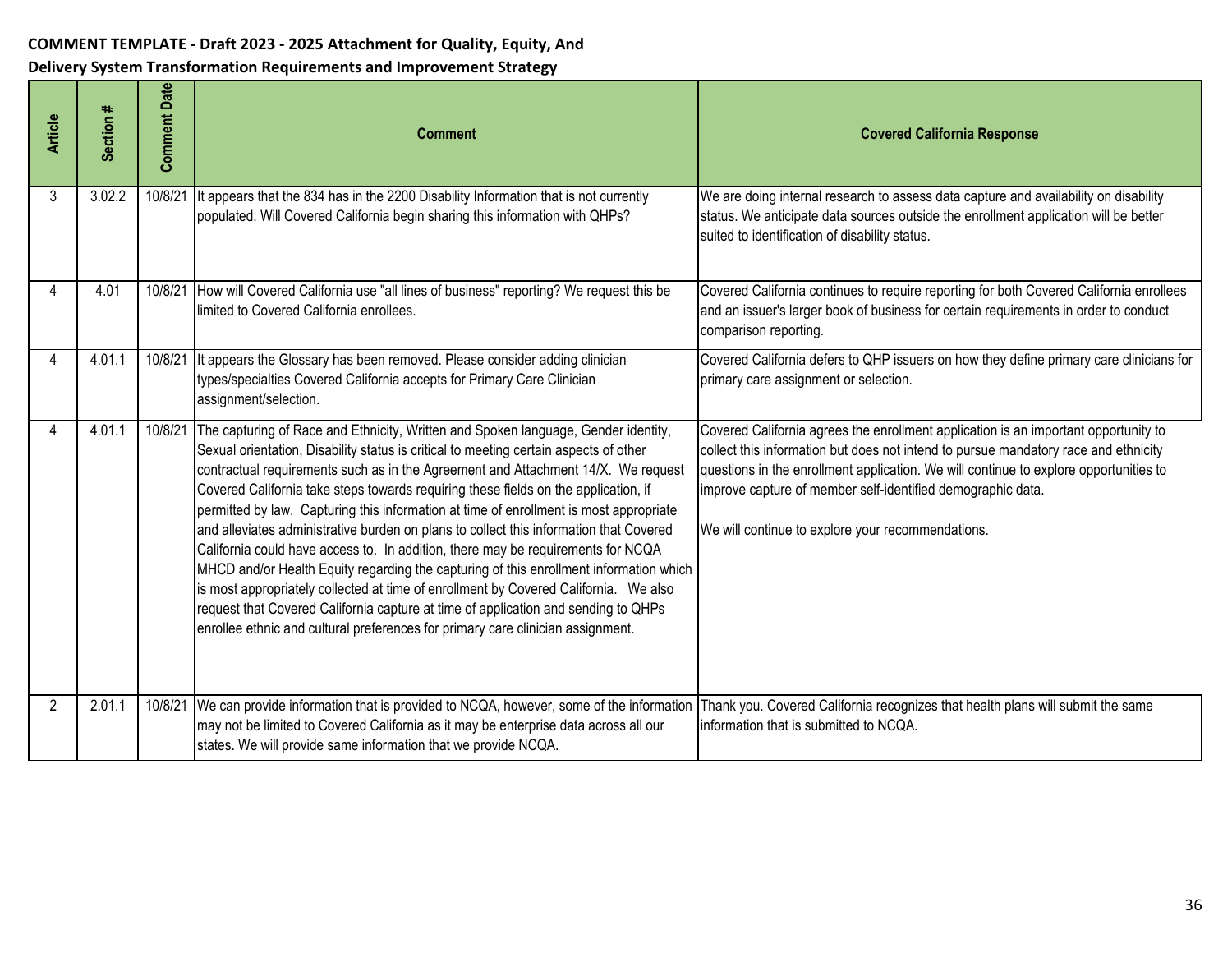| <b>Article</b> | Section #             | <b>Comment Date</b> | <b>Comment</b>                                                                                                                                                                                                                                                                                                                                                                                                                                           | <b>Covered California Response</b>                                                                                                                                                                                                                                                                                                                                                                                                                                      |
|----------------|-----------------------|---------------------|----------------------------------------------------------------------------------------------------------------------------------------------------------------------------------------------------------------------------------------------------------------------------------------------------------------------------------------------------------------------------------------------------------------------------------------------------------|-------------------------------------------------------------------------------------------------------------------------------------------------------------------------------------------------------------------------------------------------------------------------------------------------------------------------------------------------------------------------------------------------------------------------------------------------------------------------|
| 2              | 2.01.1                | 10/8/21             | We request clarification of how the reports are used as there may be other report<br>sources that may better serve Covered California requests.                                                                                                                                                                                                                                                                                                          | Covered California intends to use these reports to have additional insight into how<br>issuers track access to behavioral health services and the strategies used to improve<br>access. The intent of this requirement is to reduce burden and duplicative work for<br>issuers by submitting the same reports required for NCQA accreditation.                                                                                                                          |
| 5              | 5.01.21               | 10/8/21             | Since Covered California is commercial business we request this not apply to Medi-Cal<br>lines of business.                                                                                                                                                                                                                                                                                                                                              | Covered California is leaving this mention of Medi-Cal in this section. We may revisit this<br>around 2026 which is the deadline for the DHCS NCQA Accreditation requirement for<br>Medi-Cal managed care plans.                                                                                                                                                                                                                                                        |
| 5.02           | 5.02.1<br>$2$ )a)     | 10/8/21             | Based on verbiage in the 2022 agreement, we request the following modification:<br>"a)Contractor shall work with any the HEI vendor identified in section 6. which Covered<br>California contracts with to assist with its statutory obligations. Covered California<br>represents and warrants that the HEI vendor Covered California contracts with has all<br>appropriate authority to assist Covered California with its health oversight functions. | The language of the HEI section of the QHP contract was the product of many months<br>of legal negotiations between Covered CA and the carriers. This involved highly<br>technical issues pertaining to the requirements of AB929, the HIPAA Privacy Rule, the<br>Covered CA/HEI vendor contract and the terms and conditions of the pending Data<br>Governance Committee Charter and Procedures. We are proposing minimal<br>adjustments to this section at this time. |
| 5.02           | a) i.                 | 10/8/21             | We request "an" be changed to "the" since section 6. specifies the HEI vendor.                                                                                                                                                                                                                                                                                                                                                                           | Thank you for your comment. We will revise the language.                                                                                                                                                                                                                                                                                                                                                                                                                |
| Glossar        |                       | 10/8/21             | Previous versions of Attachment 7 have included a Glossary. Will Covered California be<br>including a Glossary in this version of Attachment 7?                                                                                                                                                                                                                                                                                                          | Covered California will consider adding the glossary back to Attachment 1. If so, we will<br>publish this with the next draft of Attachment 1.                                                                                                                                                                                                                                                                                                                          |
| 4              | 6-<br>Primary<br>Care |                     | 10/6/202 Requesting that the reports submitted automatically be treated as confidential                                                                                                                                                                                                                                                                                                                                                                  | Covered California may publish information on health plan performance on our contract<br>requirements in accordance with AB 929 public reporting requirements.                                                                                                                                                                                                                                                                                                          |
|                |                       |                     |                                                                                                                                                                                                                                                                                                                                                                                                                                                          |                                                                                                                                                                                                                                                                                                                                                                                                                                                                         |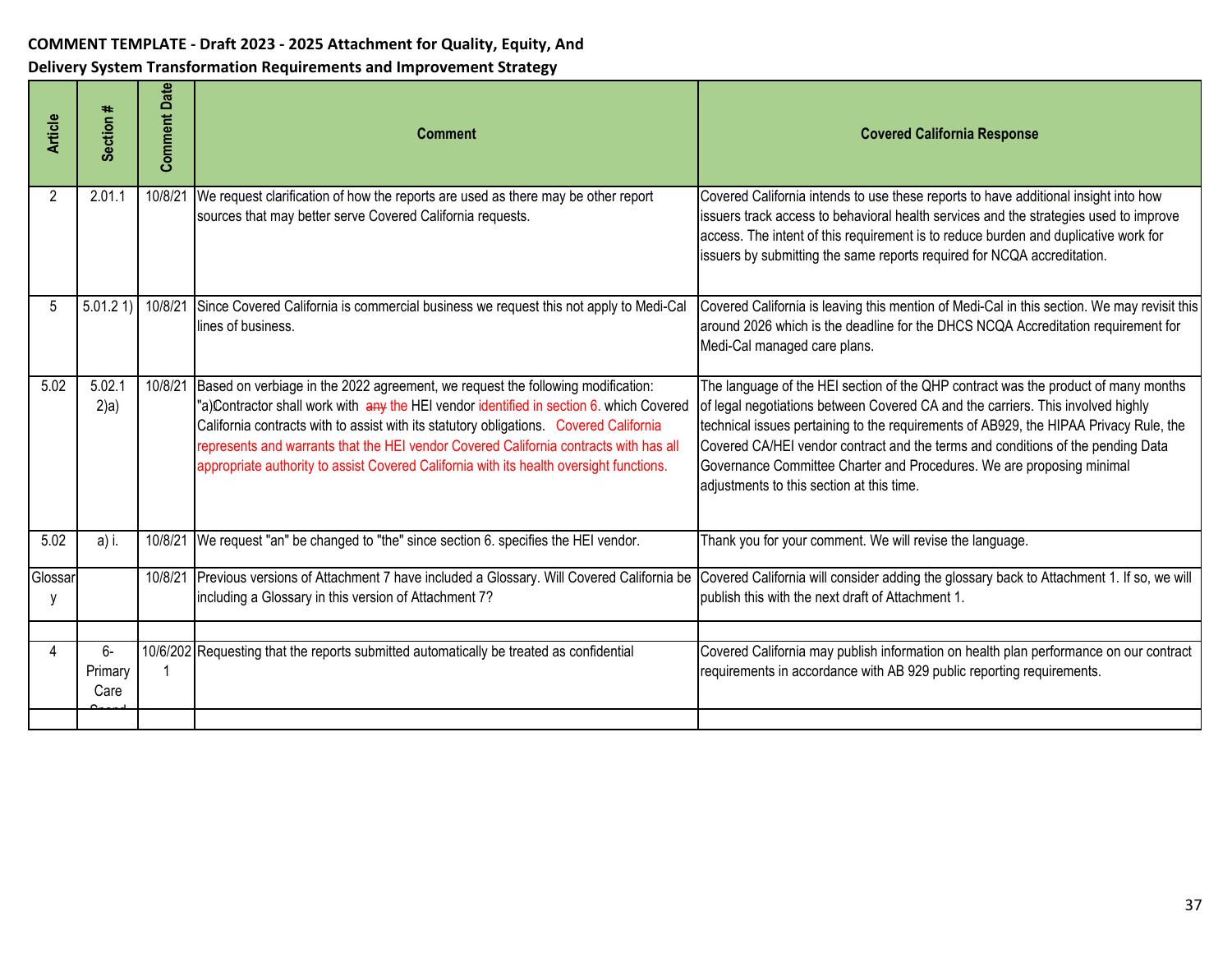| <b>Article</b> | Section # | <b>Comment Date</b> | <b>Comment</b>                                                                                                                                                                                                                                                                                                                                                                                                                                                                                                                                                                                                                                                                                                                                                                                                                                                                                                                                                                                     | <b>Covered California Response</b>                                                                                                                                                                                                                                                                                                                                                                                                                                                                                                                                                                                                                                                                            |
|----------------|-----------|---------------------|----------------------------------------------------------------------------------------------------------------------------------------------------------------------------------------------------------------------------------------------------------------------------------------------------------------------------------------------------------------------------------------------------------------------------------------------------------------------------------------------------------------------------------------------------------------------------------------------------------------------------------------------------------------------------------------------------------------------------------------------------------------------------------------------------------------------------------------------------------------------------------------------------------------------------------------------------------------------------------------------------|---------------------------------------------------------------------------------------------------------------------------------------------------------------------------------------------------------------------------------------------------------------------------------------------------------------------------------------------------------------------------------------------------------------------------------------------------------------------------------------------------------------------------------------------------------------------------------------------------------------------------------------------------------------------------------------------------------------|
| -1             | 1.01.2    | 10/8/21             | We recognize the importance of having self-identified Race, Ethnicity and Language<br>Preference data, and firmly believe the best opportunity to capture this information is<br>during the application/enrollment process. Covered California should update the<br>enrollment process to capture DECLINE TO STATE and make these fields mandatory in improve our application process as necessary.<br>the GI enrollment process, and drive improved data collection via prompts during the<br>enrollment workflow. QHP outreach for members to collect this data can be expected to<br>drive lower member satisfaction (particularly if members decline to state, but that<br>information is not shared with QHPs), and will crowd out other pressing member<br>outreach efforts, while increasing administrative costs.<br>Additional when the language updates being made for release 22.02 were reviewed<br>CalHEERS indicated that they default if a language preference was not provided was | At this time, Covered California guidance on race/ethnicity categories aligns with the<br>Office of Management and Budget (OMB) directive. As efforts to further standardize<br>race/ethnicity categories at the federal level take place, we will reassess our approach to<br>Covered California agrees the enrollment application is an important opportunity to<br>collect this information but does not intend to pursue mandatory race and ethnicity<br>questions in the enrollment application. We will continue to explore opportunities to<br>improve capture of member self-identified demographic data.<br>Covered California will continue to research existing language data collection processes |
|                |           |                     | English, if Covered Ca is sending a value either the default or actual self identified<br>preference wouldn't the 80% threshold listed in 1.01.2 by year end 2025 all ready be                                                                                                                                                                                                                                                                                                                                                                                                                                                                                                                                                                                                                                                                                                                                                                                                                     | (including the default to English if a language preference is not provided) to identity the<br>appropriate threshold and timeline for this requirement, and adjust the language<br>requirement, as necessary.                                                                                                                                                                                                                                                                                                                                                                                                                                                                                                 |
| $\overline{1}$ | 1.01.1    | 10/4/21             | While these areas for expanded disparity identification are important, this is data that<br>Covered California does not currently share with the carriers. There may be legal<br>limitations with sharing this data that should be researched before including this as a<br>Contract consideration. We recommending removing 1.01.1 for now.                                                                                                                                                                                                                                                                                                                                                                                                                                                                                                                                                                                                                                                       | Covered California will continue to research feasibility of expansion of demographic data<br>collection and update this requirement as necessary.                                                                                                                                                                                                                                                                                                                                                                                                                                                                                                                                                             |
|                | 1.01.2    | 10/4/21             | Race and Ethnicity Data:<br>Health Net recommends including provider-reported data that we receive for the<br>member via data exchange. In addition, CALHEERS is the system of record and race<br>and ethnicity data that the carriers collect may be overwritten with the data provided in<br>the 834.<br>Language:<br>In the past Covered California has requested to have members call the service center<br>when they want to change their language information because Covered California also<br>uses this data. If the carriers collect the data directly, we don't have a way to send it<br>back to update Covered California's system to align our information. In addition,<br>members can only elect to have one written and spoken language. If our data does not<br>align with CALHEERS, it will be overwritten with the data provided in the 834.<br>Collection of written and spoken language for 80% of enrollees may be difficult to                                              | Covered California shares the goal of bidirectional data updates and will continue to<br>explore best practices for collection and sharing of member self-reported demographic<br>data, including bidirectional data sharing. Covered California looks forward to working<br>with all carriers to identify systems challenges that will need to be addressed across all<br>carriers in order to improve our data capture and quality.                                                                                                                                                                                                                                                                         |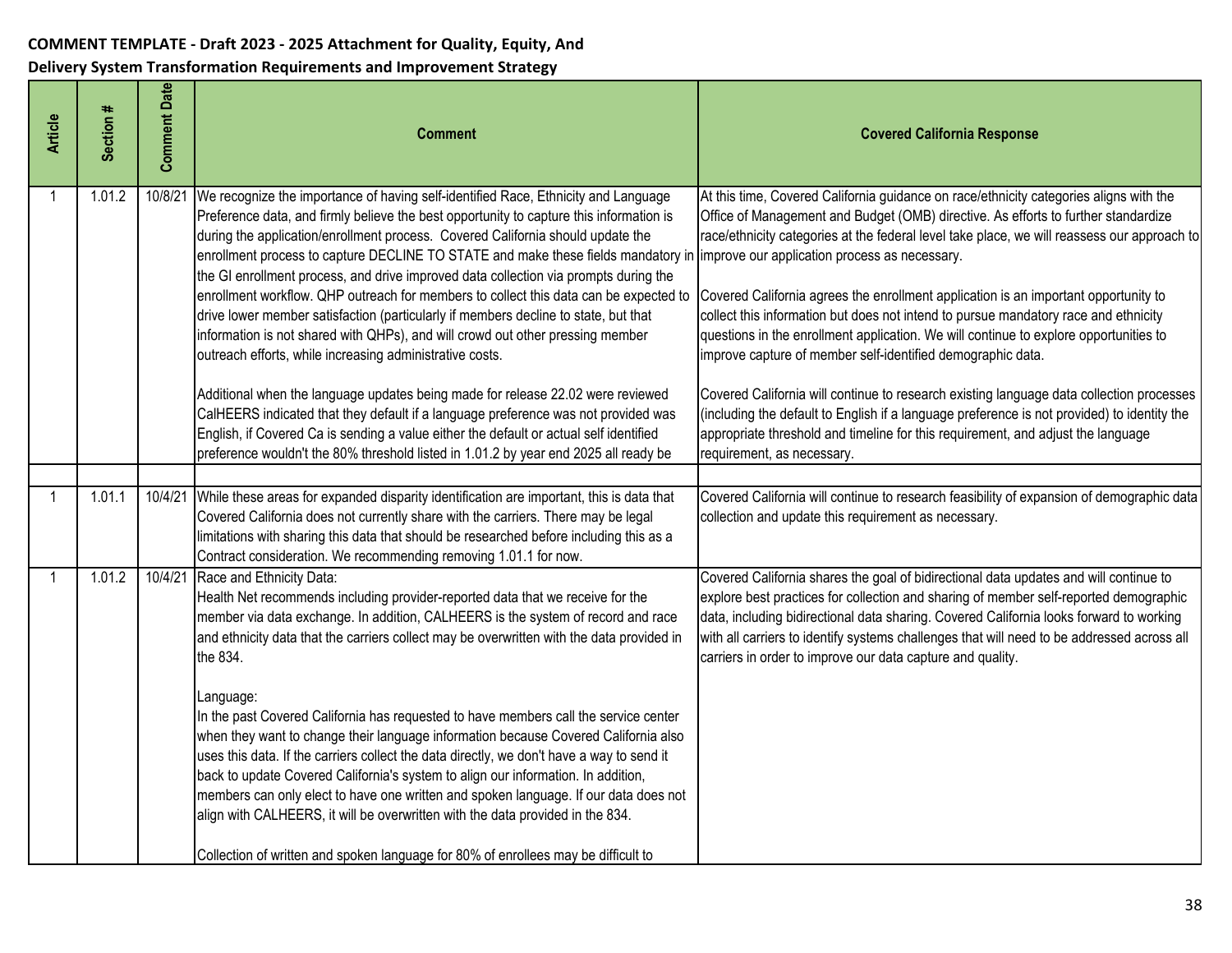| <b>Article</b> | Section # | <b>Comment Date</b> | <b>Comment</b>                                                                                                                                                                                                                                                                                                                                                                                                                                                                                                                               | <b>Covered California Response</b>                                                                                                                                                                                                                                                                                                                                                                                                                                                                                                                                                                                                                                                                                                     |
|----------------|-----------|---------------------|----------------------------------------------------------------------------------------------------------------------------------------------------------------------------------------------------------------------------------------------------------------------------------------------------------------------------------------------------------------------------------------------------------------------------------------------------------------------------------------------------------------------------------------------|----------------------------------------------------------------------------------------------------------------------------------------------------------------------------------------------------------------------------------------------------------------------------------------------------------------------------------------------------------------------------------------------------------------------------------------------------------------------------------------------------------------------------------------------------------------------------------------------------------------------------------------------------------------------------------------------------------------------------------------|
|                | 1.02.2    | 10/4/21             | Health Net recommends using nationally recognized measures that can be validated by<br>the carrier. Please refer to Health Net's comments "AB 929 Crosswalk to<br>HEDIS_MCAS_HIE Specifications_08-23-2021". We recommend a complete review and disparities.<br>consideration of carrier feedback on the AB 929 reporting before finalizing this                                                                                                                                                                                             | Covered California is in the process of reviewing issuer AB 929 comments. We will<br>continue to engage with stakeholders to consider additional measures to track health                                                                                                                                                                                                                                                                                                                                                                                                                                                                                                                                                              |
|                | 1.03.1    | 10/4/21             | This Contract section should reference the PLD measures established in the Quality<br>Transformation Initiative 1.02.1 instead of 1.02.2.                                                                                                                                                                                                                                                                                                                                                                                                    | See Article 1.03 Disparities Reduction Intervention for contract language revision.                                                                                                                                                                                                                                                                                                                                                                                                                                                                                                                                                                                                                                                    |
| 2              | 2.04.1    | 10/4/21             | We recommend removing parts 2 and 3 of this requirement until Collaborative Care<br>Models can be further defined with additional guidance including a way to identify these<br>providers and applicable claims codes. We do not currently have a way to clearly<br>identify these practices and we do not reimburse providers for Collaborative Care Model Certification Application to support reporting on this requirement.<br>services due to unknown financial impacts. Currently Integration of Behavioral Health<br>Management model | Covered California will define the Collaborative Care Model in this article by referring to<br>the AIMS Center at the University of Washington (https://aims.uw.edu/collaborative-<br>care). Covered California has provided the Collaborative Care Model claims codes in the<br>We believe that behavioral health integration is most effective through integration at the<br>takes place at the health plan level through Case Management using an Integrated Care delivery system, especially between primary care and behavioral health providers. Case<br>management is important but it is not sufficient.                                                                                                                       |
| 3              | 3.02.23   | 10/4/21             | Please clarify or define the "expected rates" to be used when assessing the DPP<br>outcomes and triggering a corrective action plan.                                                                                                                                                                                                                                                                                                                                                                                                         | The CDC Diabetes Prevention Impact Toolkit is a potential tool QHP issuers can use to<br>determine "expected rates" for the Diabetes Prevention Program. The tool can<br>determine projected health effects of the National DPP lifestyle change program on their<br>population at risk for diabetes, such as projected participation rates.<br>Here are two potential gaps where Covered California believes is appropriate for<br>triggering a corrective action plan: 1) a gap between the percent of enrollees identified<br>as high risk and percent of enrollees who should have been identified as high risk (using<br>the CDC tool); and 2) a gap between 1) and the percent of enrollees who actually use<br>the DPP service. |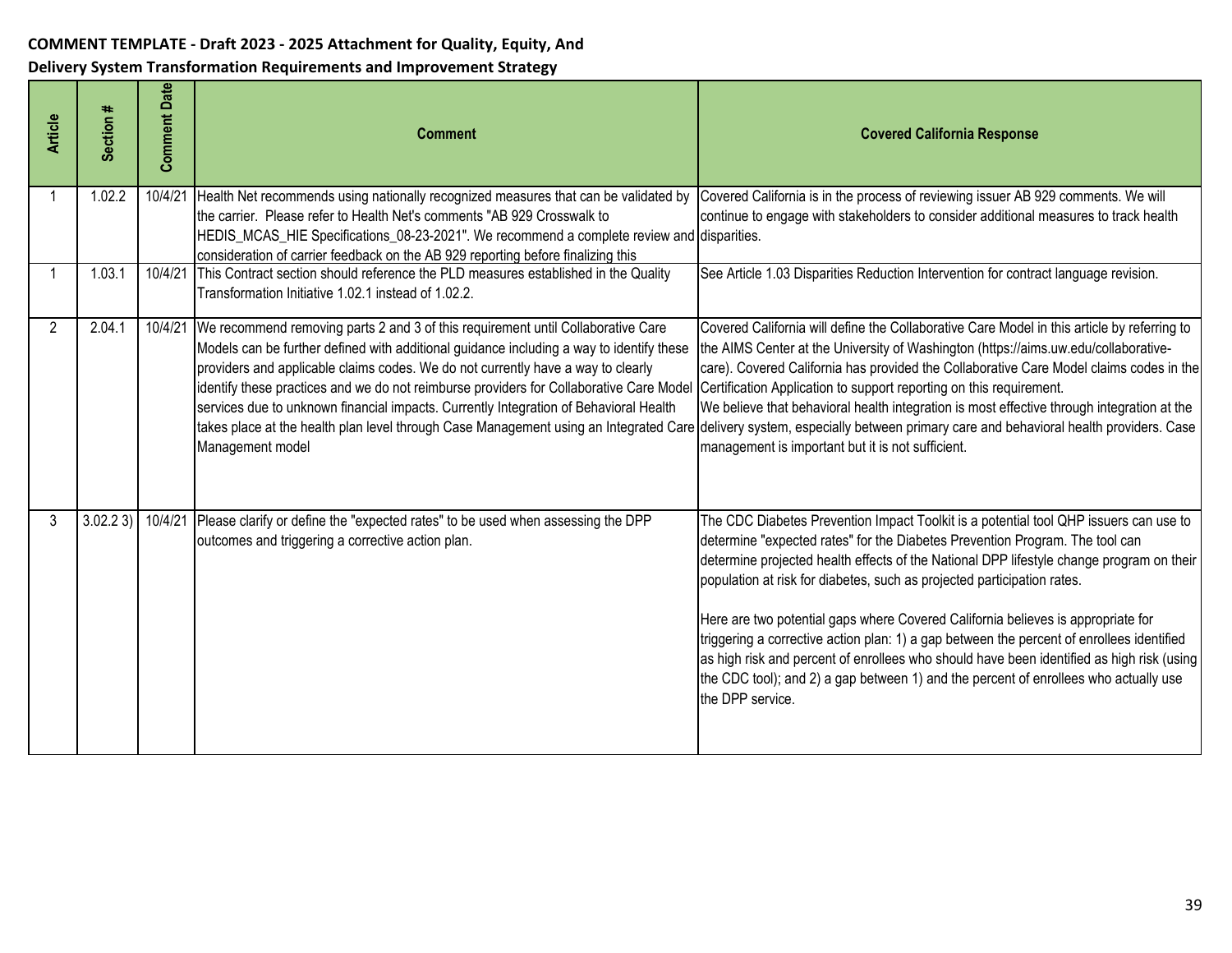| <b>Article</b> | Section #           | <b>Comment Date</b> | <b>Comment</b>                                                                                                                                                                                                                                                                                                                                        | <b>Covered California Response</b>                                                                                                                                                                                                                                                                                                                                                                                                                                                                                                                                                                                                                                                                          |
|----------------|---------------------|---------------------|-------------------------------------------------------------------------------------------------------------------------------------------------------------------------------------------------------------------------------------------------------------------------------------------------------------------------------------------------------|-------------------------------------------------------------------------------------------------------------------------------------------------------------------------------------------------------------------------------------------------------------------------------------------------------------------------------------------------------------------------------------------------------------------------------------------------------------------------------------------------------------------------------------------------------------------------------------------------------------------------------------------------------------------------------------------------------------|
| 3              | 3.04.1              | 10/4/21             | Please add back in the criteria for a minimum of screening enrollees participating in plan<br>based programs. Screening all enrollees for sensitive information would be very<br>challenging and impractical.                                                                                                                                         | Food insecurity in California has dramatically increased across the state during the<br>COVID-19 pandemic. 25% of Californian households are currently food insecure, a rate<br>2.5 times higher than pre Covid-19 levels. We know that food insecurity as well as other<br>social and economic determinants of health, put individuals at a higher risk of<br>contracting COVID-19. Health-related social needs impact all members, not only those<br>involved in plan-based programs. The intention of screening all Enrollees is to identify<br>and address these needs in a timely manner before unmet needs lead to adverse health<br>outcomes. We do not intend to reduce the screening requirements. |
|                | 4.01.12             |                     | 10/4/21 PCP Auto-assignment is a standard business practice resulting in 100% member<br>assignment to PCP. Is this reporting still necessary in the annual certification?                                                                                                                                                                             | Yes, Covered California will continue to require reporting on PCP assignment.                                                                                                                                                                                                                                                                                                                                                                                                                                                                                                                                                                                                                               |
|                | 4.01.31<br>C)       | 10/4/21             | Carriers do not have information on how physician groups pay their primary care<br>providers if they are not paid by the plan. This is not information that they are required to primary care providers as we do not have very good insight into this. We hope to learn<br>share with us. We recommend "and how its primary care clinicians are paid" | Covered California is aiming to better understand how physician organizations pay their<br>from this reporting requirement to inform more specific future requirements on primary<br>care payment reform.                                                                                                                                                                                                                                                                                                                                                                                                                                                                                                   |
|                | 4.03.4 c<br>$\& d)$ | 10/4/21             | Please define "hospital price transparency data". Is this referring to CMS hospital price<br>transparency rule?                                                                                                                                                                                                                                       | Language will be edited to clarify that this requirement refers to the CMS hospital price<br>transparency requirements.                                                                                                                                                                                                                                                                                                                                                                                                                                                                                                                                                                                     |
| 4              | 4.03.52             |                     | 10/4/21 We recommend removing this requirement. HCAHPS results are not plan or member<br>specific and cannot be used to identify unintended consequences from at-risk payments                                                                                                                                                                        | There is value in reviewing HCAHPS results for hospitals. We will edit the contract<br>language to provide more clarity of our expectations.                                                                                                                                                                                                                                                                                                                                                                                                                                                                                                                                                                |
|                | 4.03.65) 10/4/21    |                     | Health Net recommends relocating this requirement under 2.03. It may be clearer to<br>keep all opioid safety requirements in the same Contract section.                                                                                                                                                                                               | Article 4.03.6.5 refers to hospital opioid safety and will thus remain in the hospital safety<br>section.                                                                                                                                                                                                                                                                                                                                                                                                                                                                                                                                                                                                   |
|                | 4.03.65<br>a)       |                     | 10/4/21 Please clarify how carriers might influence opioid use for inpatient hospital care.                                                                                                                                                                                                                                                           | We expect QHP issuers to work with Cal Hospital Compare or other quality<br>collaboratives to identify hospitals with poor quality performance in opioid use. QHP<br>issuers shall engage with poor performing hospitals to improve opioid use through such<br>interventions as corrective action plans, quarterly performance reviews, and technical<br>support and trainings.                                                                                                                                                                                                                                                                                                                             |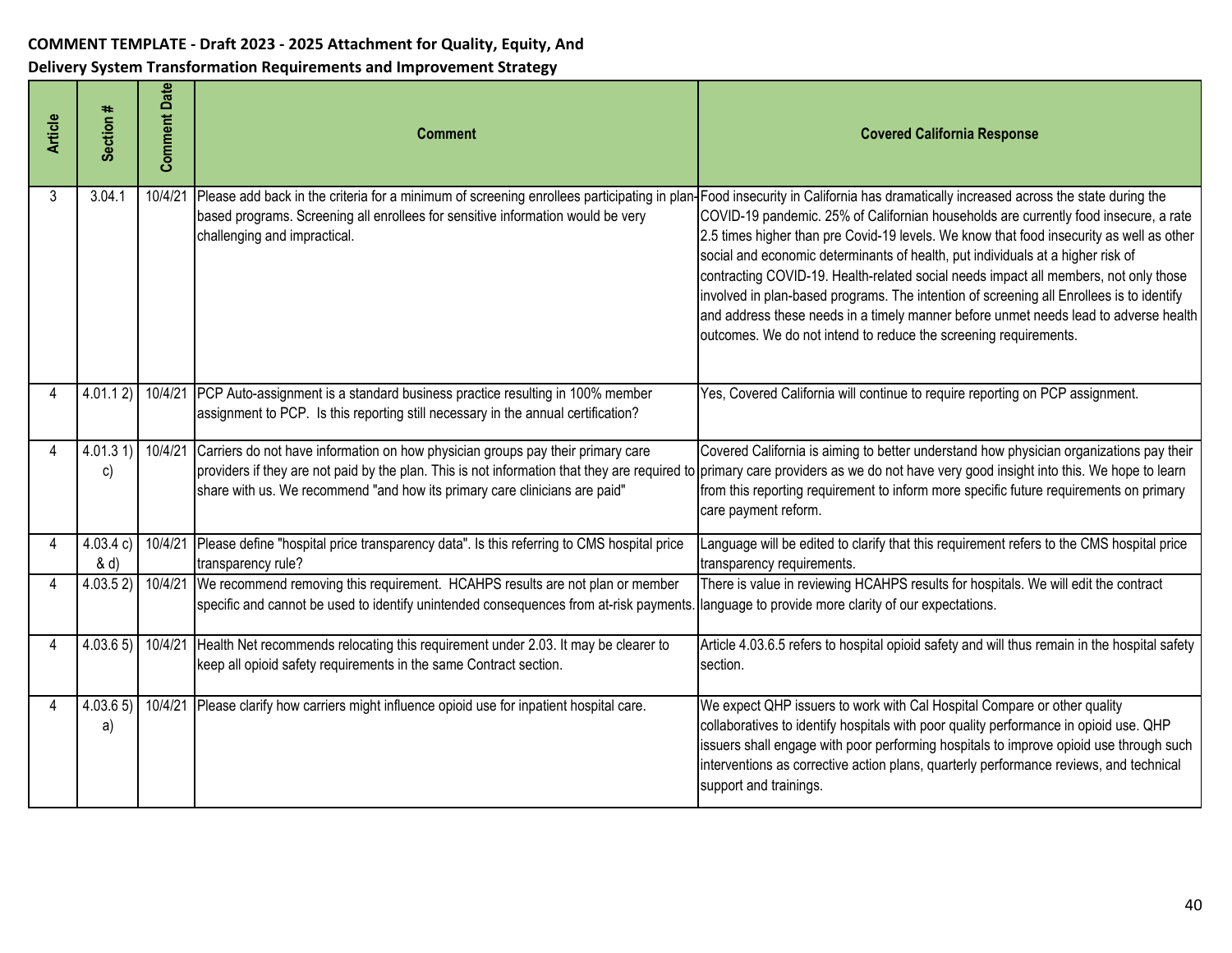| <b>Article</b> | Section #          | <b>Comment Date</b> | Comment                                                                                                                                                                                                                                                                                                                                                                                                                                                                                                                                                                                                                                                   | <b>Covered California Response</b>                                                                                                                                                                                                                                                                                                                                                   |
|----------------|--------------------|---------------------|-----------------------------------------------------------------------------------------------------------------------------------------------------------------------------------------------------------------------------------------------------------------------------------------------------------------------------------------------------------------------------------------------------------------------------------------------------------------------------------------------------------------------------------------------------------------------------------------------------------------------------------------------------------|--------------------------------------------------------------------------------------------------------------------------------------------------------------------------------------------------------------------------------------------------------------------------------------------------------------------------------------------------------------------------------------|
| 4              | 4.03.72<br>b) iii) | 10/4/21             | Please remove hospitals from this requirement. We not have hospital data to support<br>this effort. In addition, the measures under 4.03.7 b) i) are provider based measures.                                                                                                                                                                                                                                                                                                                                                                                                                                                                             | We are committed to reducing maternal health disparities both in the hospital and<br>outpatient setting. We will update the contract language to clarify our expectations on<br>this requirement.                                                                                                                                                                                    |
| 5              | 5.02.12<br>a)      |                     | 10/4/21 Please replace this section with the language from the 2022 Contract. This is necessary<br>to address that the HEI vendor is contracted to assist with health oversight functions and of legal negotiations between Covered CA and the carriers. This involved highly<br>activities and has legal authority to collect, store and process HEI data. "Covered<br>California represents and warrants that any HEI Vendor which, in its sole discretion,<br>Covered California should contract with to assist with its health oversight functions and<br>activities shall have any and all legal authority to provide any such assistance, including | The language of the HEI section of the QHP contract was the product of many months<br>technical issues pertaining to the requirements of AB929, the HIPAA Privacy Rule, the<br>Covered CA/HEI vendor contract and the terms and conditions of the pending Data<br>Governance Committee Charter and Procedures. We are proposing minimal<br>adjustments to this section at this time. |
| 5              | 5.02.3             | 10/4/21             | Please clarify the intent for carriers to participate and exchange data on CTEN. What is<br>the expectation for how a participates with CAHIE CTEN? Health Net recommends<br>waiting for the results of AB 133 CAHIE recommendations before determining how<br>payers are required to participate in CTEN.                                                                                                                                                                                                                                                                                                                                                | We will revise this language to clarify that it should be the HIE(s), not the QHP issuer,<br>that is participating in CTEN. These HIE(s) would be the ones that that a QHP issuer<br>participates in.                                                                                                                                                                                |
|                | 1.02.2             | 10/6/21             | Use of HEI data will likely result in material differences on some HEDIS measures from<br>what we produce ourselves. Covered CA should expect to have to work with us to<br>produce accurate results using data from our electronic health record or other sources.                                                                                                                                                                                                                                                                                                                                                                                       | Covered California will engage with issuers to ensure disparities measure performance<br>through HEI data submission is accurate.                                                                                                                                                                                                                                                    |
| 4              | 4.01.1(2)          | 10/6/21             | We do not currently have the capability to report PCP self selection vs assignment. We<br>are working to understand what it would take to develop this capability, but it appears<br>that it may be very difficult and expensive to do so. We may need to discuss with<br>Covered CA the value of this reporting vs the cost.                                                                                                                                                                                                                                                                                                                             | If QHP issuers cannot report PCP assignment vs. selection, the issuer can report 100%<br>assignment at this time.                                                                                                                                                                                                                                                                    |
| -1             | 1.02.1             | 10/6/21             | Their first year doing this required plans to go back multiple years to gather data and we PY 2023 requires submission of a single measurement year for the Patient Level Data<br>faced some challenges that continued to be discussed with Covered CA. Suggest they File.<br>will make the timeframe for collection to just the single measurement year.                                                                                                                                                                                                                                                                                                 |                                                                                                                                                                                                                                                                                                                                                                                      |
| $\overline{2}$ | 2.01               |                     | 10/6/21 Covered CA can help these efforts by sharing care coordination data with health plans<br>similar to what DHCS does. This is even more important for marketplace because<br>members move around between plans and it would help to have historical data on the<br>members as this happens.                                                                                                                                                                                                                                                                                                                                                         | Covered California would appreciate additional information on the care coordination data<br>that DHCS shares with contracted plans. We will follow up to learn more.                                                                                                                                                                                                                 |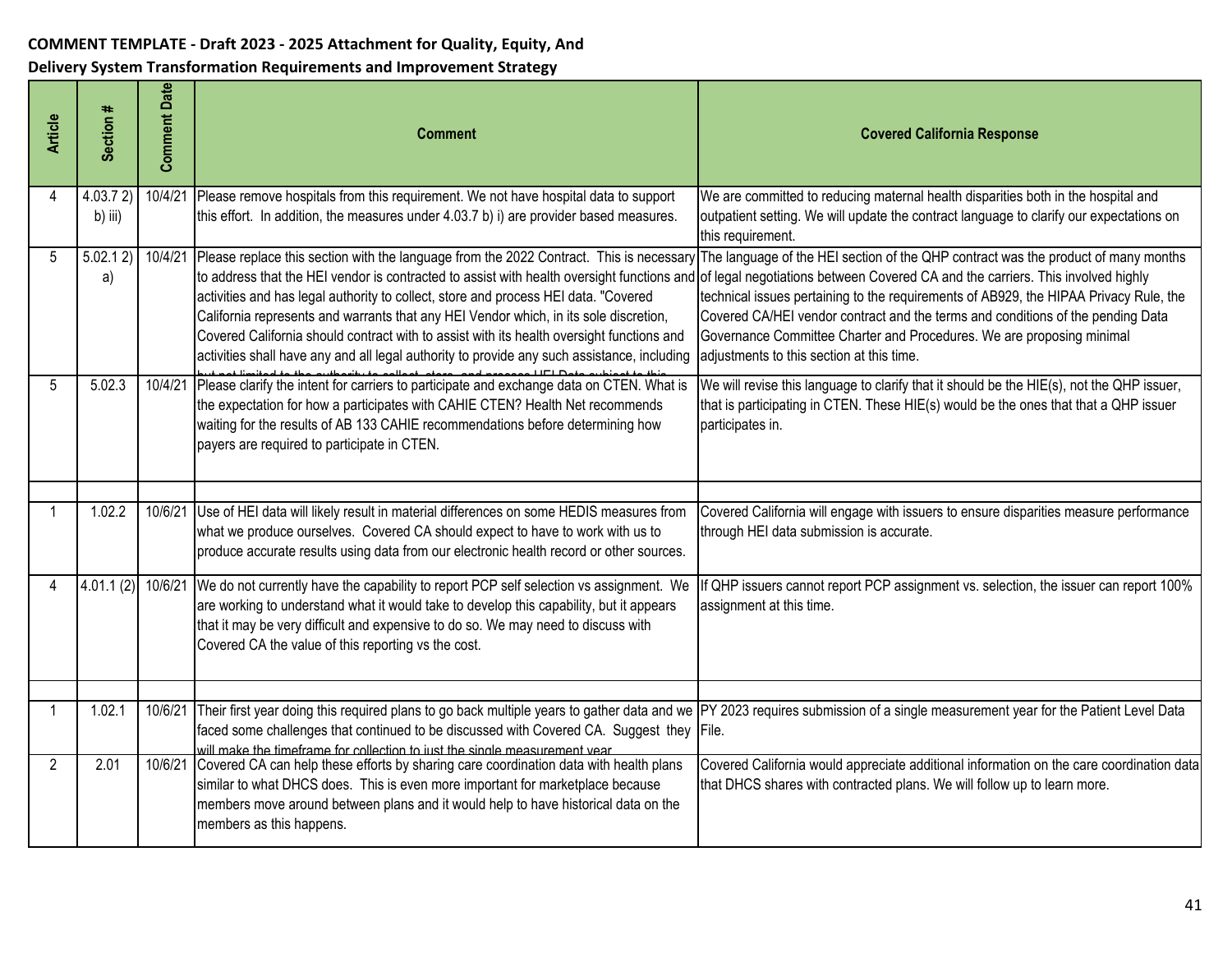| <b>Article</b> | Section # | <b>Comment Date</b> | Comment                                                                                                                                                                                                                                                                                                                                               | <b>Covered California Response</b>                                                                                                                                                                                         |
|----------------|-----------|---------------------|-------------------------------------------------------------------------------------------------------------------------------------------------------------------------------------------------------------------------------------------------------------------------------------------------------------------------------------------------------|----------------------------------------------------------------------------------------------------------------------------------------------------------------------------------------------------------------------------|
| 2              | 2.01.3    | 10/6/21             | suggest that Covered CA/ QRS tech specs follow NCQA tech specs in using the<br>telehealth value sets (Online Assessments/Telephone Visits)                                                                                                                                                                                                            | Thank you for this feedback. Covered California will review the NCQA telehealth value<br>sets and follow up with more guidance for QHP issuers.                                                                            |
| $\overline{2}$ | 2.04.1    |                     | 10/6/21 See my comment above for care coordination data sharing with plans.                                                                                                                                                                                                                                                                           | Covered California would appreciate additional information on the care coordination data<br>that DHCS shares with contracted plans. We will follow up to learn more.                                                       |
| 4              | 4.01.1    | 10/6/21             | Suggest for Covered CA to use NCQA AAP measure for this, if AAP is not already part<br>of QRS/Covered CA reporting.                                                                                                                                                                                                                                   | Thank you. Covered California will consider the use of the Adults' Access to<br>Preventive/Ambulatory Health Services (AAP) measure as we expand our use of HIE<br>data.                                                   |
| 4              | 4.03.7    |                     | 10/6/21  "(1) Prenatal and Postpartum Care (PCC) (NQF #1517)" should be PPC, not PCC                                                                                                                                                                                                                                                                  | Thank you for the edit. We will update the language.                                                                                                                                                                       |
| 4              | 4.04      |                     | 10/6/21 See my comments above about telehealth                                                                                                                                                                                                                                                                                                        | Covered California will review the NCQA telehealth value sets and follow up with more<br>guidance for QHP issuers.                                                                                                         |
| 5              |           |                     | 10/6/21 See my comments above for care coordination data sharing.                                                                                                                                                                                                                                                                                     | Thank you for your comment.                                                                                                                                                                                                |
| 5              | 5.02.2    | 10/6/21             | Perhaps Covered CA can include some ECDS measures as that will encourage<br>interoperability                                                                                                                                                                                                                                                          | Thank you for your comment. Covered California will explore ECDS measures as we<br>move forward with the 2023-25 Attachment 1 development.                                                                                 |
|                | 1.02.2    |                     | 10/1/202 Consider aligning measures with NCQA Medi-Cal accreditation measures to ensure<br>alignment with most health plans. For example, A1C testing is high performing and<br>NCQA uses A1c Control as part of its accreditation set. and the utilization measure<br>listed maybe run differently from plan to plan due to lack of standardization. | Covered California will continue to engage with stakeholders to consider additional<br>measures to track health disparities.                                                                                               |
| -1             |           | 10/6/21             | Request to clarify what process will be used to reconcile difference in measure<br>performance? Will Covered CA allow for submission of supplemental data in addition to<br>the HEI file transmission to help reconcile? Attachment 7 is not clear on how plans<br>would be able to reconcile rates against the HEI data.                             | Covered California will engage with issuers to ensure disparities measure performance<br>through HEI data submission is accurate.                                                                                          |
| -1             | 1.01      | 10/6/21             | Recommendation for Covered CA to work with various stakeholders to determine how<br>this type of data can be collected feasibly by health plans and upon enrollment to<br>Covered CA. A consistent strategy for all plans to collect this information voluntarily by<br>enrollees would be welcomed in order to make significant progress.            | Covered California will continue to research best practices on expansion of demographic<br>data collection to disability status and sexual orientation gender identity (SOGI) and<br>update this requirement as necessary. |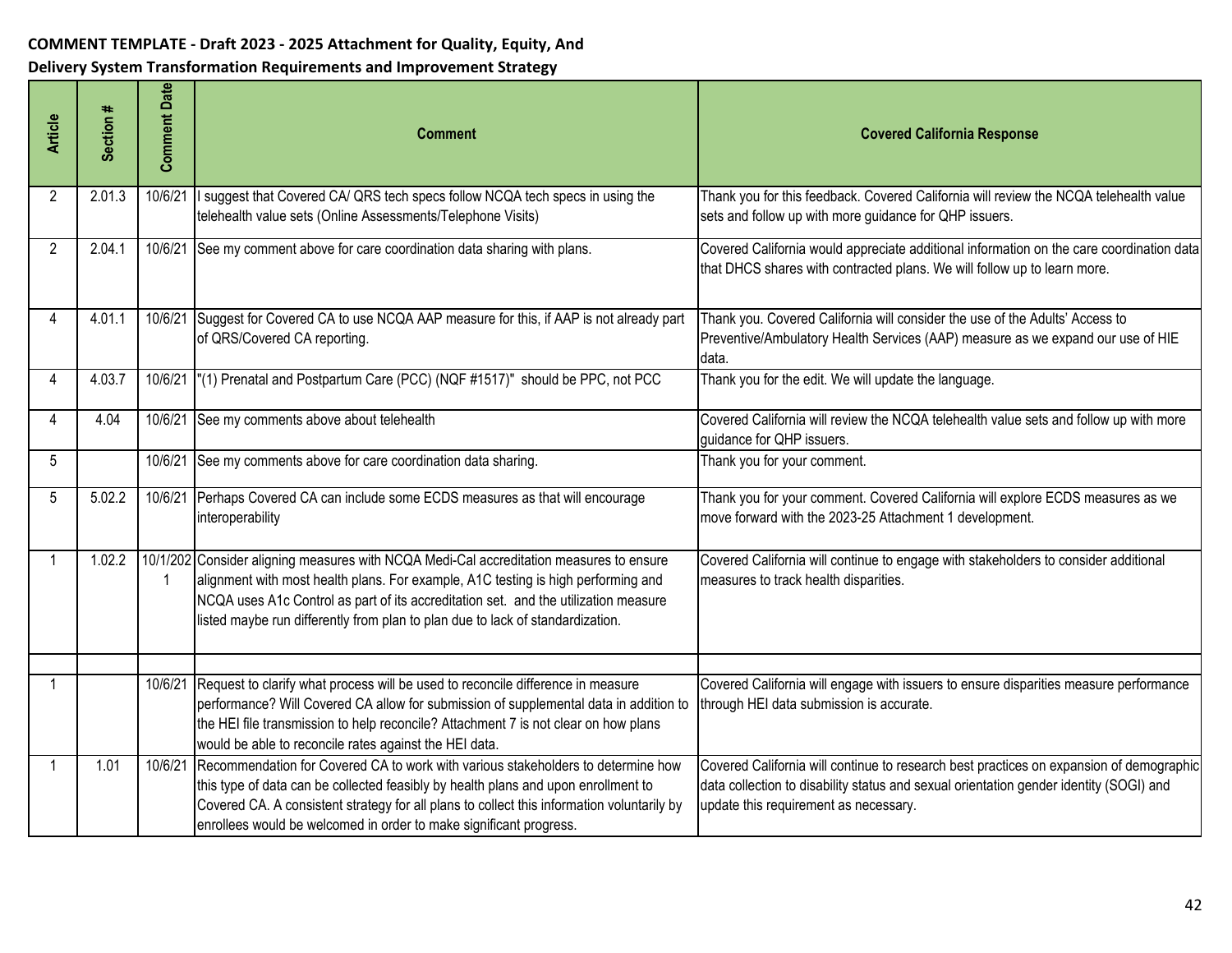| <b>Article</b> | Section # | Date<br>Comment | <b>Comment</b>                                                                                                                                                                                                                                                                                                                                                                                                                        | <b>Covered California Response</b>                                                                                                                                                                                                                                                                                                             |
|----------------|-----------|-----------------|---------------------------------------------------------------------------------------------------------------------------------------------------------------------------------------------------------------------------------------------------------------------------------------------------------------------------------------------------------------------------------------------------------------------------------------|------------------------------------------------------------------------------------------------------------------------------------------------------------------------------------------------------------------------------------------------------------------------------------------------------------------------------------------------|
|                | 1.01.2    | 10/6/21         | Due to the voluntary nature of this data collection, request for Covered CA to work with<br>health plans to determine how to best collect this information upon enrollment to<br>Covered CA. Request for carriers to report this information during MY 2023 without any<br>specific assigned percentages. A disparities improvement workgroup could then be<br>established to determine how to best improve the reported percentages. | Covered California will continue to research existing language data collection processes<br>to identity the appropriate threshold and timeline for this requirement.                                                                                                                                                                           |
|                | 1.02.1    | 10/6/21         | Recommendation for Covered CA to implement this strategy for data collection<br>according to NCQA's final data collection timeline.                                                                                                                                                                                                                                                                                                   | Covered California is tracking NCQA's measure stratification approach and aligning<br>where it makes sense for our California members.                                                                                                                                                                                                         |
| 2              | 2.01.1    | 10/6/21         | For NCQA-accredited health plan, recommendation for Covered CA give credit to health<br>plans that meet this requirement for NCQA instead of submitting duplicative reports to<br>Covered CA. Request to consider this approach to reduce potential duplication and<br>additional review by another organization.                                                                                                                     | Covered California intends to use these reports to have additional insight into how<br>issuers track access to behavioral health services and the strategies used to improve<br>access. The intent of this requirement is to reduce burden and duplicative work for<br>issuers by submitting the same reports required for NCQA accreditation. |
| 2              | 2.01.3    | 10/6/21         | Telehealth offers enhanced alternatives for health plan enrollees to receive behavioral<br>health services. Request that Covered CA support the work from plans to also use<br>telehealth services to meet quality measure requirements, aligning with HEDIS<br>lallowances.                                                                                                                                                          | Covered California will research this further and follow up with more guidance for QHP<br>issuers.                                                                                                                                                                                                                                             |
| $\overline{2}$ | 2.02.1    | 10/6/21         | The Depression Screening measure is difficult to implement and report from network<br>providers as the measure is collected through an assessment. Request for Covered CA<br>to alternatively allow plans to report on a measure that will allow for data collection to be<br>more feasible, like the Antidepressant Medication Management HEDIS measure.                                                                             | Covered California intends to move towards more outcomes-focused measures to<br>monitor the quality of behavioral health services. The use of the Depression Screening<br>measure is aligned with the CQC Advanced Primary Care measure set as well. We will<br>collaborate with issuers to support the implementation of this measure.        |
| $\overline{2}$ | 2.03.3    | 10/6/21         | Recommendation for Covered CA to allow plans to submit the opioid management<br>measures using HEDIS, in order to have more valid and reliable comparisons across CA mentioned in 2.03.3.<br>and the country.                                                                                                                                                                                                                         | Covered California will use HEI data to monitor the opioid use disorder measures                                                                                                                                                                                                                                                               |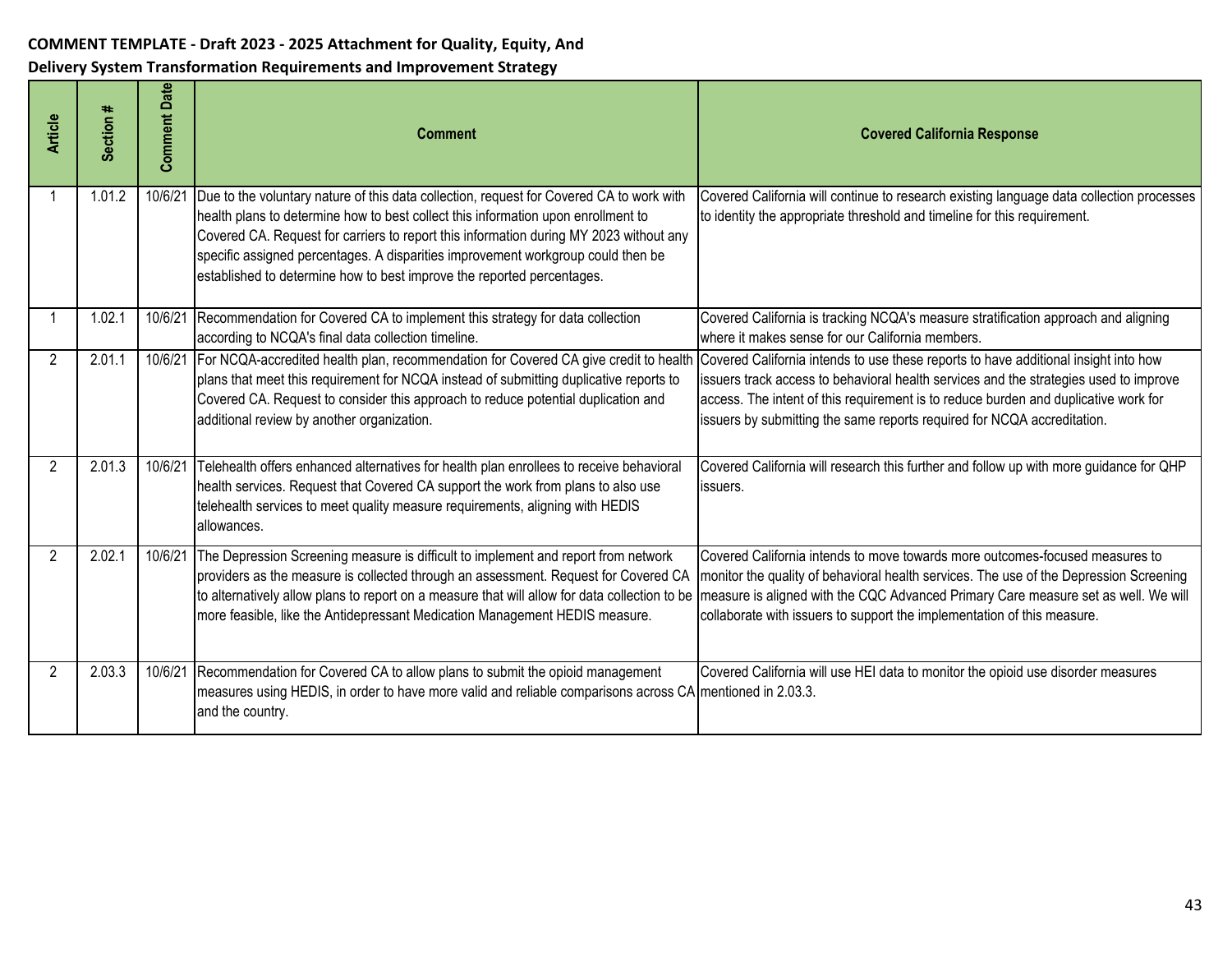| <b>Article</b>                             | Section #          | <b>Comment Date</b> | <b>Comment</b>                                                                                                                                                                                                                                                                                                                                                                                                                                                         | <b>Covered California Response</b>                                                                                                                                                                                                                                                                                                                                                                                                                                           |
|--------------------------------------------|--------------------|---------------------|------------------------------------------------------------------------------------------------------------------------------------------------------------------------------------------------------------------------------------------------------------------------------------------------------------------------------------------------------------------------------------------------------------------------------------------------------------------------|------------------------------------------------------------------------------------------------------------------------------------------------------------------------------------------------------------------------------------------------------------------------------------------------------------------------------------------------------------------------------------------------------------------------------------------------------------------------------|
| 3                                          | 3.01.1             | 10/6/21             | Request for Covered CA to consider allowing NCQA-accredited plans to receive<br>automatic credit to meet these requirements without submitting additional documents<br>and reports to Covered CA. For plans that fully meet the NCQA requirements, automatic NCQA Health Plan Accreditation, which will reduce administrative burden and<br>credit should be given to these plans without mandating that these plans submit<br>additional documentation to Covered CA. | The intent of this requirement is to assist in developing and strengthening our Population<br>Health Management (PHM) requirements. We are requesting the same PHM reports for<br>duplicative work for QHP issuers. Additionally, we included an option to submit<br>equivalent reports for QHP issuers who prefer to do so.                                                                                                                                                 |
| 3                                          | 3.04.1             | 10/6/21             | Recommendation that health plans that pursue and received Health Equity Plus<br>distinction from NCQA receive credit for this process and potential reduction in<br>submission requirements be considered.                                                                                                                                                                                                                                                             | The NCQA MHCD or Health Equity Accreditation may be used to meet this requirement.<br>Credits are not longer available for PY2023.                                                                                                                                                                                                                                                                                                                                           |
|                                            | 4.03.5             | 10/6/21             | Request that Covered CA allow health plans to work with hospitals that already conduct<br>H-CAHPS surveys to review their results and design improvement strategies without<br>having health plans to conduct an additional survey for the hospital.                                                                                                                                                                                                                   | We will update the contract to provide more clarity on our expectations from this<br>requirement.                                                                                                                                                                                                                                                                                                                                                                            |
|                                            | 4.03.7(2)<br>b)(i) | 10/6/21             | Recommendation to allow health plans to select the measures that are the most valid<br>and reliable. Recommendation that Covered CA focus on the Prenatal and Postpartum<br>Care HEDIS measures and not the more subjective depression screening measure.                                                                                                                                                                                                              | We are committed to improving maternal health which includes maternal mental health.<br>Depression screening tools such as PQH-9 and Edinburgh Postnatal Depression Scale<br>are evidence based tools commonly used in the clinical setting to screen for pre and<br>post natal depression. These reporting requirements will inform future contract<br>requirements. We will edit the contract language to provide more clarity on our<br>expectations for maternal health. |
|                                            |                    |                     |                                                                                                                                                                                                                                                                                                                                                                                                                                                                        |                                                                                                                                                                                                                                                                                                                                                                                                                                                                              |
| $1 + 8:8F$<br>102:62:<br>192:2:8<br>$+2:6$ | 1.02.2             | 10/8/21             | Sharp has concerns about #3) Avoidable Ambulatory Emergency Room Visits. There is<br>no validated measure from any recognized agency to define these type of visits.                                                                                                                                                                                                                                                                                                   | Covered California will continue to engage with stakeholders to consider the most<br>effective measures to identify and track health disparities.                                                                                                                                                                                                                                                                                                                            |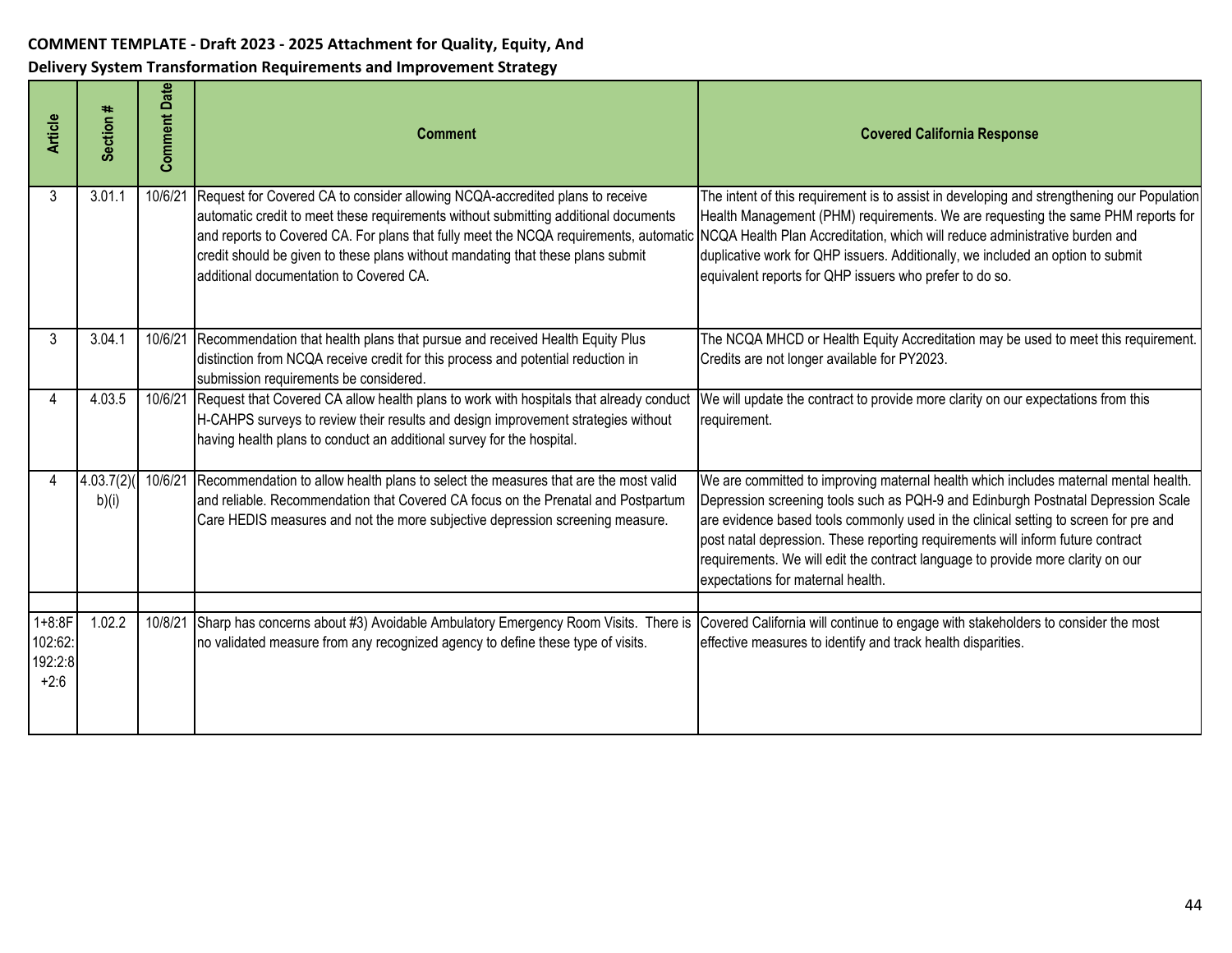| <b>Article</b> | Section #          | <b>Comment Date</b> | <b>Comment</b>                                                                                                                                                                                                                                                                                                                                                                                                     | <b>Covered California Response</b>                                                                                                                                                                                                                                                                                                                                                                                                                                                                           |
|----------------|--------------------|---------------------|--------------------------------------------------------------------------------------------------------------------------------------------------------------------------------------------------------------------------------------------------------------------------------------------------------------------------------------------------------------------------------------------------------------------|--------------------------------------------------------------------------------------------------------------------------------------------------------------------------------------------------------------------------------------------------------------------------------------------------------------------------------------------------------------------------------------------------------------------------------------------------------------------------------------------------------------|
| $\overline{2}$ | 2.01.1             | 10/8/21             | "Contractor must annually submit to Covered California its National Committee for<br>Quality Assurance (NCQA) Health Plan Accreditation Network Management reports as<br>follows". NCQA health plan accreditation operates on a three year cycle. Is the<br>expectation that the plan update this annually outside of the accreditation cycle or<br>submit the same report every year during the three year cycle? | After the initial Network Management report submissions, QHP issuers will only be<br>required to submit their reports to Covered California once every three years. If any<br>significant changes are made to the reports within the three-year cycle, QHP issuers will<br>be required to resubmit their reports.                                                                                                                                                                                            |
| $\overline{2}$ | 2.02.1 &<br>2.02.2 | 10/8/21             | Two concerns here; 1) groups do not systematically use the PHQ tool, some medical<br>groups use the tool in different populations, 2) is it medically appropriate to test<br>everyone with the PHQ tool?                                                                                                                                                                                                           | Covered California recognizes that not all providers may use the PHQ tool. Our goal is<br>to encourage the use of the PHQ tool so we can move towards implementing additional<br>measures such as the Depression Remission or Response for Adolescents and Adults<br>(DRR) measure in the future. The measure specifications for Depression Screening and<br>Follow-Up Plan (NQF #0418) refer to Patient Health Questionnaire (PHQ-9) as one of<br>the standardized tools that can be used for this measure. |
| 3              | 3.01.1             | 10/8/21             | The same issue as 2.01.1, NCQA is a three year cycle. Will we submit the same report<br>three times or update the report outside of the accreditation cycle?                                                                                                                                                                                                                                                       | After the initial Population Health Management (PHM) plan submission, QHP issuers will<br>only be required to submit their PHM plan to Covered California once every three years.<br>If any significant changes are made to the PHM plan within the three-year cycle, QHP<br>issuers will be required to resubmit their PHM plan.                                                                                                                                                                            |
| 3              | 3.02.1             | 10/8/21             | The population for this is quite low which may not provide the appropriate/accurate<br>results.                                                                                                                                                                                                                                                                                                                    | Covered California is committed to reducing tobacco use as part of our health promotion<br>and prevention mission. We will continue to develop and strengthen this requirement.                                                                                                                                                                                                                                                                                                                              |
| 3              | 3.04.1             | 10/8/21             | The language says we must screen all enrollees. Our concerns, 1) is it appropriate to<br>screen all enrollees?                                                                                                                                                                                                                                                                                                     | Health-related social needs impact all members, not only those involved in plan-based<br>programs. The intention of screening all Enrollees is to identify and address these needs<br>in a timely manner before unmet needs lead to adverse health outcomes.                                                                                                                                                                                                                                                 |